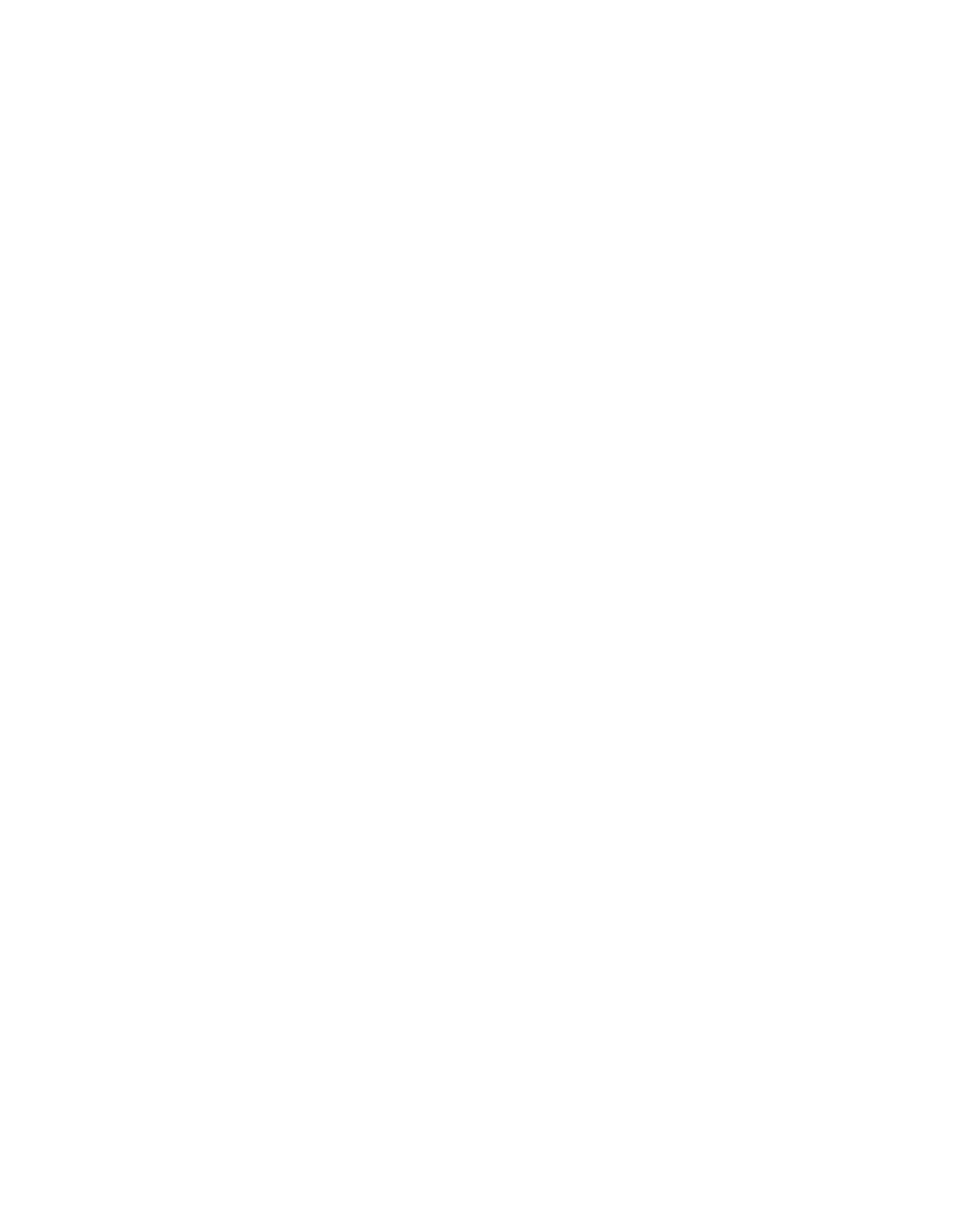#### Making Connections RDD Intro Screen

Hello, my name is [NAME]. I'm calling from the University of Chicago's National Opinion Research Center. I am calling about a research study and I need to speak with an adult who lives in the household. This is not a sales call and we are not asking for donations.

I am calling on behalf of the Annie E. Casey Foundation, who is funding a study of neighborhoods that will evaluate how well neighborhoods function to meet the needs of families. The questions we'll ask have to do with your opinions on a variety of relevant topics like neighborhood services, organizations, and volunteerism. Your participation is valuable to the success of our study. This telephone survey will take about 30 minutes.

#### HOUSEHOLD ROSTER

- R3. I need to ask a few questions to help determine with whom I will be speaking. I'd like to ask you for the first name or initials **of** everyone living in your household who is **age 18 or over**, starting with the oldest person in the household. Please be sure to include roomers; people who usually stay here, but are away temporarily, on business trips, vacations, at school, temporarily in a hospital and such.
- $\triangleright$  What is the oldest person's name?
- $\triangleright$  How old (were you/was [Name]) on (your/(his or her) last birthday?
- $\triangleright$  Is there anyone else age 18 or over?

CONTINUE TO RECORD NAMES AND AGES UNTIL THERE ARE NO MORE ADULTS IN THE HOUSEHOLD.

- R5. Next I'd like to ask you for the first names or initials of everyone living in your household who is **under age 18**, starting with the oldest person in the household under the age of 18. Please be sure to include roomers; children who usually live here, but are away temporarily - on vacations, at school, temporarily in a hospital, and so on. Please be sure to include babies or small children.
- $\triangleright$  What is the name of the oldest person under the age of 18?
- $\triangleright$  How old was [Name] on (his or her) last birthday?
- $\triangleright$  Is there anyone else under the age of 18?

CONTINUE TO RECORD NAMES AND AGES UNTIL THERE ARE NO MORE CHILDREN IN THE HOUSEHOLD.

#### **IF NO CHILDREN WERE LISTED:**

¾ [Name] has been selected. (IF NECESSARY, ASK: "May I please speak with [Name]?)

#### **IF CHILDREN WERE LISTED:**

R9. In order to determine which member of your household will take part in this study, I will need to scientifically select a child **under the age of 18**. Then I will have to interview the parent or guardian in the household who knows the most about the selected child.

Who is that person? (IF NECESSARY, ASK: "May I please speak with [Name]?)

CORE QUESTIONNAIRE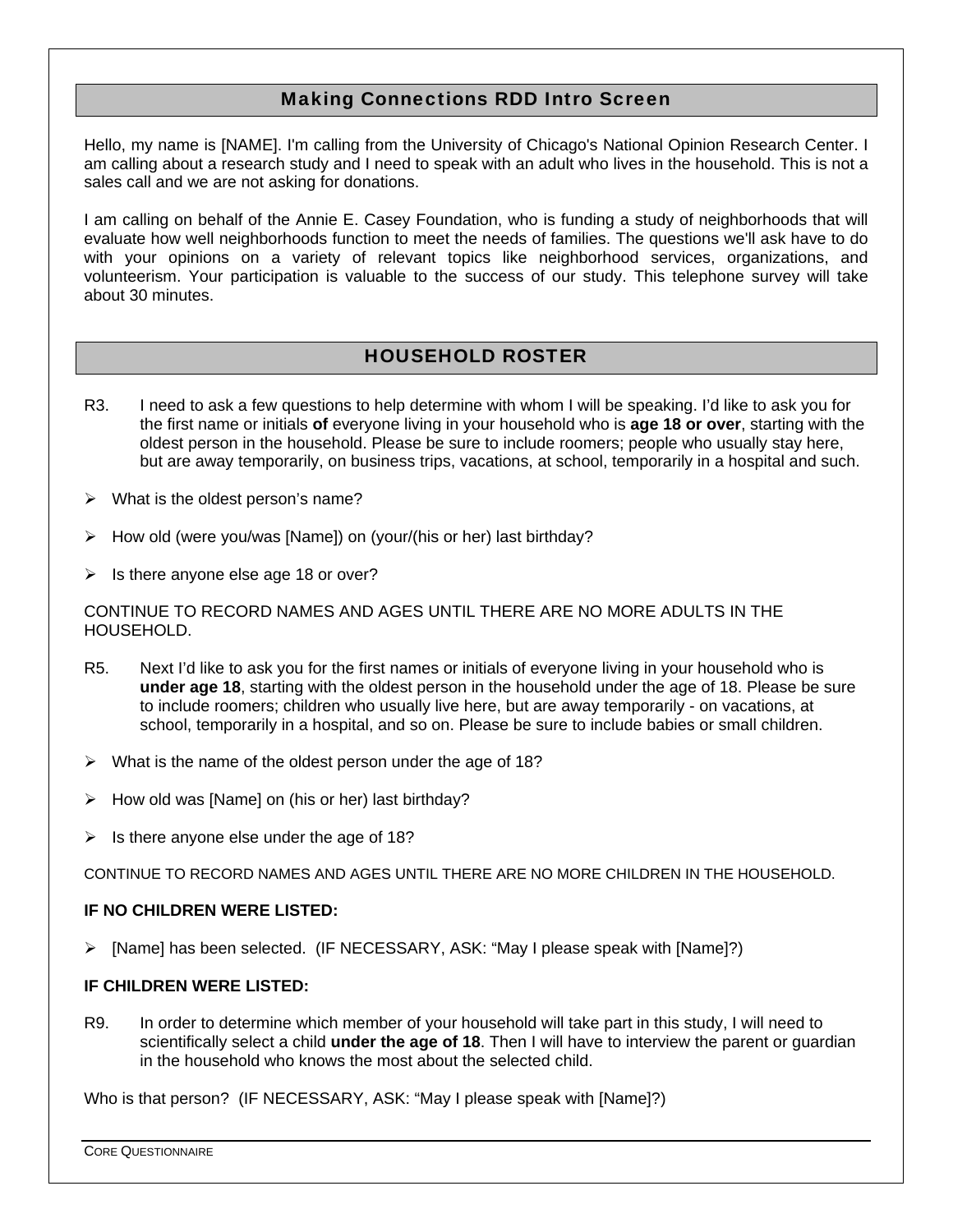#### **THIS PAGE LEFT INTENTIONALLY BLANK**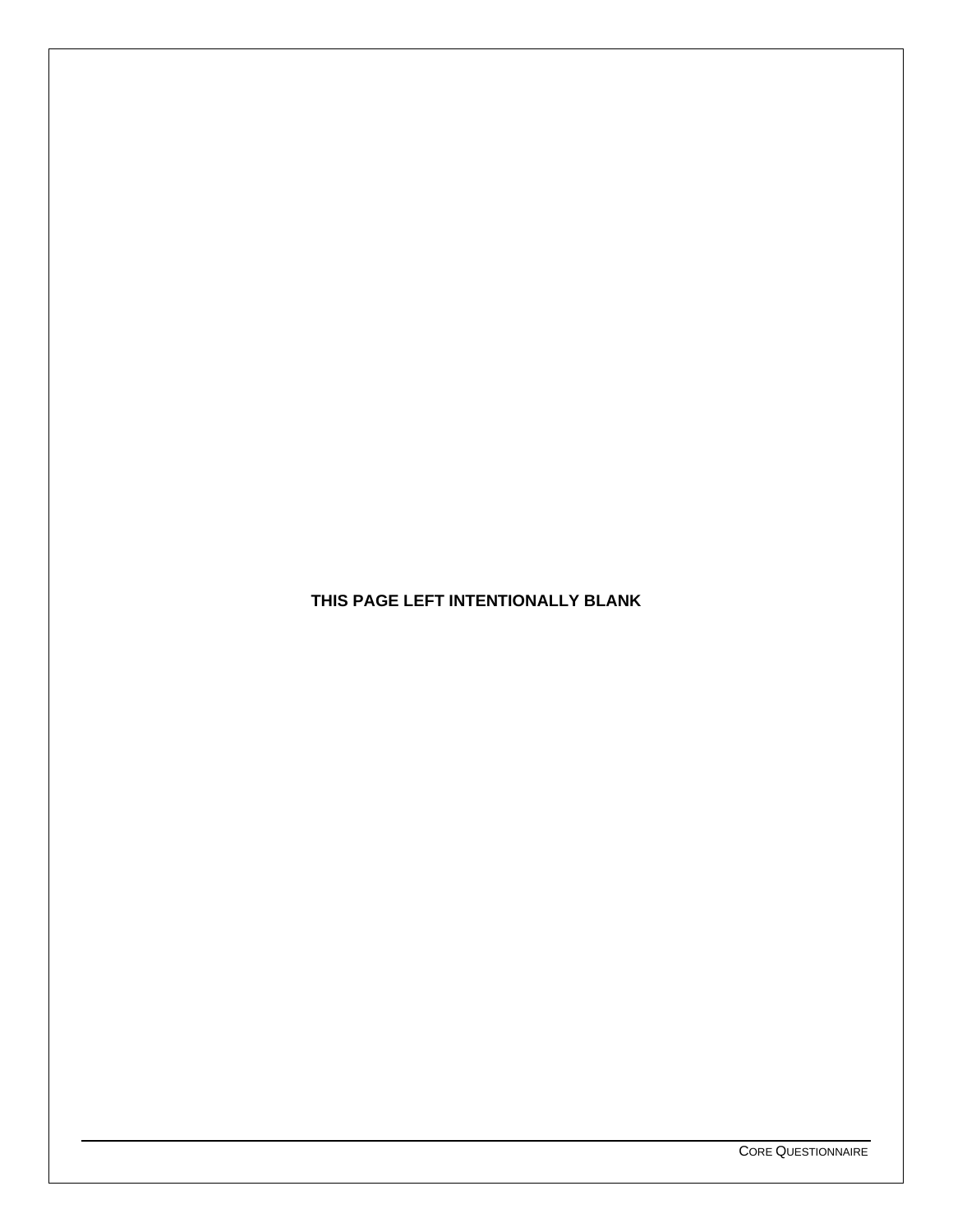## Segment 1:

## Informed Consent

This interview takes about 30 minutes, but the time may be shorter depending on how many questions you answer. I will be asking about your neighborhood; such as its services and amenities; community organizations; volunteerism; and your household.

Your participation in this survey is completely voluntary; you are free to stop the interview at any time. If there is a question you would rather not answer, I will skip it. Some of these questions might not apply to you, but I need to ask each question. All information you give is strictly confidential, and your name is never associated with the results. Findings of the research will be reported only in summary form, so that no individuals can ever be identified. I think you will find this an interesting and worthwhile experience.

May we begin the interview now?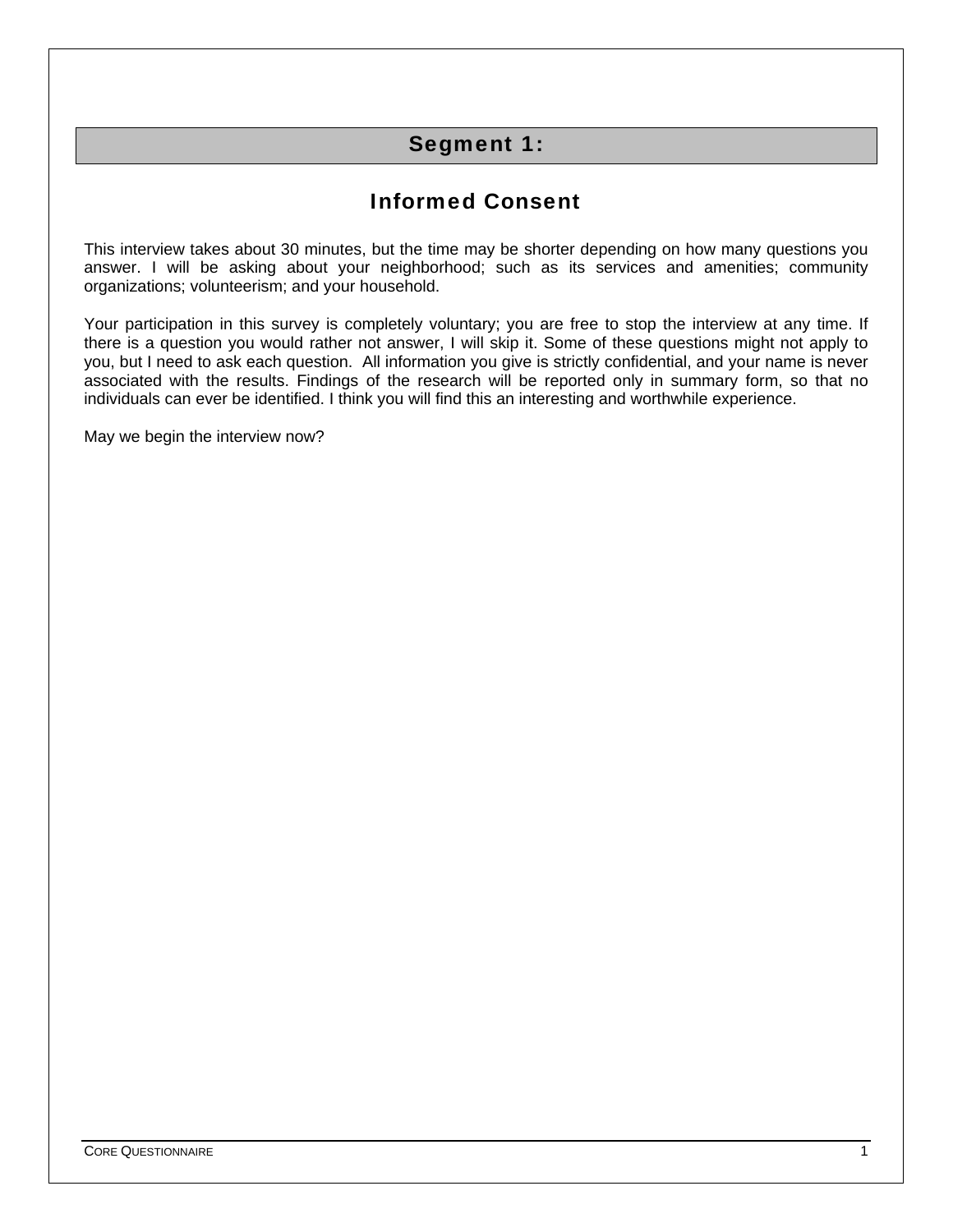#### **THIS PAGE LEFT INTENTIONALLY BLANK**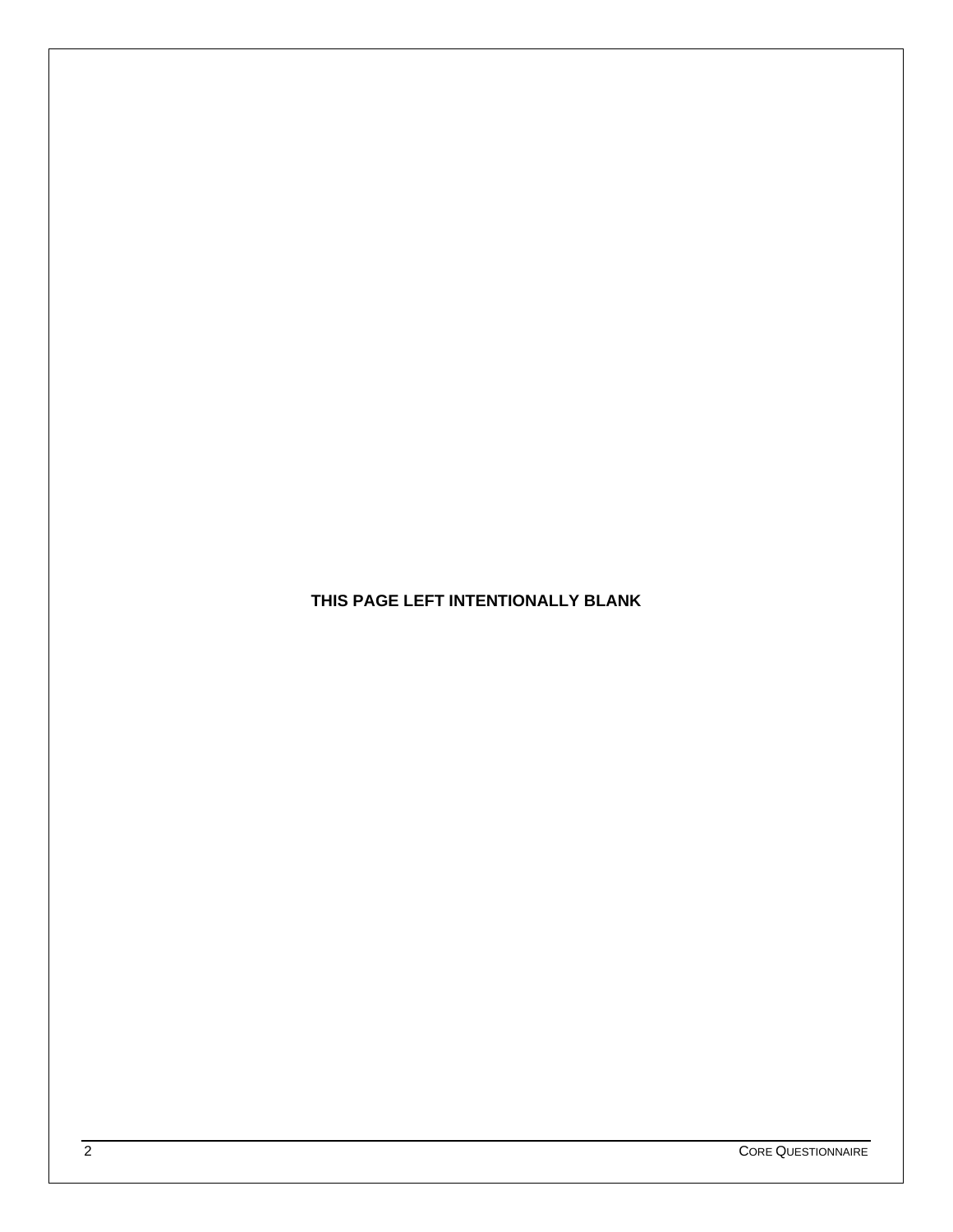## Segment 2:

#### Neighborhood Connections

Now, I want to ask you some questions about where you live.

**2.0** What city do you live in?

**2.1** How long have you lived in [NAME OF CITY – FILL FROM 2.0]?

| REFUSED |  |
|---------|--|

Many of the questions will be about your neighborhood. By neighborhood, I mean the area around where you live and around your house. It may include places you shop, religious or public institutions, or a local business district. It is the general area around your house where you might perform routine tasks, such as shopping, going to the park, or visiting with neighbors.

**2.1\_1** What are the names of the streets on the corner closest to your home?

**2.3** How long have you lived in this neighborhood?

| <b>YFARS</b> | <b>MONTHS</b> |  |
|--------------|---------------|--|
|              |               |  |
|              |               |  |

**2.4** Do you think that this neighborhood is a good place to raise children?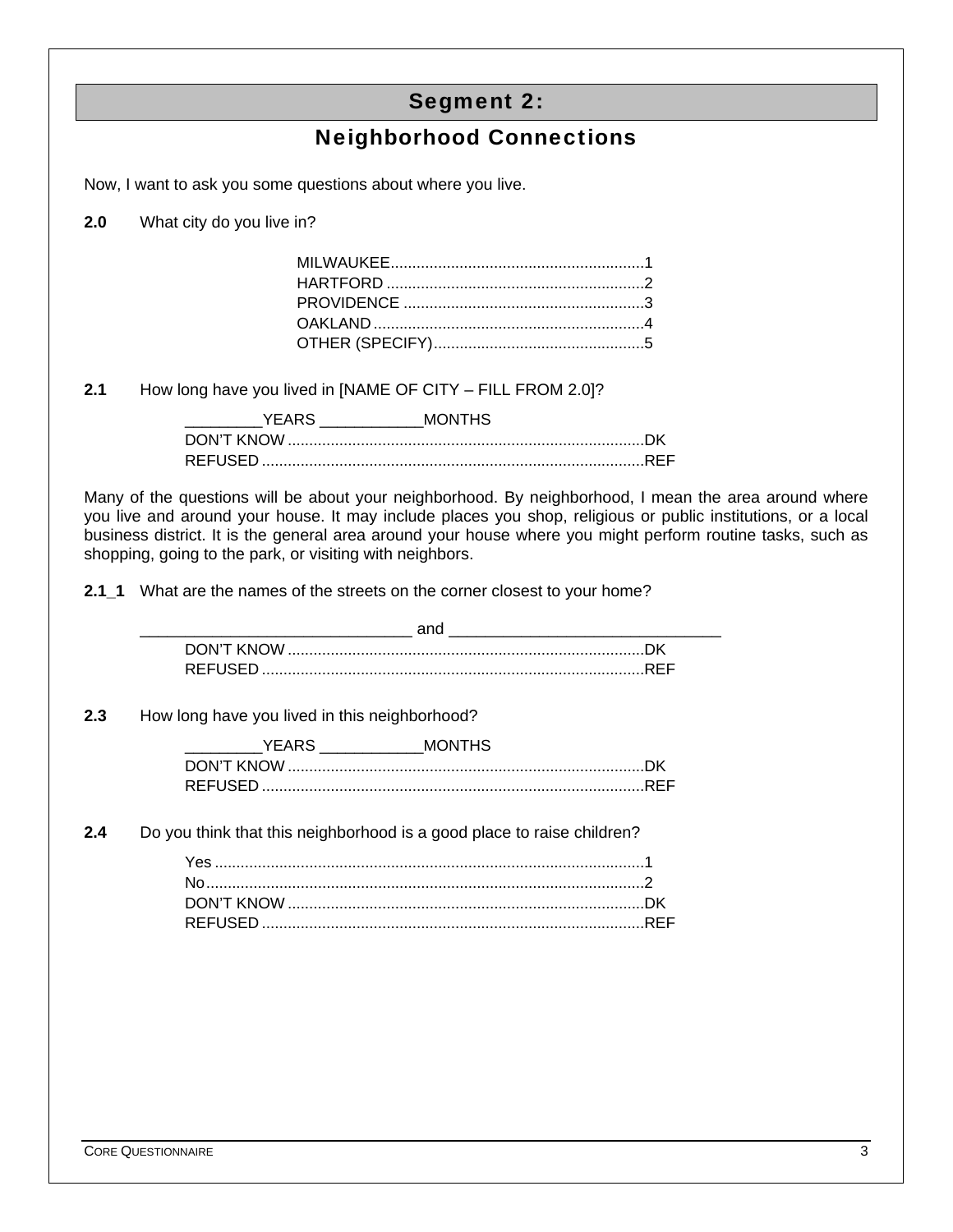|                  | 2.7<br>I'm going to read some statements about your neighborhood, the<br>people in it, and things that happen in the neighborhood. For each<br>statement, tell me whether you strongly agree, agree, neither agree<br>nor disagree, disagree, or strongly disagree. |
|------------------|---------------------------------------------------------------------------------------------------------------------------------------------------------------------------------------------------------------------------------------------------------------------|
|                  |                                                                                                                                                                                                                                                                     |
| 2.7a             | I live in a close-knit neighborhood.                                                                                                                                                                                                                                |
|                  |                                                                                                                                                                                                                                                                     |
|                  |                                                                                                                                                                                                                                                                     |
|                  |                                                                                                                                                                                                                                                                     |
|                  |                                                                                                                                                                                                                                                                     |
|                  |                                                                                                                                                                                                                                                                     |
|                  |                                                                                                                                                                                                                                                                     |
| 2.7 <sub>b</sub> | People in my neighborhood are willing to help their neighbors.                                                                                                                                                                                                      |
|                  |                                                                                                                                                                                                                                                                     |
|                  |                                                                                                                                                                                                                                                                     |
|                  |                                                                                                                                                                                                                                                                     |
|                  |                                                                                                                                                                                                                                                                     |
|                  |                                                                                                                                                                                                                                                                     |
|                  |                                                                                                                                                                                                                                                                     |
| 2.7c             | People in my neighborhood generally don't get along with each other.                                                                                                                                                                                                |
|                  |                                                                                                                                                                                                                                                                     |
|                  |                                                                                                                                                                                                                                                                     |
|                  |                                                                                                                                                                                                                                                                     |
|                  |                                                                                                                                                                                                                                                                     |
|                  |                                                                                                                                                                                                                                                                     |
|                  |                                                                                                                                                                                                                                                                     |
| 2.7d             | People in my neighborhood do not share the same values.                                                                                                                                                                                                             |
|                  |                                                                                                                                                                                                                                                                     |
|                  |                                                                                                                                                                                                                                                                     |
|                  |                                                                                                                                                                                                                                                                     |
|                  |                                                                                                                                                                                                                                                                     |
|                  |                                                                                                                                                                                                                                                                     |
|                  |                                                                                                                                                                                                                                                                     |
|                  |                                                                                                                                                                                                                                                                     |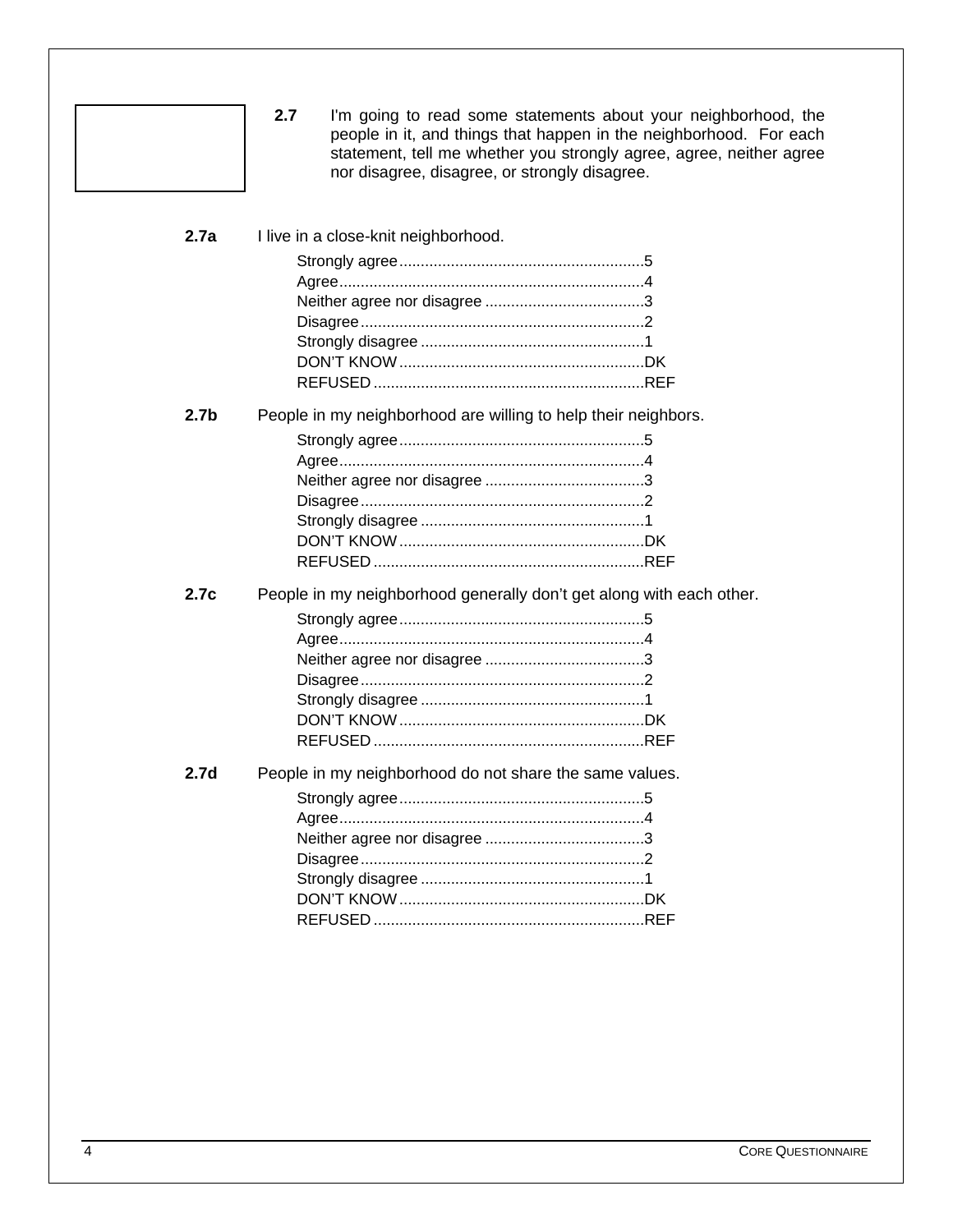| 2.7e             | People in my neighborhood can be trusted.                                                                                                                                                                        |
|------------------|------------------------------------------------------------------------------------------------------------------------------------------------------------------------------------------------------------------|
|                  | 2.9<br>For each of the following, please tell me if it is very likely, likely, neither<br>likely nor unlikely, unlikely, or very unlikely that people in your<br>neighborhood would act in the following manner: |
| 2.9a             | If a child was showing disrespect to an adult, or acting out of line, how likely is it that<br>people in your neighborhood would scold that child?                                                               |
| 2.9 <sub>b</sub> | If a group of neighborhood children were skipping school and hanging out on a<br>street corner, how likely is it that your neighbors would do something about it?                                                |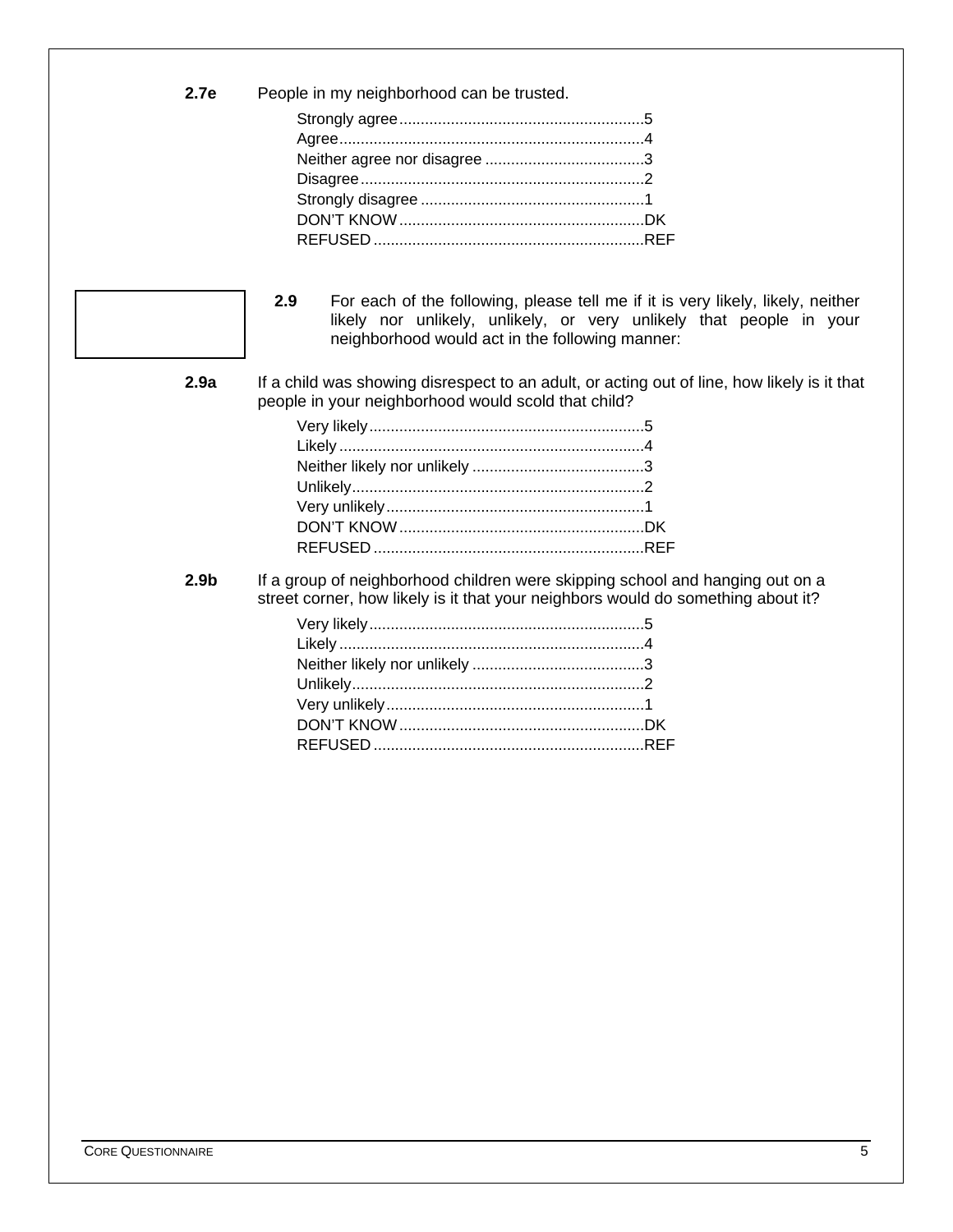|      | 2.9c             | your neighbors would do something about it?                                                                                                                                                                                                                                    | If some children were spray-painting graffiti on a local building, how likely is it that |
|------|------------------|--------------------------------------------------------------------------------------------------------------------------------------------------------------------------------------------------------------------------------------------------------------------------------|------------------------------------------------------------------------------------------|
|      |                  |                                                                                                                                                                                                                                                                                |                                                                                          |
|      |                  |                                                                                                                                                                                                                                                                                |                                                                                          |
|      |                  |                                                                                                                                                                                                                                                                                |                                                                                          |
|      |                  |                                                                                                                                                                                                                                                                                |                                                                                          |
|      |                  |                                                                                                                                                                                                                                                                                |                                                                                          |
|      |                  |                                                                                                                                                                                                                                                                                |                                                                                          |
|      |                  |                                                                                                                                                                                                                                                                                |                                                                                          |
|      |                  |                                                                                                                                                                                                                                                                                |                                                                                          |
|      | 2.9 <sub>d</sub> | do something about it?                                                                                                                                                                                                                                                         | If a fight broke out in front of their house, how likely is it that your neighbors would |
|      |                  |                                                                                                                                                                                                                                                                                |                                                                                          |
|      |                  |                                                                                                                                                                                                                                                                                |                                                                                          |
|      |                  |                                                                                                                                                                                                                                                                                |                                                                                          |
|      |                  |                                                                                                                                                                                                                                                                                |                                                                                          |
|      |                  |                                                                                                                                                                                                                                                                                |                                                                                          |
|      |                  |                                                                                                                                                                                                                                                                                |                                                                                          |
|      |                  |                                                                                                                                                                                                                                                                                |                                                                                          |
|      | 2.9e             | it that your neighbors would do something about it?                                                                                                                                                                                                                            | If the fire station closest to their house was threatened by budget cuts, how likely is  |
| 2.10 |                  | How does the future look for this neighborhood? Is this neighborhood likely to:                                                                                                                                                                                                |                                                                                          |
|      |                  |                                                                                                                                                                                                                                                                                |                                                                                          |
|      | Get worse        | $\sim$ 100 $\sim$ 100 $\sim$ 100 $\sim$ 100 $\sim$ 100 $\sim$ 100 $\sim$ 100 $\sim$ 100 $\sim$ 100 $\sim$ 100 $\sim$ 100 $\sim$ 100 $\sim$ 100 $\sim$ 100 $\sim$ 100 $\sim$ 100 $\sim$ 100 $\sim$ 100 $\sim$ 100 $\sim$ 100 $\sim$ 100 $\sim$ 100 $\sim$ 100 $\sim$ 100 $\sim$ |                                                                                          |
|      |                  |                                                                                                                                                                                                                                                                                |                                                                                          |
|      |                  |                                                                                                                                                                                                                                                                                |                                                                                          |
|      |                  |                                                                                                                                                                                                                                                                                |                                                                                          |
|      |                  |                                                                                                                                                                                                                                                                                |                                                                                          |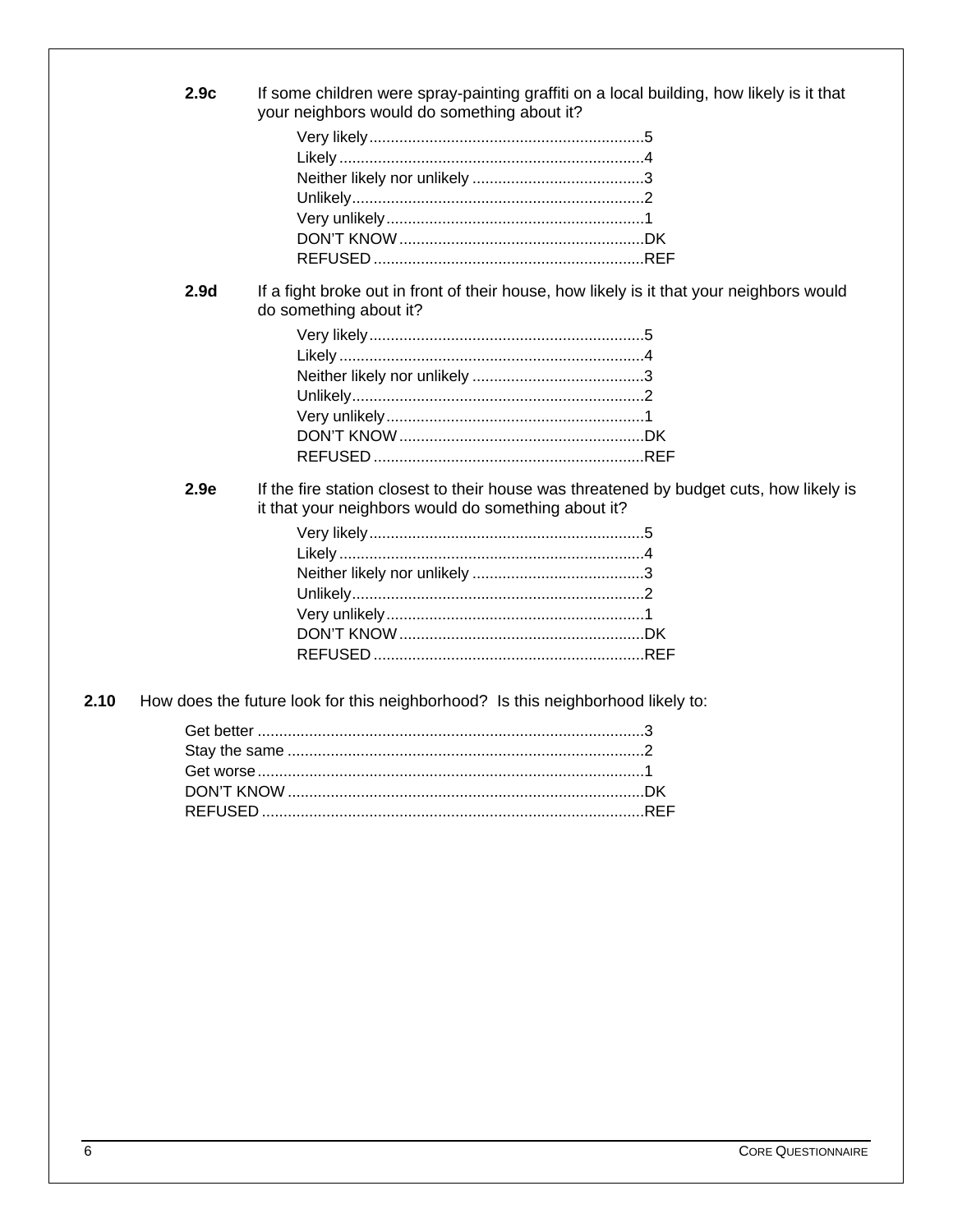## Segment 3:

## Neighborhood Actions

The next set of questions is about problems neighborhood residents sometimes experience and the steps that they may take to correct a problem.

Sometimes people in a neighborhood do things to take care of a local problem, or to take advantage of an opportunity, or to make the neighborhood a better place to live. Please tell me (if you have/if you or any member of your household has) been involved in the following activities in the last 12 months.

**3.1** Have you (or any member of your household) spoken with a local political official like [INSERT SITE SPECIFIC EXAMPLES] about a neighborhood problem or improvement?

**3.2** Have you (or any member of your household) talked to a local religious leader or minister to help with a neighborhood problem or neighborhood improvement?

**3.3** Have you (or any member of your household) gotten together with neighbors to do something about a neighborhood problem or to organize neighborhood improvement?

#### **SKIP: IF THERE IS NOT AT LEAST ONE "1" (YES) RESPONSE TO 3.1, 3.2, OR 3.3, GO TO 3.5**

**3.4** Was there any progress on a problem or improvement by doing any of these things?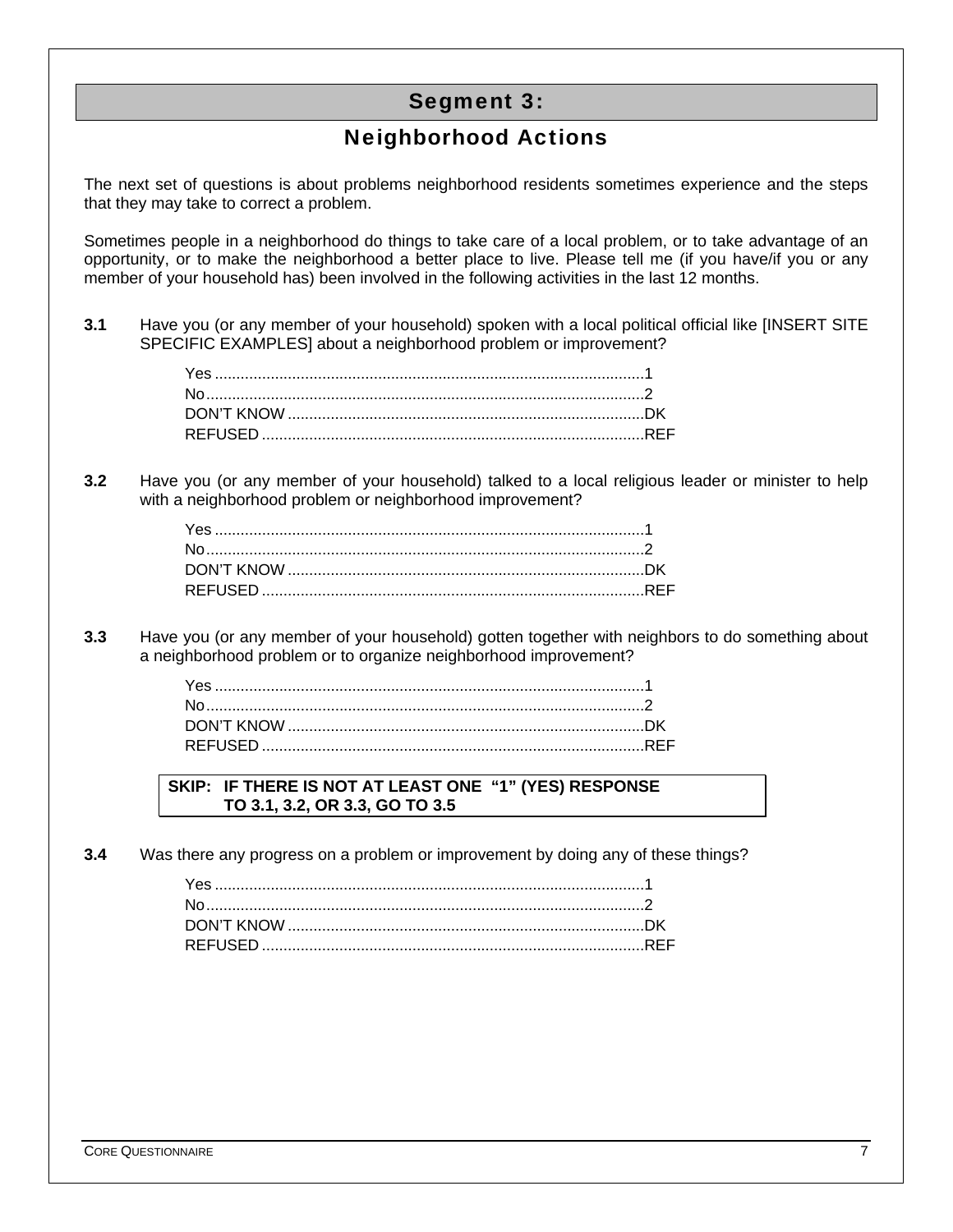#### **THIS PAGE LEFT INTENTIONALLY BLANK**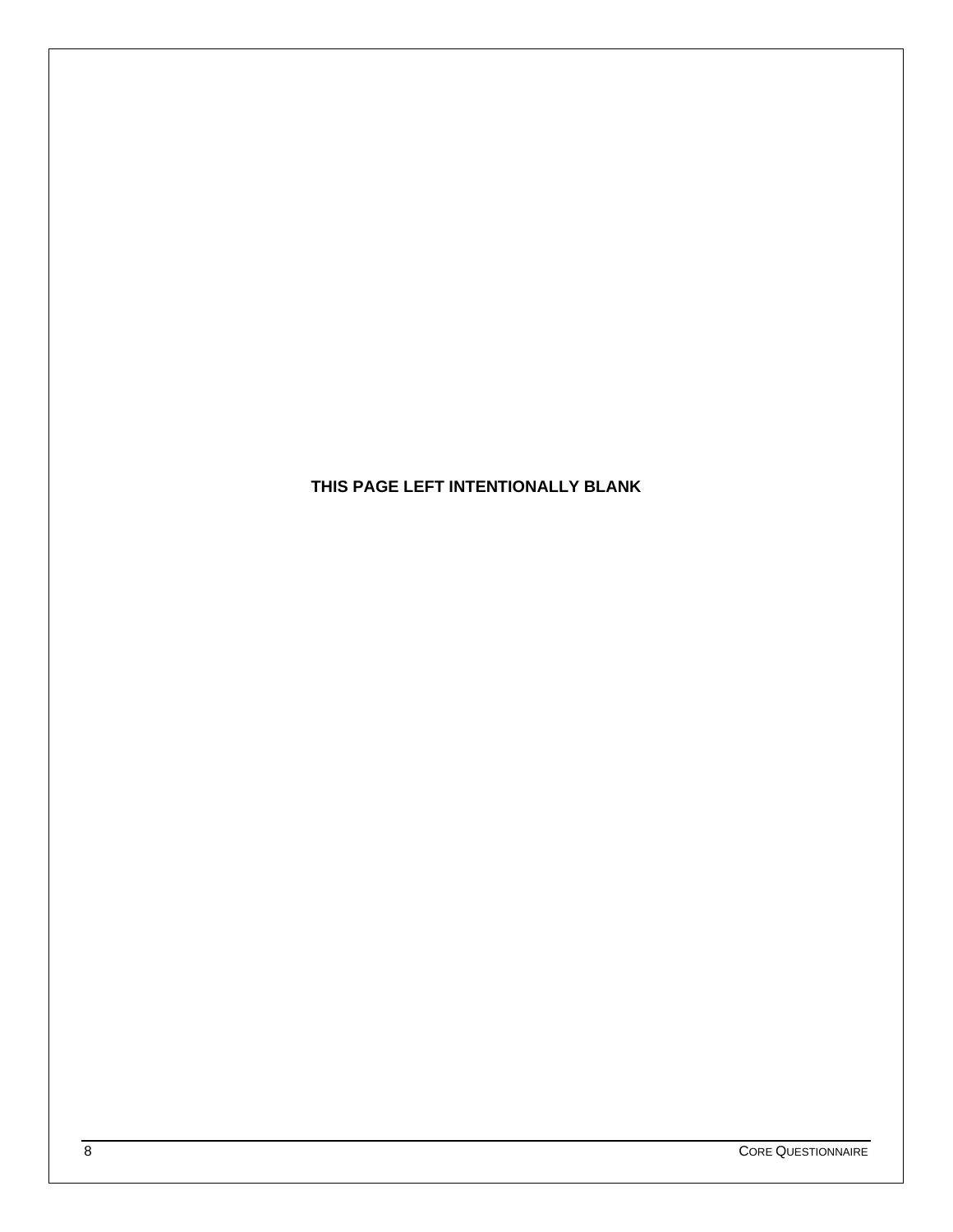|                               |                |                                                |             | <b>Segment 4:</b>     |     |   |                                                                   |                                                                                                                                                                                                                                                                                                                                                                                                                                                                                       |
|-------------------------------|----------------|------------------------------------------------|-------------|-----------------------|-----|---|-------------------------------------------------------------------|---------------------------------------------------------------------------------------------------------------------------------------------------------------------------------------------------------------------------------------------------------------------------------------------------------------------------------------------------------------------------------------------------------------------------------------------------------------------------------------|
| <b>Services and Amenities</b> |                |                                                |             |                       |     |   |                                                                   |                                                                                                                                                                                                                                                                                                                                                                                                                                                                                       |
|                               | 4.1            | me that it doesn't apply.                      |             |                       |     |   |                                                                   | Now I am going to ask you about how satisfied you are with several specific<br>conditions and services in your neighborhood. Please use a scale of 1 to 7,<br>where 1 indicates that you are "very dissatisfied" with the service and 7<br>indicates that you are "very satisfied" with the service. If you do not have<br>feelings one way or the other about the service then use the number 4. If<br>you think that the service does not apply to your neighborhood then just tell |
| 4.1a                          |                |                                                |             |                       |     |   | On a scale of 1 to 7, how satisfied are you with street lighting? |                                                                                                                                                                                                                                                                                                                                                                                                                                                                                       |
|                               | $\mathbf{1}$   | 2                                              | $3^{\circ}$ |                       | 4 5 | 6 | 7                                                                 |                                                                                                                                                                                                                                                                                                                                                                                                                                                                                       |
|                               |                |                                                |             |                       |     |   |                                                                   |                                                                                                                                                                                                                                                                                                                                                                                                                                                                                       |
| 4.1 <sub>b</sub>              |                | What about street cleaning?                    |             |                       |     |   |                                                                   |                                                                                                                                                                                                                                                                                                                                                                                                                                                                                       |
|                               | 1              | $\overline{2}$                                 |             | $3 \qquad 4 \qquad 5$ |     | 6 | 7                                                                 |                                                                                                                                                                                                                                                                                                                                                                                                                                                                                       |
|                               |                |                                                |             |                       |     |   |                                                                   |                                                                                                                                                                                                                                                                                                                                                                                                                                                                                       |
| 4.1c                          |                | How about trash collection?                    |             |                       |     |   |                                                                   |                                                                                                                                                                                                                                                                                                                                                                                                                                                                                       |
|                               | 1              | $\overline{2}$                                 |             | $3 \qquad 4 \qquad 5$ |     | 6 | 7                                                                 |                                                                                                                                                                                                                                                                                                                                                                                                                                                                                       |
|                               |                |                                                |             |                       |     |   |                                                                   |                                                                                                                                                                                                                                                                                                                                                                                                                                                                                       |
| 4.1d                          |                | Snow removal? [Brush Collection - SAN ANTONIO] |             |                       |     |   |                                                                   |                                                                                                                                                                                                                                                                                                                                                                                                                                                                                       |
|                               | 1              | 2                                              | 3           | 4                     | 5   | 6 | 7                                                                 |                                                                                                                                                                                                                                                                                                                                                                                                                                                                                       |
|                               |                |                                                |             |                       |     |   |                                                                   |                                                                                                                                                                                                                                                                                                                                                                                                                                                                                       |
| 4.1e                          | Street repair? |                                                |             |                       |     |   |                                                                   |                                                                                                                                                                                                                                                                                                                                                                                                                                                                                       |
|                               | 1              | $\overline{2}$                                 | 3           | $\overline{4}$        | 5   | 6 | 7                                                                 |                                                                                                                                                                                                                                                                                                                                                                                                                                                                                       |
|                               |                |                                                |             |                       |     |   |                                                                   |                                                                                                                                                                                                                                                                                                                                                                                                                                                                                       |
|                               |                |                                                |             |                       |     |   |                                                                   |                                                                                                                                                                                                                                                                                                                                                                                                                                                                                       |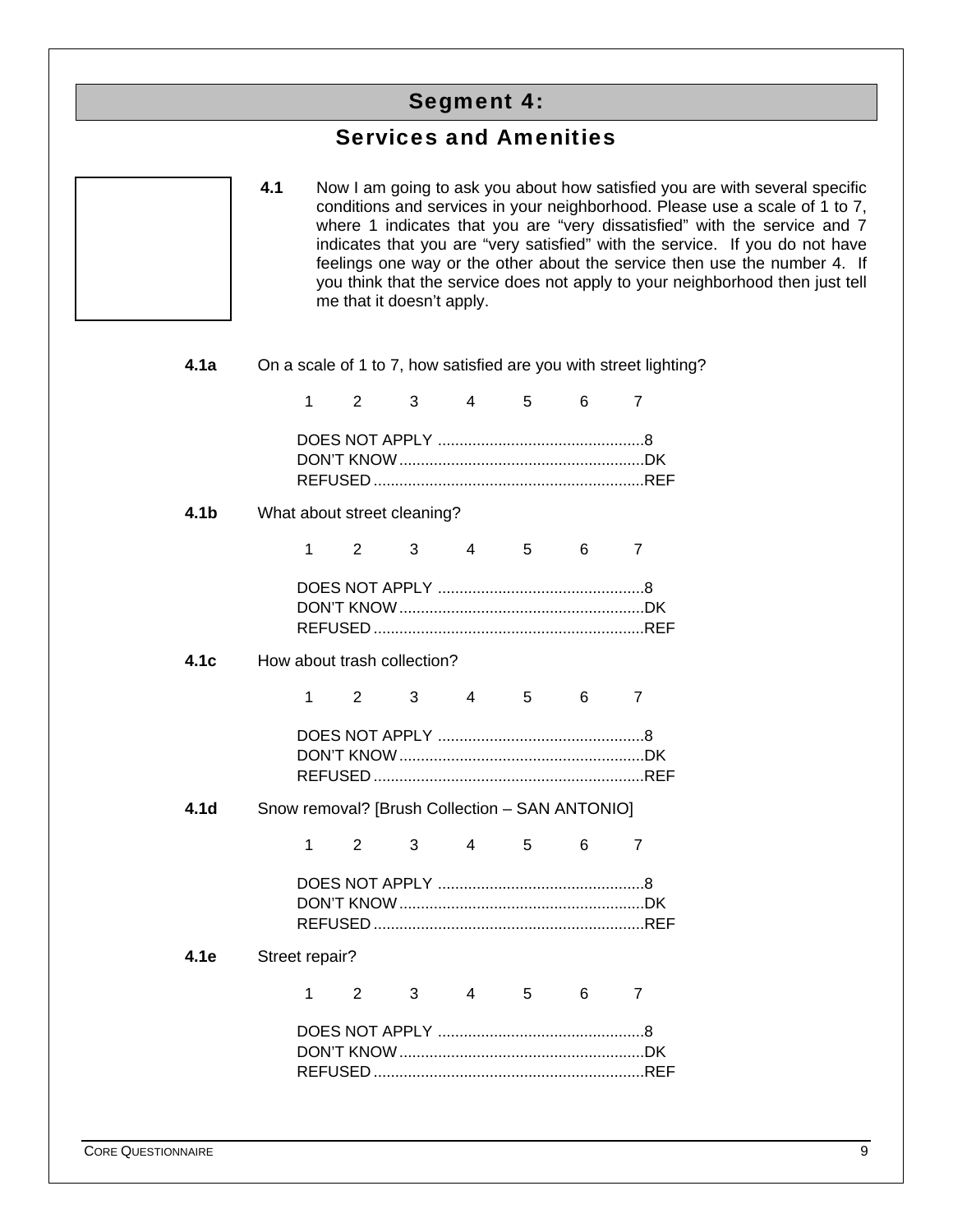**4.1f** Fire department services? 1 2 3 4 5 6 7 DOES NOT APPLY ................................................8 DON'T KNOW .........................................................DK REFUSED ...............................................................REF **4.1g** Ambulance Services (EMS)? 1 2 3 4 5 6 7 DOES NOT APPLY ................................................8 DON'T KNOW .........................................................DK REFUSED ...............................................................REF **4.2** Thinking about the police serving your neighborhood, how strongly do you agree with the following statements. The response categories are: strongly agree, agree, neither agree nor disagree, disagree, and strongly disagree. **Generally, the police serving my neighborhood are: 4.2a** Fair when dealing with residents. Strongly agree .........................................................5 Agree .......................................................................4 Neither agree nor disagree .....................................3 Disagree ..................................................................2 Strongly disagree ....................................................1 DON'T KNOW .........................................................DK REFUSED ...............................................................REF **4.2b** Polite when dealing with residents. Strongly agree .........................................................5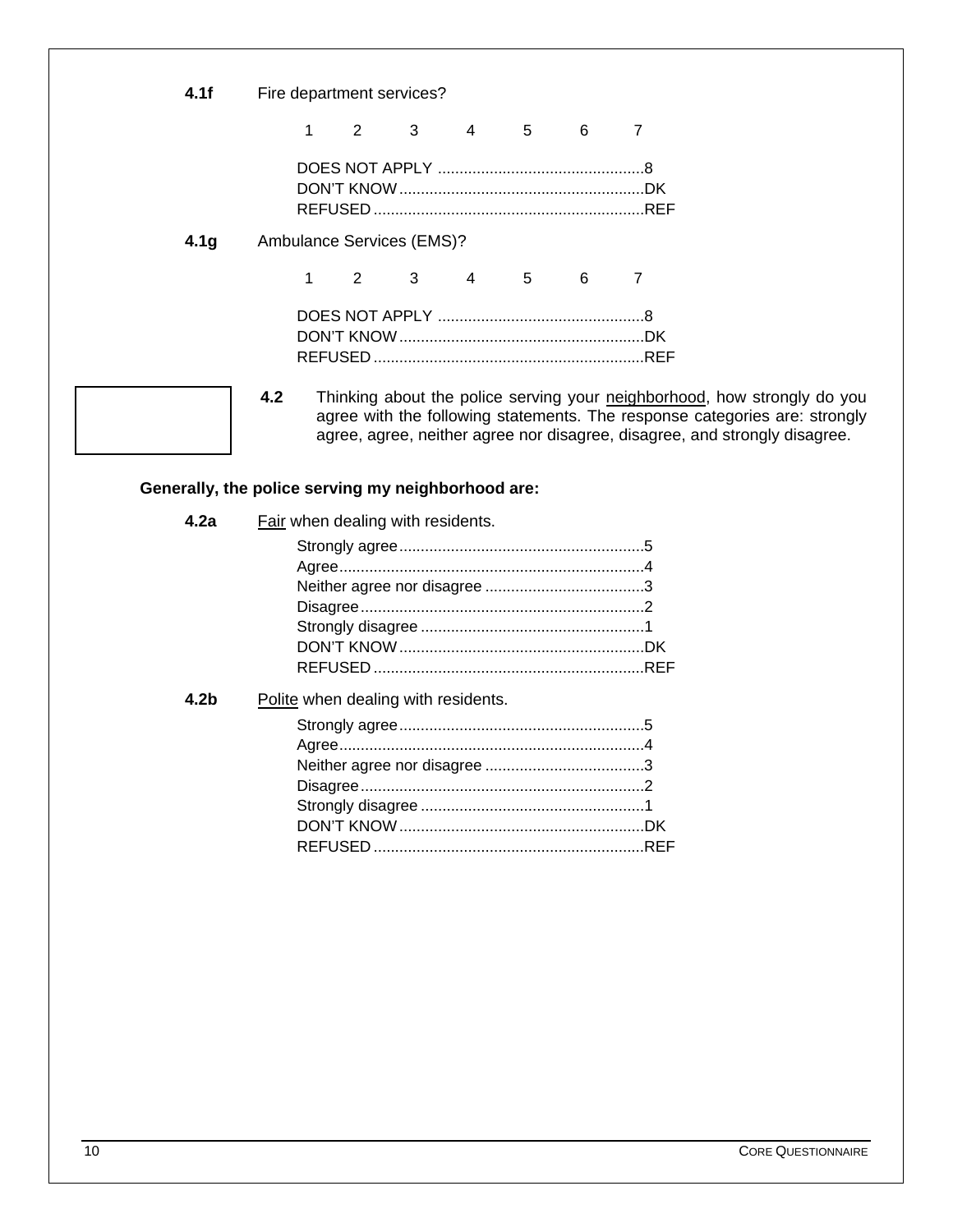| 4.2c             | Helpful when dealing with residents. |  |
|------------------|--------------------------------------|--|
|                  |                                      |  |
|                  |                                      |  |
|                  |                                      |  |
|                  |                                      |  |
|                  |                                      |  |
|                  |                                      |  |
|                  |                                      |  |
| 4.2 <sub>d</sub> | Honest when dealing with residents.  |  |
|                  |                                      |  |
|                  |                                      |  |
|                  |                                      |  |
|                  |                                      |  |
|                  |                                      |  |
|                  |                                      |  |
|                  |                                      |  |
| 4.2e             | Quick to respond when called.        |  |
|                  |                                      |  |
|                  |                                      |  |
|                  |                                      |  |
|                  |                                      |  |
|                  |                                      |  |
|                  |                                      |  |
|                  |                                      |  |
| 4.2f             | Able to speak my language.           |  |
|                  |                                      |  |
|                  |                                      |  |
|                  |                                      |  |
|                  |                                      |  |
|                  |                                      |  |
|                  |                                      |  |
|                  |                                      |  |
|                  |                                      |  |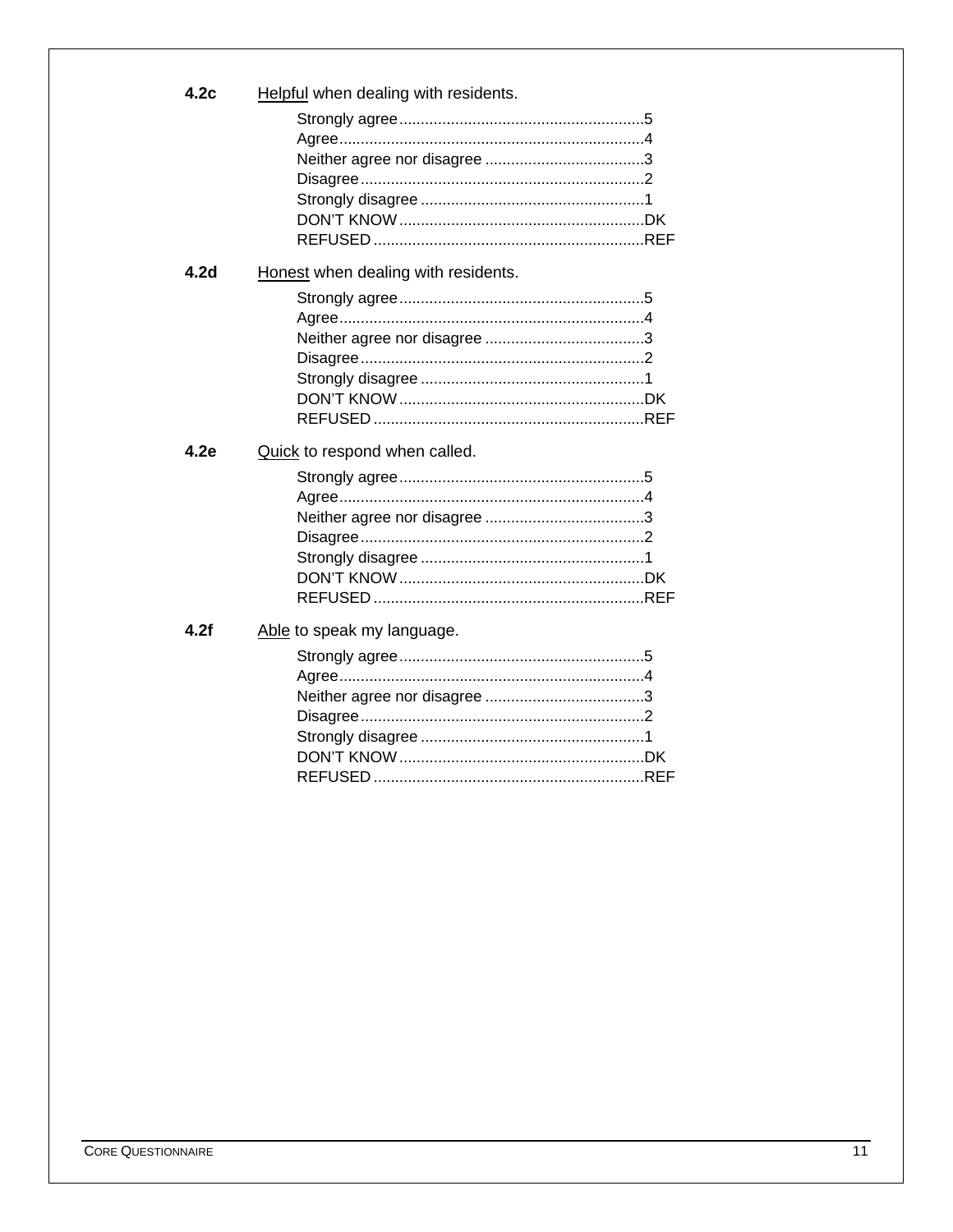| <b>SERVICE/AMENITY</b>                                                                                                                                                                                                        | a. Supermarket/ large grocery store                                                                                                                                                                                                                         | c. Bank or credit union                                                                                                                                                                                             |
|-------------------------------------------------------------------------------------------------------------------------------------------------------------------------------------------------------------------------------|-------------------------------------------------------------------------------------------------------------------------------------------------------------------------------------------------------------------------------------------------------------|---------------------------------------------------------------------------------------------------------------------------------------------------------------------------------------------------------------------|
| <b>TIMEPERIOD</b>                                                                                                                                                                                                             | 12 Months                                                                                                                                                                                                                                                   | 12 Months                                                                                                                                                                                                           |
| 4.3 Have you (or any member of your household) used [a(n)]<br>[SERVICE/AMENITY] in the last [TIMEPERIOD]?                                                                                                                     | DON'T KNOW  DK → NEXT SA<br>REFUSED  REF → NEXT SA                                                                                                                                                                                                          | $Yes.$ 7es<br>DON'T KNOWDK → NEXT SA<br>REFUSEDREF → NEXT SA                                                                                                                                                        |
| SHOWCARD I<br>4.4 On a scale of 1 to 7, where 1 indicates that it<br>is "very difficult to use," and 7 indicates that<br>it is "very easy to use" how difficult or easy<br>is it for you to use $[a(n)]$<br>SERVICE/AMENITY]? | Very Easy to Use  7 → GO TO 4.7<br>$\cdots$ GO TO 4.7<br>$\frac{1}{2}$ GO TO 4.7<br>$\ldots$ GO TO 4.7<br>$\ldots$ GO TO 4.5a<br>$\ldots$ GO TO 4.5a<br>Very Difficult to Use  1 → GO TO 4.5a<br>DON'T KNOW  DK → SKIP TO 4.7<br>REFUSED  REF → SKIP TO 4.7 | Very Easy to Use 7 → GO TO 4.7<br>$\ldots$ GO TO 4.7<br>$\cdots$ GO TO 4.7<br>$\ldots$ GO TO 4.7<br>$\ldots$ GO TO 4.5a<br>$\ldots$ GO TO 4.5a<br>Very Difficult to Use  1 → GO TO 4.5a<br>REFUSEDREF → SKIP TO 4.7 |
| 4.5a Please tell me what are the problems that make using the<br>[SERVICE/AMENITY] difficult?                                                                                                                                 | 1. VERBATIM                                                                                                                                                                                                                                                 | 1. VERBATIM                                                                                                                                                                                                         |
| FI INFO: RECORD THE FIRST PROBLEM OR REASON MENTIONED AT<br>"1 VERBATIM", THE SECOND PROBLEM OR REASON AT "2<br>VERBATIM", AND THE THIRD PROBLEM OR REASON AT "3<br><b>VERBATIM"</b>                                          |                                                                                                                                                                                                                                                             |                                                                                                                                                                                                                     |
| SKIP: GO TO 4.6a                                                                                                                                                                                                              | CODE: ______ O CHECK BOX IF MAIN                                                                                                                                                                                                                            | CODE: _______ O CHECK BOX IF MAIN                                                                                                                                                                                   |
| 4.5b Why don't you use the [SERVICE/AMENITY]?                                                                                                                                                                                 | 2. VERBATIM                                                                                                                                                                                                                                                 | 2. VERBATIM                                                                                                                                                                                                         |
| FI INFO: RECORD THE FIRST PROBLEM OR REASON MENTIONED AT<br>"1 VERBATIM", THE SECOND PROBLEM OR REASON AT "2<br>VERBATIM", AND THE THIRD PROBLEM OR REASON AT "3<br>VERBATIM"                                                 |                                                                                                                                                                                                                                                             |                                                                                                                                                                                                                     |
| <b>SKIP: GO TO 4.6b</b><br>DOESN'T EXIST IN OUR<br>TOO HARD TO GET THERE  9<br>DON'T KNOW<br>DON'T KNOW WHERE<br>INCONVENIENT SCHEDULE5<br>DON'T FEEL SAFE<br>PEOPLE OF MY CULTURE<br>LANGUAGE DIFFERENCE8                    | CODE: $\Box$ CHECK BOX IF MAIN<br>3. VERBATIM                                                                                                                                                                                                               | CODE: _______ O CHECK BOX IF MAIN<br>3. VERBATIM                                                                                                                                                                    |
|                                                                                                                                                                                                                               | $\Box$ CHECK BOX IF MAIN                                                                                                                                                                                                                                    |                                                                                                                                                                                                                     |
| 4.6 a Please tell me the main problem that makes using the<br>[SERVICE/AMENITY] difficult?                                                                                                                                    |                                                                                                                                                                                                                                                             |                                                                                                                                                                                                                     |
| FI INFO: CHECK APPROPRIATE √ □ BOX                                                                                                                                                                                            |                                                                                                                                                                                                                                                             |                                                                                                                                                                                                                     |
| <b>SKIP: GO TO 4.7</b>                                                                                                                                                                                                        |                                                                                                                                                                                                                                                             |                                                                                                                                                                                                                     |
| 4.6b What is the main reason you don't use the<br>[SERVICE/AMENITY]?                                                                                                                                                          |                                                                                                                                                                                                                                                             |                                                                                                                                                                                                                     |
| FI INFO: CHECK APPROPRIATE √ □ BOX                                                                                                                                                                                            |                                                                                                                                                                                                                                                             |                                                                                                                                                                                                                     |
| SKIP: GO TO NEXT SA                                                                                                                                                                                                           |                                                                                                                                                                                                                                                             |                                                                                                                                                                                                                     |
| SHOWCARD J 4.7<br>On a scale of 1 to 7 where 1 indicates that<br>you are "very dissatisfied" and 7 indicates<br>that you are "very satisfied", how<br>dissatisfied or satisfied are you with the<br>[SERVICE/AMENITY]?        | Very Satisfied  7<br>Very Dissatisfied  1<br>DON'T KNOW  DK<br>REFUSED  REF                                                                                                                                                                                 | Very Satisfied7<br>Very Dissatisfied1<br>DON'T KNOWDK<br>REFUSEDREF                                                                                                                                                 |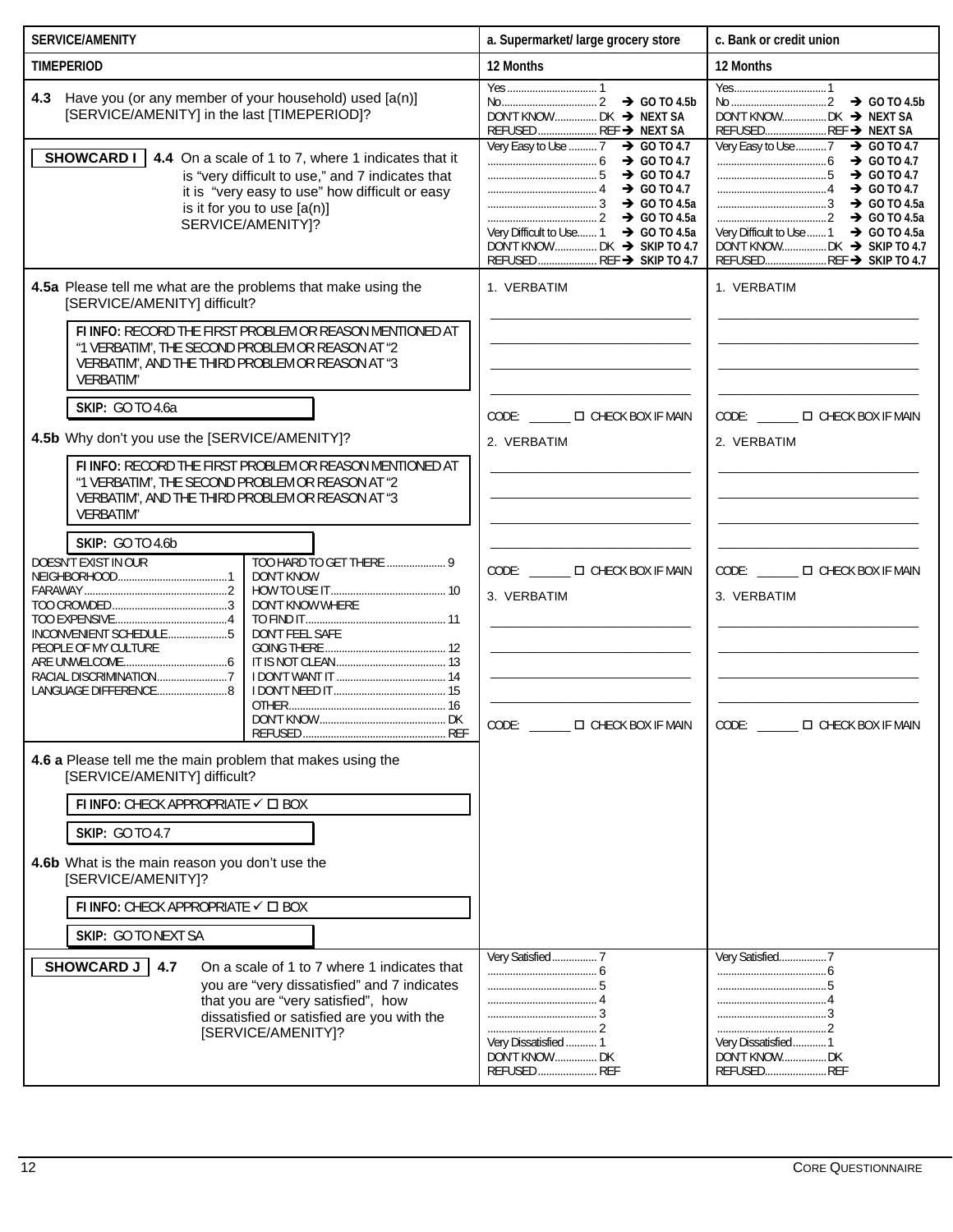| d. ATM not in a bank                                                                                                                                                                                                                                                                                                                                                                                                                 | e. Check cashing facility not in a bank                                                                                                                                                                                                                | f. Money transfer service not in a bank, like<br><b>Western Union</b>                                                                                                                                                                                                                     |
|--------------------------------------------------------------------------------------------------------------------------------------------------------------------------------------------------------------------------------------------------------------------------------------------------------------------------------------------------------------------------------------------------------------------------------------|--------------------------------------------------------------------------------------------------------------------------------------------------------------------------------------------------------------------------------------------------------|-------------------------------------------------------------------------------------------------------------------------------------------------------------------------------------------------------------------------------------------------------------------------------------------|
| 12 Months                                                                                                                                                                                                                                                                                                                                                                                                                            | 12 Months                                                                                                                                                                                                                                              | 12 Months                                                                                                                                                                                                                                                                                 |
| DON'T KNOW  DK → NEXT SA<br>REFUSED  REF → NEXT SA<br>Very Easy to Use  7 → GO TO 4.7<br>$\begin{array}{ccccccccc}\n&\ddots&\dots&\dots&\dots&\dots&\dots&\dots&\dots&\dots&\dots&\dots&\dots&\dots&\dots\end{array}$<br>$\rightarrow$ GO TO 4.7<br>$\rightarrow$ GO TO 4.7<br>$\frac{1}{2}$ GO TO 4.7<br>$\ldots$ GO TO 4.5a<br>Very Difficult to Use  1 → GO TO 4.5a<br>DON'T KNOW  DK → SKIP TO 4.7<br>REFUSED  REF → SKIP TO 4.7 | $\rightarrow$ GO TO 4.5b<br>DON'T KNOW DK → NEXT SA<br>REFUSED REF → NEXT SA<br>Very Easy to Use 7 → GO TO 4.7<br>$\ldots$ GO TO 4.7<br>$\cdots$ GO TO 4.7<br>$\ldots$ GO TO 4.5a<br>Very Difficult to Use 1 → GO TO 4.5a<br>REFUSED REF → SKIP TO 4.7 | DON'T KNOW DK → NEXT SA<br>REFUSED REF → NEXT SA<br>Very Easy to Use 7 → GO TO 4.7<br>$\rightarrow$ GO TO 4.7<br>$\frac{1}{2}$ GO TO 4.7<br>$\cdots$ GO TO 4.7<br>$\ldots$ GO TO 4.5a<br>Very Difficult to Use 1 → GO TO 4.5a<br>DON'T KNOW DK → SKIP TO 4.7<br>REFUSED REF → SKIP TO 4.7 |
| 1. VERBATIM                                                                                                                                                                                                                                                                                                                                                                                                                          | 1. VERBATIM                                                                                                                                                                                                                                            | 1. VERBATIM                                                                                                                                                                                                                                                                               |
| CODE: _______ O CHECK BOX IF MAIN<br>2. VERBATIM                                                                                                                                                                                                                                                                                                                                                                                     | CODE: ______ O CHECK BOX IF MAIN<br>2. VERBATIM                                                                                                                                                                                                        | CODE: ______ O CHECK BOX IF MAIN<br>2. VERBATIM                                                                                                                                                                                                                                           |
| CODE: ______ <b>O</b> CHECK BOX IF MAIN<br>3. VERBATIM                                                                                                                                                                                                                                                                                                                                                                               | CODE: ________ O CHECK BOX IF MAIN<br>3. VERBATIM                                                                                                                                                                                                      | CODE: ______ O CHECK BOX IF MAIN<br>3. VERBATIM                                                                                                                                                                                                                                           |
| $\Box$ CHECK BOX IF MAIN                                                                                                                                                                                                                                                                                                                                                                                                             | CODE: $\Box$ CHECK BOX IF MAIN                                                                                                                                                                                                                         | CODE: $\Box$ CHECK BOX IF MAIN                                                                                                                                                                                                                                                            |
| Very Satisfied  7<br>Very Dissatisfied 1<br>DON'T KNOW  DK<br>REFUSED  REF                                                                                                                                                                                                                                                                                                                                                           | Very Satisfied 7<br>Very Dissatisfied 1<br>DON'T KNOW DK<br>REFUSED REF                                                                                                                                                                                | Very Satisfied7<br>Very Dissatisfied 1<br>DON'T KNOW DK<br>REFUSEDREF                                                                                                                                                                                                                     |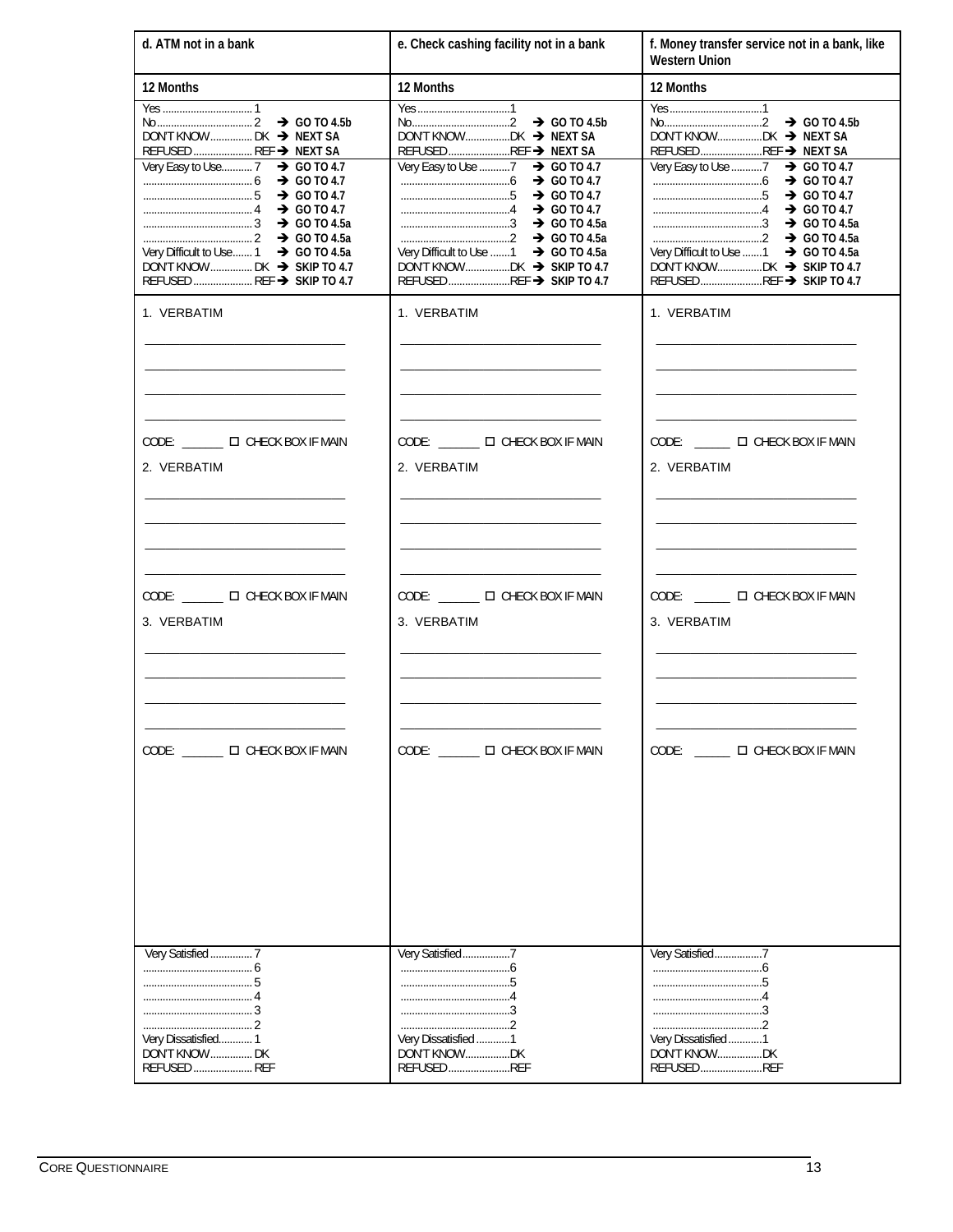| SERVICE/AMENITY                                                                                                                                                                                                               | g. Basic medical care and services                                                                                                                                                                                                       | i. Community college or other adult<br>education                                                                                                                                                       |
|-------------------------------------------------------------------------------------------------------------------------------------------------------------------------------------------------------------------------------|------------------------------------------------------------------------------------------------------------------------------------------------------------------------------------------------------------------------------------------|--------------------------------------------------------------------------------------------------------------------------------------------------------------------------------------------------------|
| <b>TIMEPERIOD</b>                                                                                                                                                                                                             | 12 Months                                                                                                                                                                                                                                | 3 Years                                                                                                                                                                                                |
| Have you (or any member of your household) used [a(n)]<br>4.3<br>[SERVICE/AMENITY] in the last [TIMEPERIOD]?                                                                                                                  | No  6. $\ldots$ 2 $\rightarrow$ GO TO 4.5b<br>DON'T KNOW  DK → NEXT SA<br>REFUSED  REF → NEXT SA<br>Very Easy to Use  7<br>$\rightarrow$ GO TO 4.7                                                                                       | DON'T KNOW  DK → NEXT SA<br>REFUSED  REF → NEXT SA<br>Very Easy to Use  7<br>$\rightarrow$ GO TO 4.7                                                                                                   |
| SHOWCARD I<br>4.4 On a scale of 1 to 7, where 1 indicates that it<br>is "very difficult to use," and 7 indicates that<br>it is "very easy to use" how difficult or easy<br>is it for you to use $[a(n)]$<br>SERVICE/AMENITY]? | $\cdots$ 6 $\rightarrow$ GO TO 4.7<br>$\rightarrow$ GO TO 4.7<br>$\cdots$ GO TO 4.7<br>$\ldots$ GO TO 4.5a<br>$\ldots$ GO TO 4.5a<br>Very Difficult to Use  1 → GO TO 4.5a<br>DON'T KNOW  DK → SKIP TO 4.7<br>REFUSED  REF → SKIP TO 4.7 | $\rightarrow$ GO TO 4.7<br>$\rightarrow$ GO TO 4.7<br>$\cdots$ GO TO 4.7<br>$\ldots$ GO TO 4.5a<br>Very Difficult to Use  1 → GO TO 4.5a<br>DON'T KNOW  DK → SKIP TO 4.7<br>REFUSED  REF → SKIP TO 4.7 |
| 4.5a Please tell me what are the problems that make using the<br>[SERVICE/AMENITY] difficult?                                                                                                                                 | 1. VERBATIM                                                                                                                                                                                                                              | 1. VERBATIM                                                                                                                                                                                            |
| FI INFO: RECORD THE FIRST PROBLEM OR REASON MENTIONED AT<br>"1 VERBATIM", THE SECOND PROBLEM OR REASON AT "2<br>VERBATIM", AND THE THIRD PROBLEM OR REASON AT "3<br><b>VERBATIM"</b>                                          |                                                                                                                                                                                                                                          |                                                                                                                                                                                                        |
| <b>SKIP: GO TO 4.6a</b><br>4.5b Why don't you use the [SERVICE/AMENITY]?                                                                                                                                                      | CODE: ______ O CHECK BOX IF MAIN<br>2. VERBATIM                                                                                                                                                                                          | CODE: _______ O CHECK BOX IF MAIN<br>2. VERBATIM                                                                                                                                                       |
| FI INFO: RECORD THE FIRST PROBLEM OR REASON MENTIONED AT<br>"1 VERBATIM", THE SECOND PROBLEM OR REASON AT "2<br>VERBATIM", AND THE THIRD PROBLEM OR REASON AT "3<br><b>VERBATIM"</b>                                          |                                                                                                                                                                                                                                          |                                                                                                                                                                                                        |
| <b>SKIP: GO TO 4.6b</b><br>DOESN'T EXIST IN OUR<br>TOO HARD TO GET THERE  9<br>DON'T KNOW<br>DON'T KNOW WHERE<br>INCONVENIENT SCHEDULE5<br>DON'T FEEL SAFE<br>PEOPLE OF MY CULTURE                                            | CODE: _____ O CHECK BOX IF MAIN<br>3. VERBATIM<br>$\Box$ CHECK BOX IF MAIN                                                                                                                                                               | CODE: _______ O CHECK BOX IF MAIN<br>3. VERBATIM<br>CODE: _______ O CHECK BOX IF MAIN                                                                                                                  |
| 4.6 a Please tell me the main problem that makes using the<br>[SERVICE/AMENITY] difficult?                                                                                                                                    |                                                                                                                                                                                                                                          |                                                                                                                                                                                                        |
| FI INFO: CHECK APPROPRIATE √ □ BOX                                                                                                                                                                                            |                                                                                                                                                                                                                                          |                                                                                                                                                                                                        |
| <b>SKIP: GO TO 4.7</b><br>4.6b What is the main reason you don't use the<br>[SERVICE/AMENITY]?                                                                                                                                |                                                                                                                                                                                                                                          |                                                                                                                                                                                                        |
| FI INFO: CHECK APPROPRIATE √ □ BOX                                                                                                                                                                                            |                                                                                                                                                                                                                                          |                                                                                                                                                                                                        |
| SKIP: GO TO NEXT SA                                                                                                                                                                                                           |                                                                                                                                                                                                                                          |                                                                                                                                                                                                        |
| SHOWCARD J 4.7<br>On a scale of 1 to 7 where 1 indicates that<br>you are "very dissatisfied" and 7 indicates<br>that you are "very satisfied", how<br>dissatisfied or satisfied are you with the<br>[SERVICE/AMENITY]?        | Very Satisfied  7<br>Very Dissatisfied  1<br>DON'T KNOW  DK<br>REFUSED  REF                                                                                                                                                              | Very Satisfied  7<br>Very Dissatisfied  1<br>DON'T KNOW  DK<br>REFUSED  REF                                                                                                                            |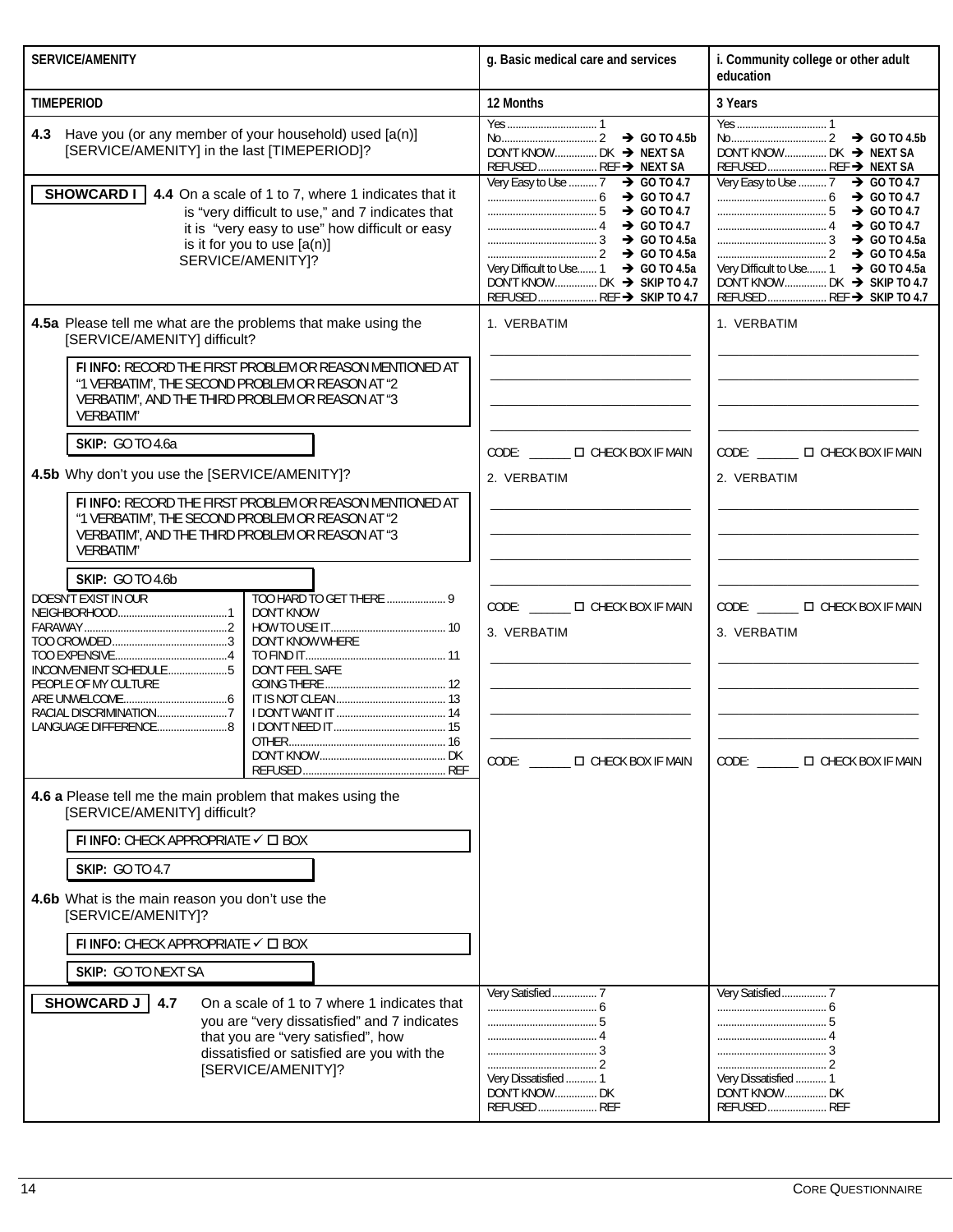| k. A recreation or community center                                                                                                                                                                                                                                                          | m. Child care services and preschool<br>programs                                                                                                                                                                                                                                                                                          | q. Places where you sign up for [INSERT<br><b>LOCAL PROGRAM</b> or welfare                                                                                                                                                                                                                                                                          |
|----------------------------------------------------------------------------------------------------------------------------------------------------------------------------------------------------------------------------------------------------------------------------------------------|-------------------------------------------------------------------------------------------------------------------------------------------------------------------------------------------------------------------------------------------------------------------------------------------------------------------------------------------|-----------------------------------------------------------------------------------------------------------------------------------------------------------------------------------------------------------------------------------------------------------------------------------------------------------------------------------------------------|
| 12 Months                                                                                                                                                                                                                                                                                    | 12 Months                                                                                                                                                                                                                                                                                                                                 | 12 Months                                                                                                                                                                                                                                                                                                                                           |
| No $\frac{1}{2}$ CO TO 4.5b<br>DON'T KNOWDK → NEXT SA<br>REFUSEDREF → NEXT SA<br>Very Easy to Use  7 → GO TO 4.7<br>$\rightarrow$ GO TO 4.7<br>$\rightarrow$ GO TO 4.7<br>$\rightarrow$ GO TO 4.7<br>$\ldots$ GO TO 4.5a<br>Very Difficult to Use 1 → GO TO 4.5a<br>REFUSEDREF → SKIP TO 4.7 | $\rightarrow$ GO TO 4.5b<br>DON'T KNOW  DK → NEXT SA<br>REFUSED  REF → NEXT SA<br>Very Easy to Use 7<br>$\rightarrow$ GO TO 4.7<br>$\rightarrow$ GO TO 4.7<br>$\rightarrow$ GO TO 4.7<br>$\ldots$ GO TO 4.7<br>$\ldots$ GO TO 4.5a<br>Very Difficult to Use  1 → GO TO 4.5a<br>DON'T KNOW  DK → SKIP TO 4.7<br>REFUSED  REF → SKIP TO 4.7 | DON'T KNOW  DK → NEXT SA<br>REFUSED  REF → NEXT SA<br>Very Easy to Use 7<br>$\rightarrow$ GO TO 4.7<br>$\rightarrow$ GO TO 4.7<br>$\rightarrow$ GO TO 4.7<br>$\rightarrow$ GO TO 4.7<br>$\rightarrow$ GO TO 4.5a<br>$\rightarrow$ GO TO 4.5a<br>Very Difficult to Use  1 → GO TO 4.5a<br>DON'T KNOW  DK → SKIP TO 4.7<br>REFUSED  REF → SKIP TO 4.7 |
| 1. VERBATIM                                                                                                                                                                                                                                                                                  | 1. VERBATIM                                                                                                                                                                                                                                                                                                                               | 1. VERBATIM                                                                                                                                                                                                                                                                                                                                         |
| CODE: _______ O CHECK BOX IF MAIN<br>2. VERBATIM<br>CODE: _______ O CHECK BOX IF MAIN<br>3. VERBATIM                                                                                                                                                                                         | CODE: <b>I</b> CHECK BOX IF MAIN<br>2. VERBATIM<br>CODE:<br>$\Box$ CHECK BOX IF MAIN<br>3. VERBATIM                                                                                                                                                                                                                                       | CODE: $\Box$ CHECK BOX IF MAIN<br>2. VERBATIM<br>CODE: ______ O CHECK BOX IF MAIN<br>3. VERBATIM                                                                                                                                                                                                                                                    |
| CODE: $\Box$ CHECK BOX IF MAIN                                                                                                                                                                                                                                                               | $\Box$ CHECK BOX IF MAIN                                                                                                                                                                                                                                                                                                                  | CODE: $\Box$ CHECK BOX IF MAIN                                                                                                                                                                                                                                                                                                                      |
| Very Satisfied7<br>Very Dissatisfied1<br>DON'T KNOWDK<br>REFUSEDREF                                                                                                                                                                                                                          | Very Satisfied  7<br>Very Dissatisfied 1<br>DON'T KNOW  DK<br>REFUSED  REF                                                                                                                                                                                                                                                                | Very Satisfied  7<br>Very Dissatisfied 1<br>DON'T KNOW  DK<br>REFUSED  REF                                                                                                                                                                                                                                                                          |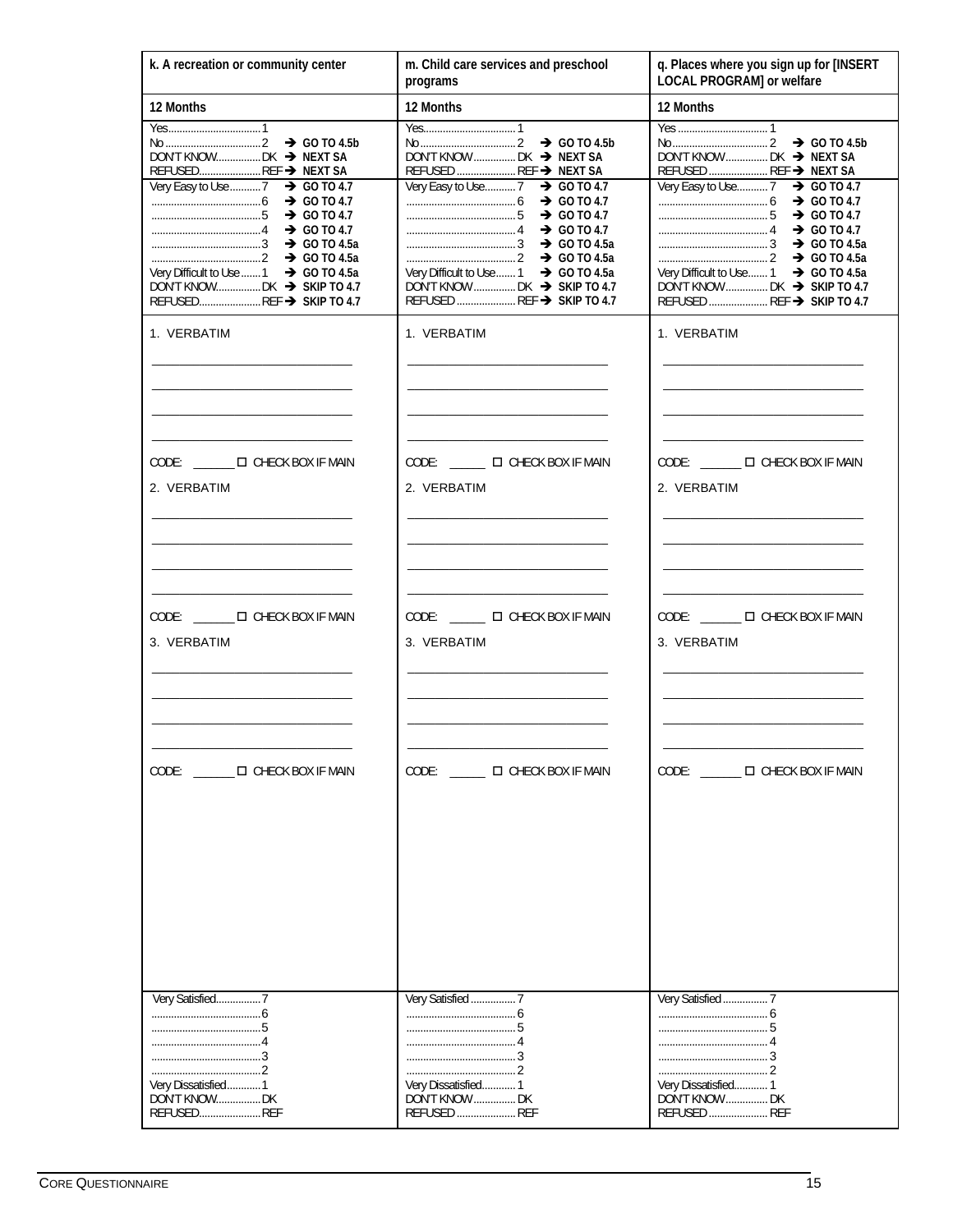| <b>SERVICE/AMENITY</b> |                                                                        |                                                                                                                                                                                                      | p. Family counseling or other family<br>support services                                                                                                                                                                                                                                                     |
|------------------------|------------------------------------------------------------------------|------------------------------------------------------------------------------------------------------------------------------------------------------------------------------------------------------|--------------------------------------------------------------------------------------------------------------------------------------------------------------------------------------------------------------------------------------------------------------------------------------------------------------|
| <b>TIMEPERIOD</b>      |                                                                        |                                                                                                                                                                                                      | 12 Months                                                                                                                                                                                                                                                                                                    |
| 4.3                    | [SERVICE/AMENITY] in the last [TIMEPERIOD]?                            | Have you (or any member of your household) used [a(n)]                                                                                                                                               | $\rightarrow$ GO TO 4.5b<br>DON'T KNOW  DK → NEXT SA<br>REFUSED  REF → NEXT SA                                                                                                                                                                                                                               |
| <b>SHOWCARD I</b>      | SERVICE/AMENITY]?                                                      | 4.4 On a scale of 1 to 7, where 1 indicates that it<br>is "very difficult to use," and 7 indicates that<br>it is "very easy to use" how difficult or easy<br>is it for you to use $[a(n)]$           | Very Easy to Use  7<br>$\rightarrow$ GO TO 4.7<br>$\rightarrow$ GO TO 4.7<br>$\rightarrow$ GO TO 4.7<br>$\rightarrow$ GO TO 4.7<br>$\rightarrow$ GO TO 4.5a<br>$\rightarrow$ GO TO 4.5a<br>Very Difficult to Use 1<br>$\rightarrow$ GO TO 4.5a<br>DON'T KNOW  DK → SKIP TO 4.7<br>REFUSED  REF → SKIP TO 4.7 |
|                        | [SERVICE/AMENITY] difficult?                                           | 4.5a Please tell me what are the problems that make using the                                                                                                                                        | 1. VERBATIM                                                                                                                                                                                                                                                                                                  |
|                        | <b>VERBATIM"</b>                                                       | FI INFO: RECORD THE FIRST PROBLEM OR REASON MENTIONED AT<br>"1 VERBATIM", THE SECOND PROBLEM OR REASON AT "2<br>VERBATIM", AND THE THIRD PROBLEM OR REASON AT "3                                     |                                                                                                                                                                                                                                                                                                              |
|                        | <b>SKIP: GO TO 4.6a</b>                                                |                                                                                                                                                                                                      | CODE: _____ O CHECK BOX IF MAIN                                                                                                                                                                                                                                                                              |
|                        | 4.5b Why don't you use the [SERVICE/AMENITY]?                          |                                                                                                                                                                                                      | 2. VERBATIM                                                                                                                                                                                                                                                                                                  |
|                        | <b>VERBATIM"</b>                                                       | FI INFO: RECORD THE FIRST PROBLEM OR REASON MENTIONED AT<br>"1 VERBATIM", THE SECOND PROBLEM OR REASON AT "2<br>VERBATIM", AND THE THIRD PROBLEM OR REASON AT "3                                     |                                                                                                                                                                                                                                                                                                              |
|                        | <b>SKIP: GO TO 4.6b</b>                                                |                                                                                                                                                                                                      |                                                                                                                                                                                                                                                                                                              |
| DOESN'T EXIST IN OUR   | INCONVENIENT SCHEDULE5<br>PEOPLE OF MY CULTURE<br>LANGUAGE DIFFERENCE8 | <b>DON'T KNOW</b><br>DON'T KNOW WHERE<br>DON'T FEEL SAFE                                                                                                                                             | CODE: _______ O CHECK BOX IF MAIN<br>3. VERBATIM<br>$\Box$ CHECK BOX IF MAIN                                                                                                                                                                                                                                 |
|                        | [SERVICE/AMENITY] difficult?                                           | 4.6 a Please tell me the main problem that makes using the                                                                                                                                           |                                                                                                                                                                                                                                                                                                              |
|                        | FI INFO: CHECK APPROPRIATE $\checkmark$ $\Box$ BOX                     |                                                                                                                                                                                                      |                                                                                                                                                                                                                                                                                                              |
|                        | <b>SKIP: GO TO 4.7</b>                                                 |                                                                                                                                                                                                      |                                                                                                                                                                                                                                                                                                              |
|                        | 4.6b What is the main reason you don't use the<br>[SERVICE/AMENITY]?   |                                                                                                                                                                                                      |                                                                                                                                                                                                                                                                                                              |
|                        | FI INFO: CHECK APPROPRIATE $\checkmark$ $\Box$ BOX                     |                                                                                                                                                                                                      |                                                                                                                                                                                                                                                                                                              |
|                        | SKIP: GO TO NEXT SA                                                    |                                                                                                                                                                                                      |                                                                                                                                                                                                                                                                                                              |
|                        | SHOWCARD J<br>4.7                                                      | On a scale of 1 to 7 where 1 indicates that<br>you are "very dissatisfied" and 7 indicates<br>that you are "very satisfied", how<br>dissatisfied or satisfied are you with the<br>[SERVICE/AMENITY]? | Very Satisfied  7<br>Very Dissatisfied  1<br>DON'T KNOW  DK<br>REFUSED  REF                                                                                                                                                                                                                                  |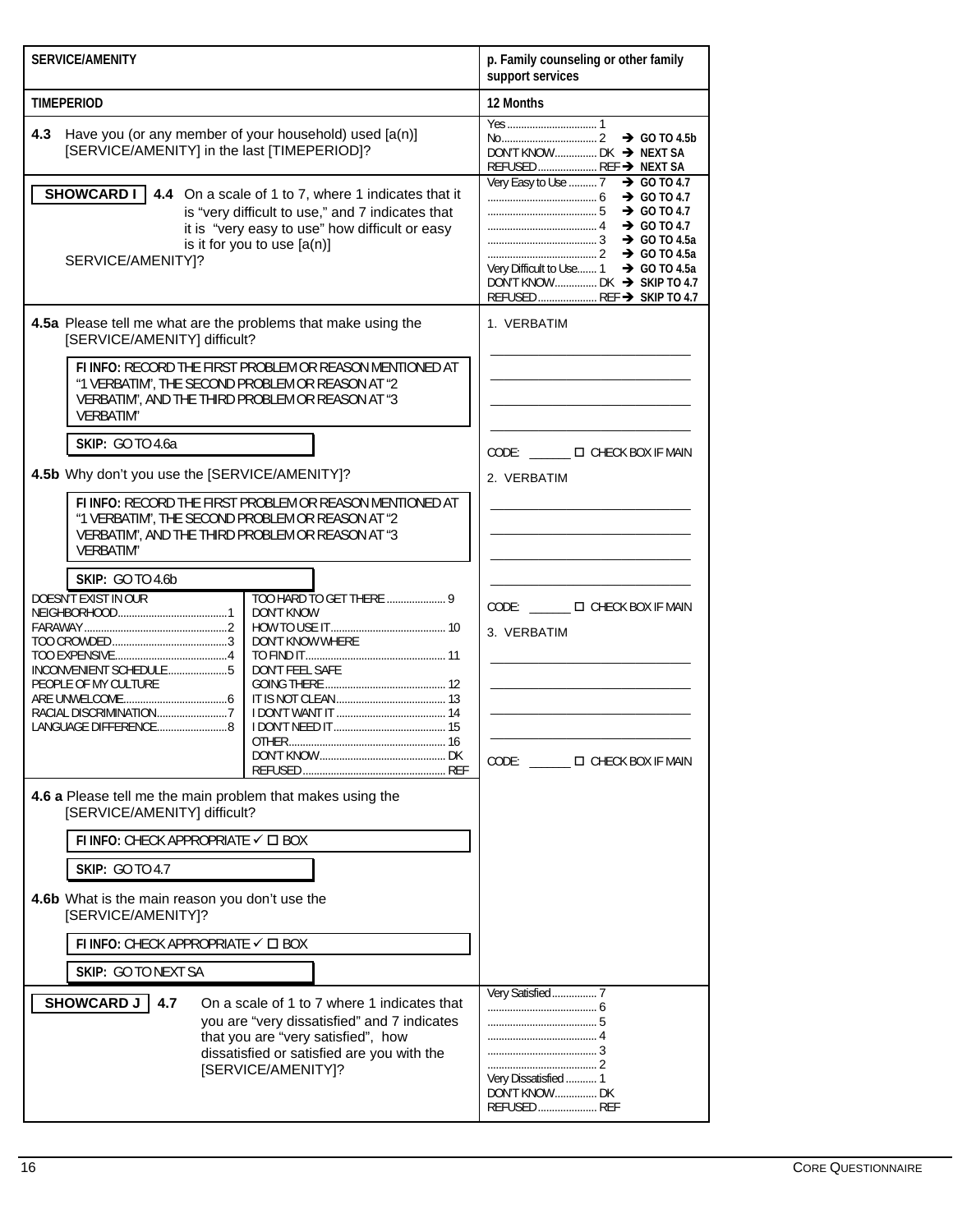## **Segment 5:**

## **Organizations and Volunteerism**

Now I'd like to ask you some questions about organizations in and around your community and your involvement with those organizations.

| 5.1 |                  | Over the past 12 months, have you volunteered or helped out with activities in your community? |                         |
|-----|------------------|------------------------------------------------------------------------------------------------|-------------------------|
|     |                  |                                                                                                | $\rightarrow$ GO TO 5.5 |
|     | IF YES:          |                                                                                                |                         |
|     | 5.1a             | Was the volunteer work in your neighborhood?                                                   |                         |
|     |                  |                                                                                                |                         |
|     | 5.1 <sub>b</sub> | Did you do volunteer work with youth?                                                          |                         |
|     |                  |                                                                                                |                         |
|     | 5.1c             | How often do you volunteer?                                                                    |                         |
|     |                  |                                                                                                |                         |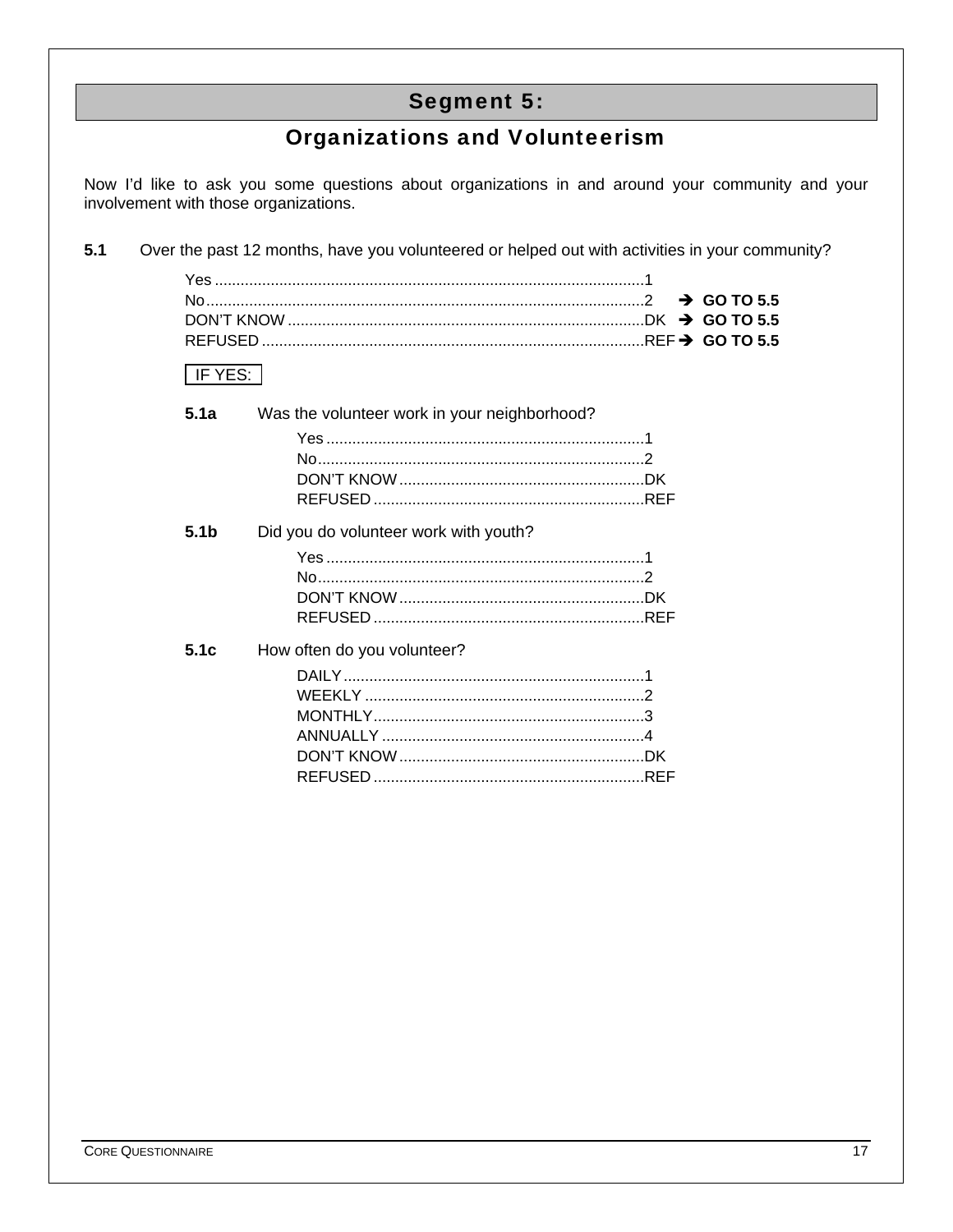#### In the past twelve months, have you served as an officer or served on a committee of any local club or organization or religious organization?  $5.5$

| 5.5a | Is this organization inside your neighborhood or outside your neighborhood? |  |  |  |
|------|-----------------------------------------------------------------------------|--|--|--|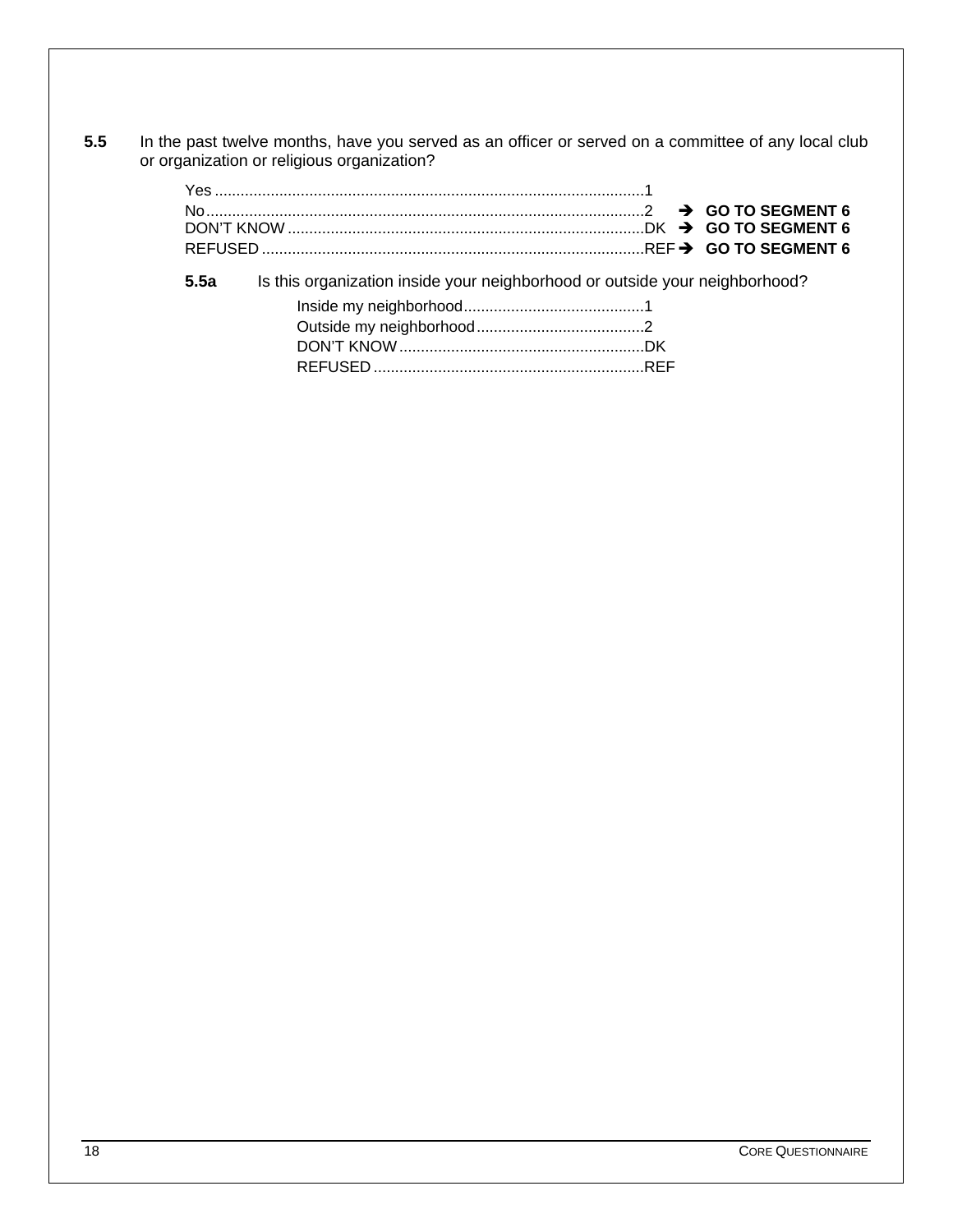#### Segment 6:

## **Family Hardship**

Sometimes families have trouble paying a bill or getting the goods and services they need because they do not have enough money. The next several questions ask about these kinds of experiences you may have had in the last 12 months.

 $6.1$ During the past 12 months, did you (or any member of your household) not fill or postpone filling a prescription for drugs when you (or another member of your household) needed them?

 $6.1a$ Was lack of insurance or money a reason why you (or any member of your household) did not get the drugs you needed?

| YES, LACK OF INSURANCE OR MONEY1 |  |
|----------------------------------|--|
| NO, SOME OTHER REASON 2          |  |
|                                  |  |
|                                  |  |

 $6.2$ During the last 12 months, was there a time when (you/you and your family) were not able to pay your mortgage, rent or utility bills?

 $6.3c$ Has your phone been cut off in the last 12 months due to non-payment of bills?

 $6.3<sub>d</sub>$ For how long was it cut off? SELECT ONLY ONE.

| <b>HOURS</b>  |    |
|---------------|----|
| <b>DAYS</b>   |    |
| <b>WEEKS</b>  |    |
| <b>MONTHS</b> |    |
|               | DΚ |
|               |    |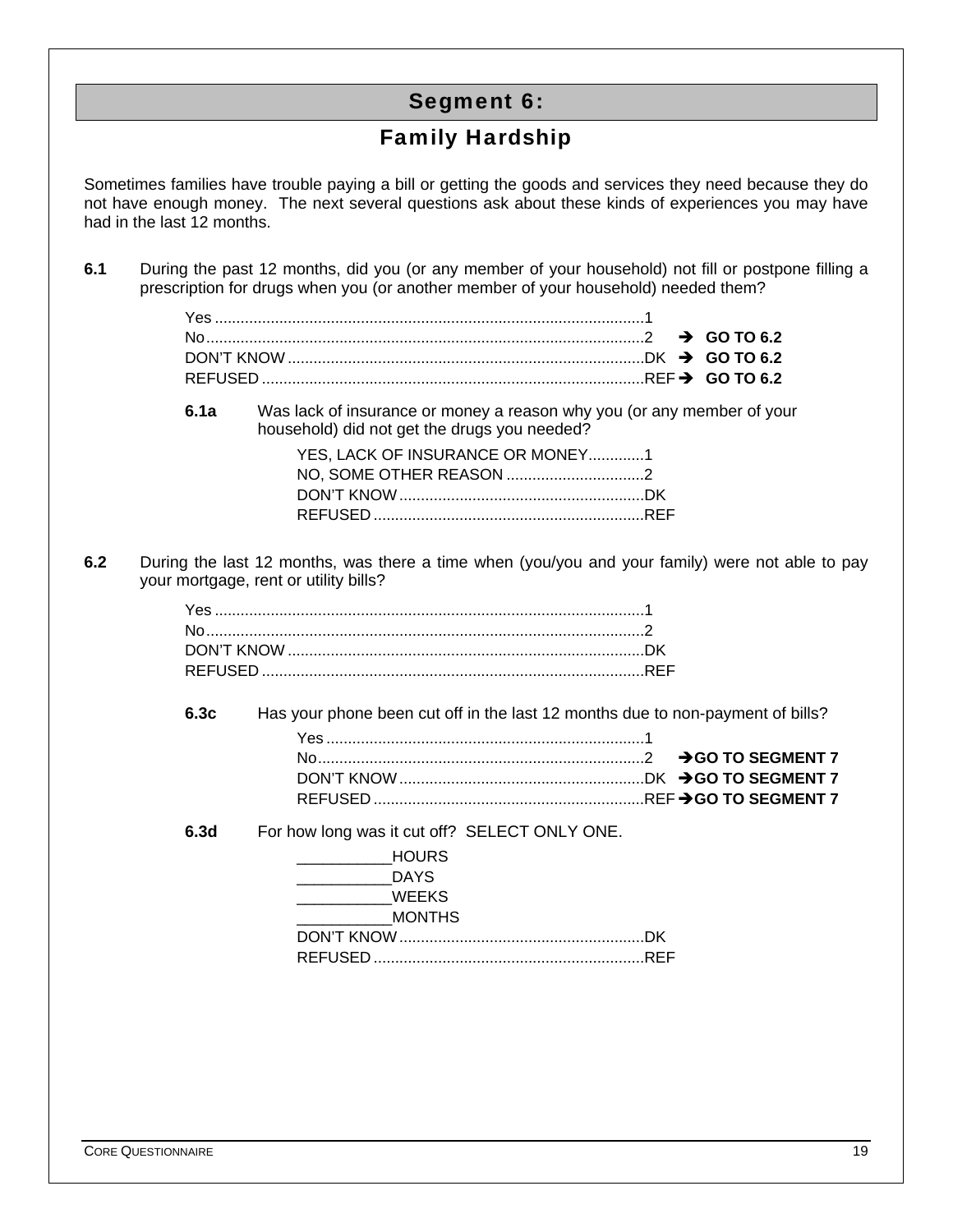## THIS PAGE LEFT INTENTIONALLY BLANK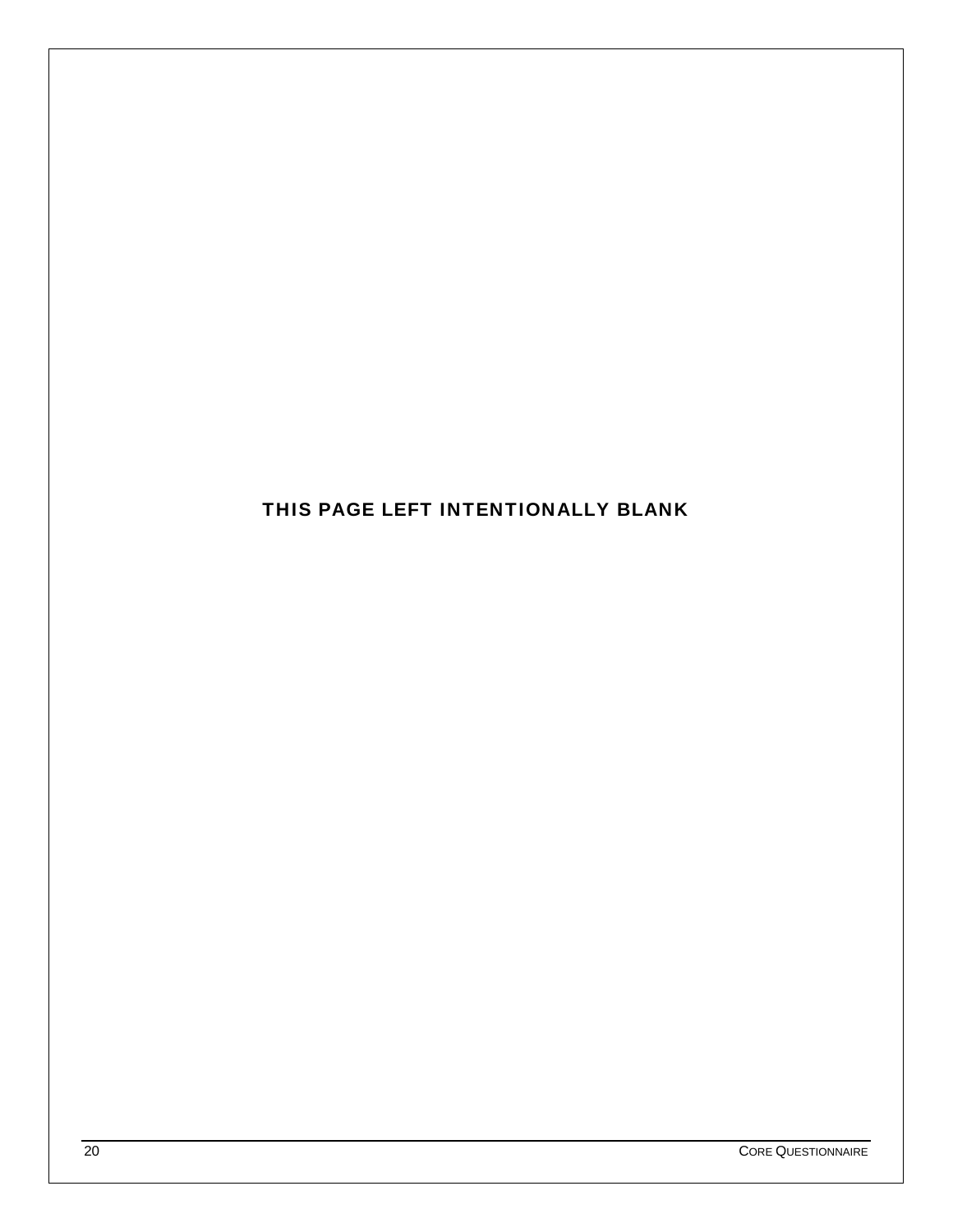## Segment 7:

## Focus Child

#### **SKIP: IF NO FOCUS CHILD, GO TO SEGMENT 8**

I selected one of the children in your household to ask about. The information you share with us about this child, when combined with the same information from other households, will help us understand the experiences of children in your neighborhood.

#### **SKIP: IF CHILD IS 2 YEARS OLD OR OLDER CONTINUE; IF CHILD IS UNDER THE AGE OF 2 GO TO 7.6**

Now I want to ask you some questions about [FOCUS CHILD]'s education, activities and health.

First I'd like to ask about [FOCUS CHILD]'s education.

#### **7.1** What grade in school is [FOCUS CHILD] attending?

| <b>FI INFO:</b><br>IF R REPORTS THAT THE CHILD IS IN SPECIAL EDUCATION, CODE<br>SPECIAL EDUCATION AND GRADE. |                         |
|--------------------------------------------------------------------------------------------------------------|-------------------------|
|                                                                                                              |                         |
| NURSERY/PRESCHOOL/PRE-KINDERGARTEN/                                                                          | $\rightarrow$ GO TO 7.5 |
| <b>HEAD START TRANSITIONAL</b>                                                                               |                         |
|                                                                                                              |                         |
|                                                                                                              |                         |
|                                                                                                              |                         |
|                                                                                                              |                         |
|                                                                                                              |                         |
|                                                                                                              |                         |
|                                                                                                              |                         |
|                                                                                                              |                         |
|                                                                                                              |                         |
|                                                                                                              |                         |
|                                                                                                              |                         |
|                                                                                                              |                         |
| .REF                                                                                                         |                         |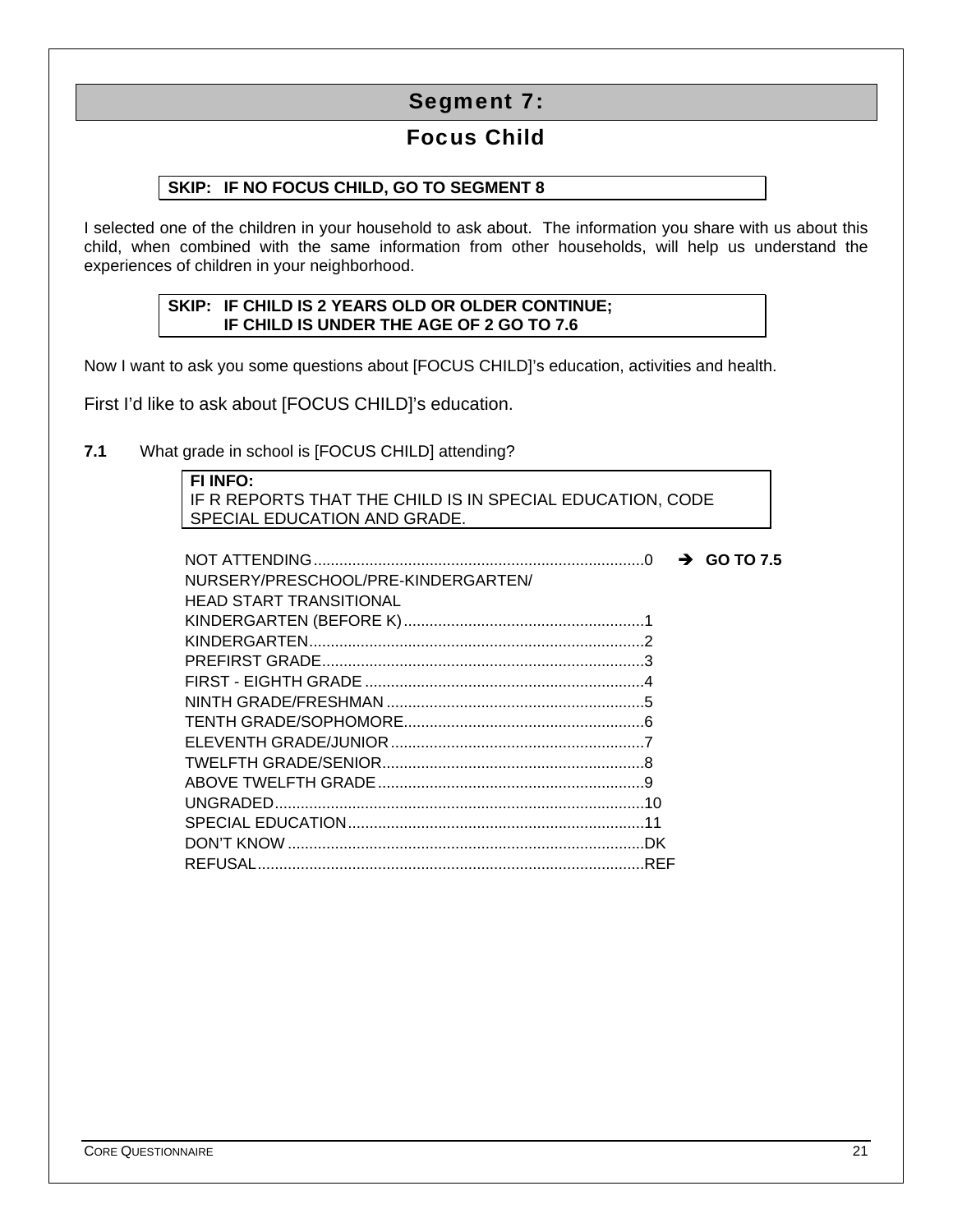**7.3** How satisfied are you with the job your school is doing to educate your child? Are you very satisfied, satisfied, neither satisfied nor dissatisfied, dissatisfied, or very dissatisfied?

**7.4** Approximately how many days of school has (he/she) missed in the past four weeks? (Do not include any school vacation days or holidays.)

| <b>REFUSED</b> |  |
|----------------|--|

**SKIP: IF FOCUS CHILD IS 3 YEARS OLD OR OLDER, CONTINUE; IF FOCUS CHILD IS LESS THAN 3 YEARS OLD GO TO 7.6**

**7.5** Has [FOCUS CHILD] participated in organized activities outside of school hours or on weekends during the past year, including sports teams; music, dance, or language classes; youth groups, clubs, etc.?

**7.5a** How often does [FOCUS CHILD] participate in these kinds of activities?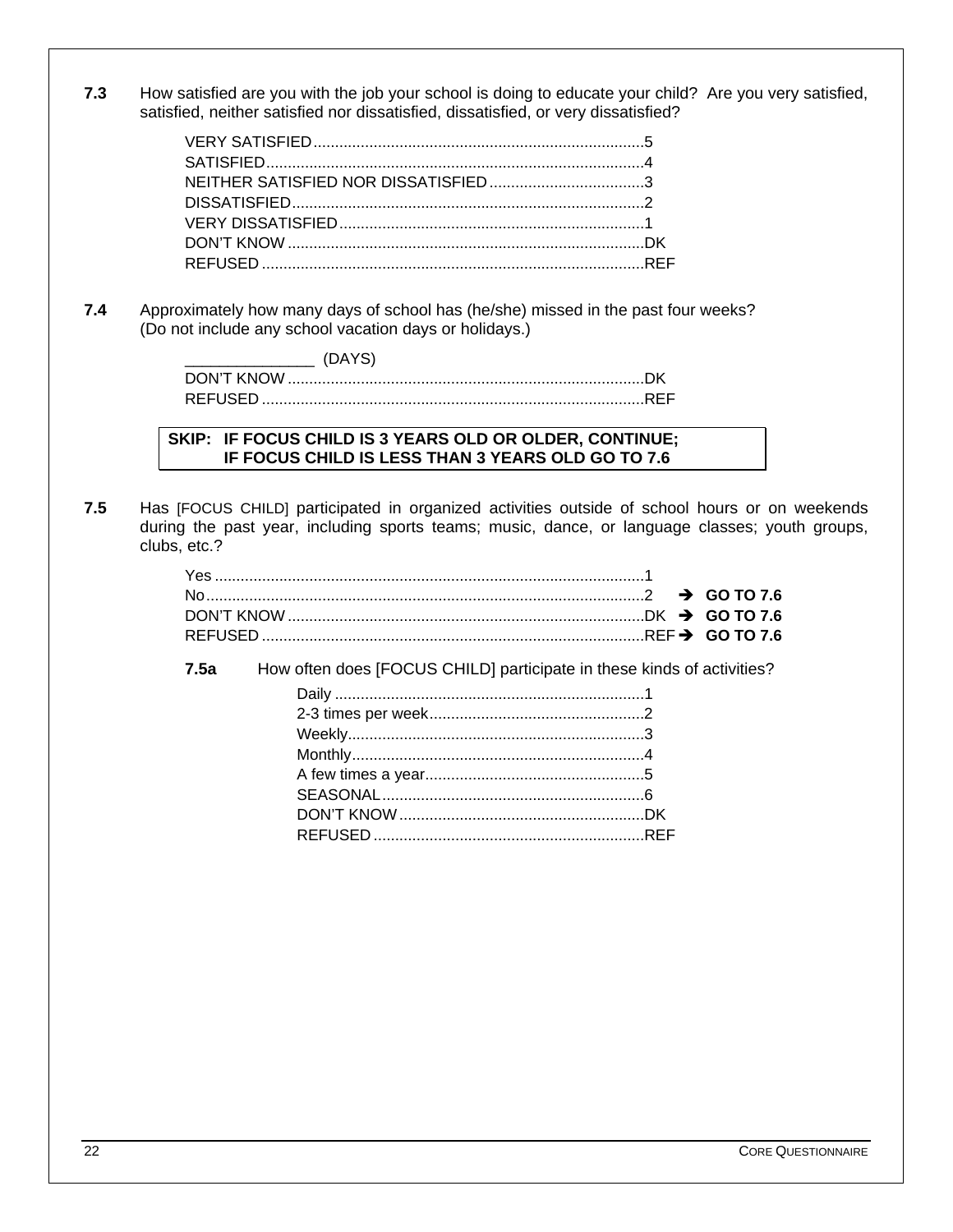$7.6$ **SKIP: IF FOCUS CHILD IS UNDER 12** Do you (or any family member) read stories to [FOCUS YEARS OF AGE CONTINUE; IF CHILD<sub>1</sub>? **FOCUS CHILD IS 12 YEARS OF** AGE OR OLDER GO TO 7.7  $7.7$ Do you know most, some, or none of your child's friends?  $7.8$ The next series of questions is about [FOCUS CHILD]'s health, health insurance, and usual place of health care. Has a health professional ever told you that [FOCUS CHILD] has a physical, learning, mental, or chronic health condition that limits (his/her) participation in the usual kinds of activities done by most children (his/her) age or limits (his/her) ability to do regular school work?  $\rightarrow$  GO TO 7.9  $7.8a$ What is it? (CONDITION) REFUSED REFUSED 7.9 In general, would you say [FOCUS CHILD]'s health is ...  $Good$  3  $7.10$ Does [FOCUS CHILD] have any health insurance plan, including Medicaid, or is (s/he) uninsured right now? By health insurance, I mean any plan, including Medicaid, that would pay for or has paid for some or all of [FOCUS CHILD]'s health and medical care expenses.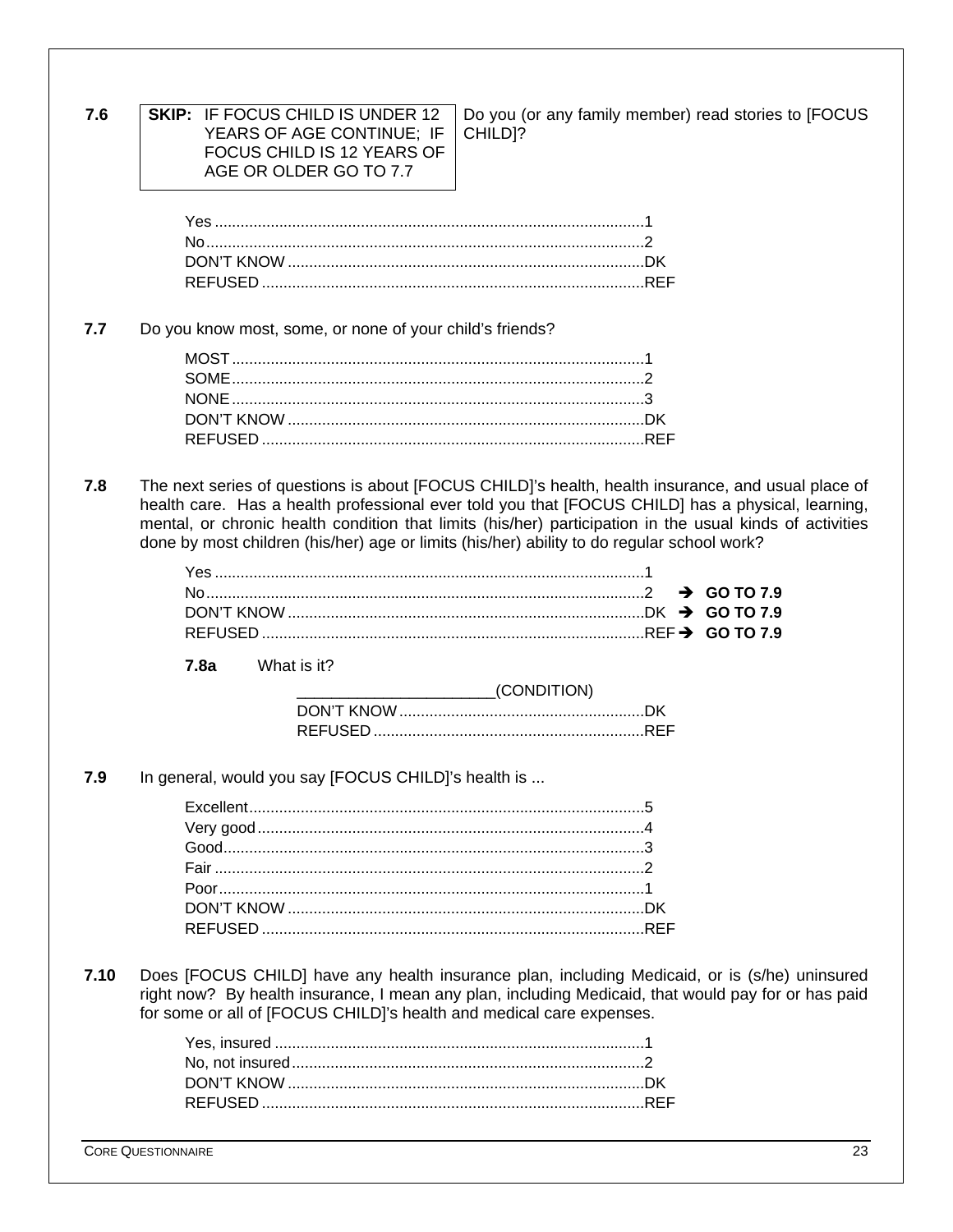**8.1** Now, I'd like to ask a few questions about the members of your household.

**FI INFO:** LIST NAMES FROM ROSTERS ON THE CORRESPONDING LINES BELOW. IF NO FOCUS CHILD GO TO 8.3.

| LIST NAMES FROM ADULT ROSTER<br>8.2 What is<br>8.3 CODE SEX, ASK<br>IF NOT OBVIOUS:<br>ON LINES 1-8 BELOW.<br>[PERSON]'s<br>(you/Name)? You<br>relationship to<br>(Are you/is [NAME])<br><b>[FOCUS</b><br>may choose more<br>male or female?<br>CHILD]? SEE<br>than one category.<br>$MALE = 1$ AND FEMALE = 2.<br>CODES BELOW.<br>1<br>$\overline{2}$<br>3<br>4<br>5<br>6<br>7<br>8<br>8.2 What is<br>8.5 (IF 14 OR<br>LIST NAMES FROM CHILD ROSTER<br>8.3 CODE SEX, ASK<br>IF NOT OBVIOUS:<br>ON LINES 1 - 8 BELOW.<br>[PERSON]'s<br>relationship to<br>Is [NAME] Male or<br><b>IFOCUS</b><br>not employed?<br>female?<br>$EMPLOYED = 1$<br>CHILD]? SEE<br>$MALE = 1 AND FEMALE = 2$<br>CODES BELOW.<br>NOT EMPLOYED = 2<br>$\mathbf{1}$<br>$\overline{c}$ |  |                                                                |
|--------------------------------------------------------------------------------------------------------------------------------------------------------------------------------------------------------------------------------------------------------------------------------------------------------------------------------------------------------------------------------------------------------------------------------------------------------------------------------------------------------------------------------------------------------------------------------------------------------------------------------------------------------------------------------------------------------------------------------------------------------------|--|----------------------------------------------------------------|
|                                                                                                                                                                                                                                                                                                                                                                                                                                                                                                                                                                                                                                                                                                                                                              |  | 8.4 Which of these<br>categories describes<br>READ LIST BELOW. |
|                                                                                                                                                                                                                                                                                                                                                                                                                                                                                                                                                                                                                                                                                                                                                              |  |                                                                |
|                                                                                                                                                                                                                                                                                                                                                                                                                                                                                                                                                                                                                                                                                                                                                              |  |                                                                |
|                                                                                                                                                                                                                                                                                                                                                                                                                                                                                                                                                                                                                                                                                                                                                              |  |                                                                |
|                                                                                                                                                                                                                                                                                                                                                                                                                                                                                                                                                                                                                                                                                                                                                              |  |                                                                |
|                                                                                                                                                                                                                                                                                                                                                                                                                                                                                                                                                                                                                                                                                                                                                              |  |                                                                |
|                                                                                                                                                                                                                                                                                                                                                                                                                                                                                                                                                                                                                                                                                                                                                              |  |                                                                |
|                                                                                                                                                                                                                                                                                                                                                                                                                                                                                                                                                                                                                                                                                                                                                              |  |                                                                |
|                                                                                                                                                                                                                                                                                                                                                                                                                                                                                                                                                                                                                                                                                                                                                              |  |                                                                |
|                                                                                                                                                                                                                                                                                                                                                                                                                                                                                                                                                                                                                                                                                                                                                              |  | OLDER, ASK:) Is this<br>person employed or                     |
|                                                                                                                                                                                                                                                                                                                                                                                                                                                                                                                                                                                                                                                                                                                                                              |  |                                                                |
|                                                                                                                                                                                                                                                                                                                                                                                                                                                                                                                                                                                                                                                                                                                                                              |  |                                                                |
| 3                                                                                                                                                                                                                                                                                                                                                                                                                                                                                                                                                                                                                                                                                                                                                            |  |                                                                |
| 4                                                                                                                                                                                                                                                                                                                                                                                                                                                                                                                                                                                                                                                                                                                                                            |  |                                                                |
| 5                                                                                                                                                                                                                                                                                                                                                                                                                                                                                                                                                                                                                                                                                                                                                            |  |                                                                |
| 6                                                                                                                                                                                                                                                                                                                                                                                                                                                                                                                                                                                                                                                                                                                                                            |  |                                                                |
| 7                                                                                                                                                                                                                                                                                                                                                                                                                                                                                                                                                                                                                                                                                                                                                            |  |                                                                |
| 8                                                                                                                                                                                                                                                                                                                                                                                                                                                                                                                                                                                                                                                                                                                                                            |  |                                                                |

- **CODES FOR 8.2. CODES FOR 8.4.**
- 1 = Parent (includes step-parent)
- 2 = Sibling
- $3$  = Other relative 4 = Not related

5 = Focus Child

- 1 = Employed
- $2 = \ln \text{Job}$  Training
- $3$  = Temporarily laid off
- 
- $4 =$  Unemployed
- 5 = Retired
- 6 = Permanently Disabled
- 7 = Homemaker
- 8 = Student
- 9 = OTHER (SPECIFY)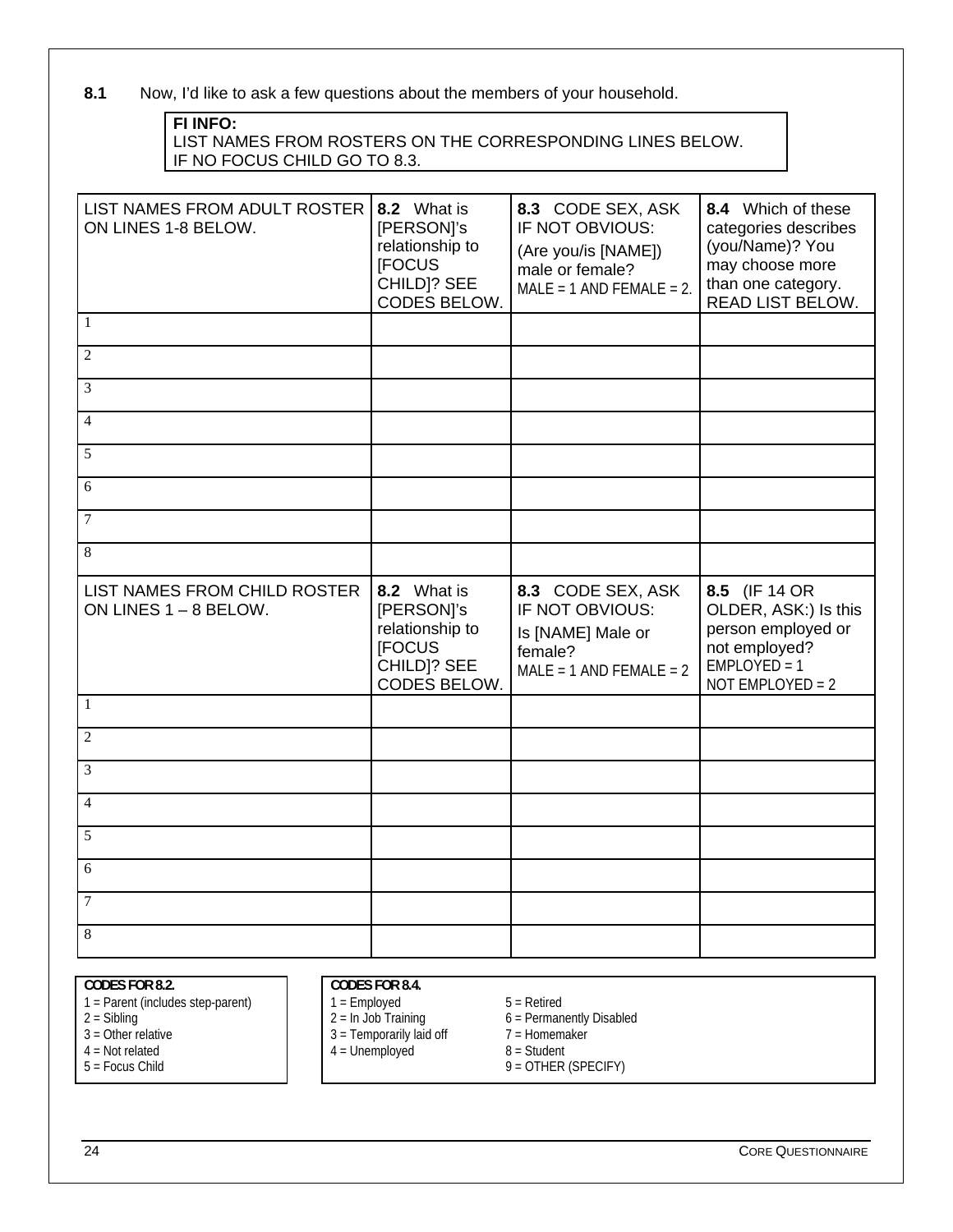|              |      | <b>Segment 8:</b>                                                                  |                          |
|--------------|------|------------------------------------------------------------------------------------|--------------------------|
|              |      | <b>Income and Assets</b>                                                           |                          |
|              |      | Now I'd like to ask you a few questions about computer use in your home.           |                          |
| 8.7          |      | Do you (or any member of your household) use a computer at home?                   |                          |
|              |      |                                                                                    |                          |
|              |      |                                                                                    | $\rightarrow$ GO TO 8.8  |
|              |      |                                                                                    |                          |
|              | 8.7a | Do you (or any member of your household) connect to the Internet at home?          |                          |
|              |      |                                                                                    |                          |
|              |      |                                                                                    |                          |
|              |      |                                                                                    |                          |
|              |      |                                                                                    |                          |
|              |      |                                                                                    | $\rightarrow$ GO TO IVO1 |
|              | 8.8a | Do you (or any member of your household) connect to the Internet at this location? |                          |
|              |      |                                                                                    |                          |
|              |      |                                                                                    |                          |
|              |      |                                                                                    |                          |
|              |      |                                                                                    |                          |
| <b>IV Q1</b> |      | <b>INTERVIEWER Q: CHECK ROSTER ON PAGE 24, IS THE RESPONDENT EMPLOYED?</b>         |                          |
|              |      |                                                                                    |                          |
|              |      |                                                                                    | $\rightarrow$ GO TO 8.19 |
|              |      |                                                                                    |                          |
|              |      |                                                                                    |                          |
|              |      |                                                                                    |                          |
|              |      |                                                                                    |                          |
|              |      |                                                                                    |                          |
|              |      |                                                                                    |                          |
|              |      |                                                                                    |                          |
|              |      |                                                                                    |                          |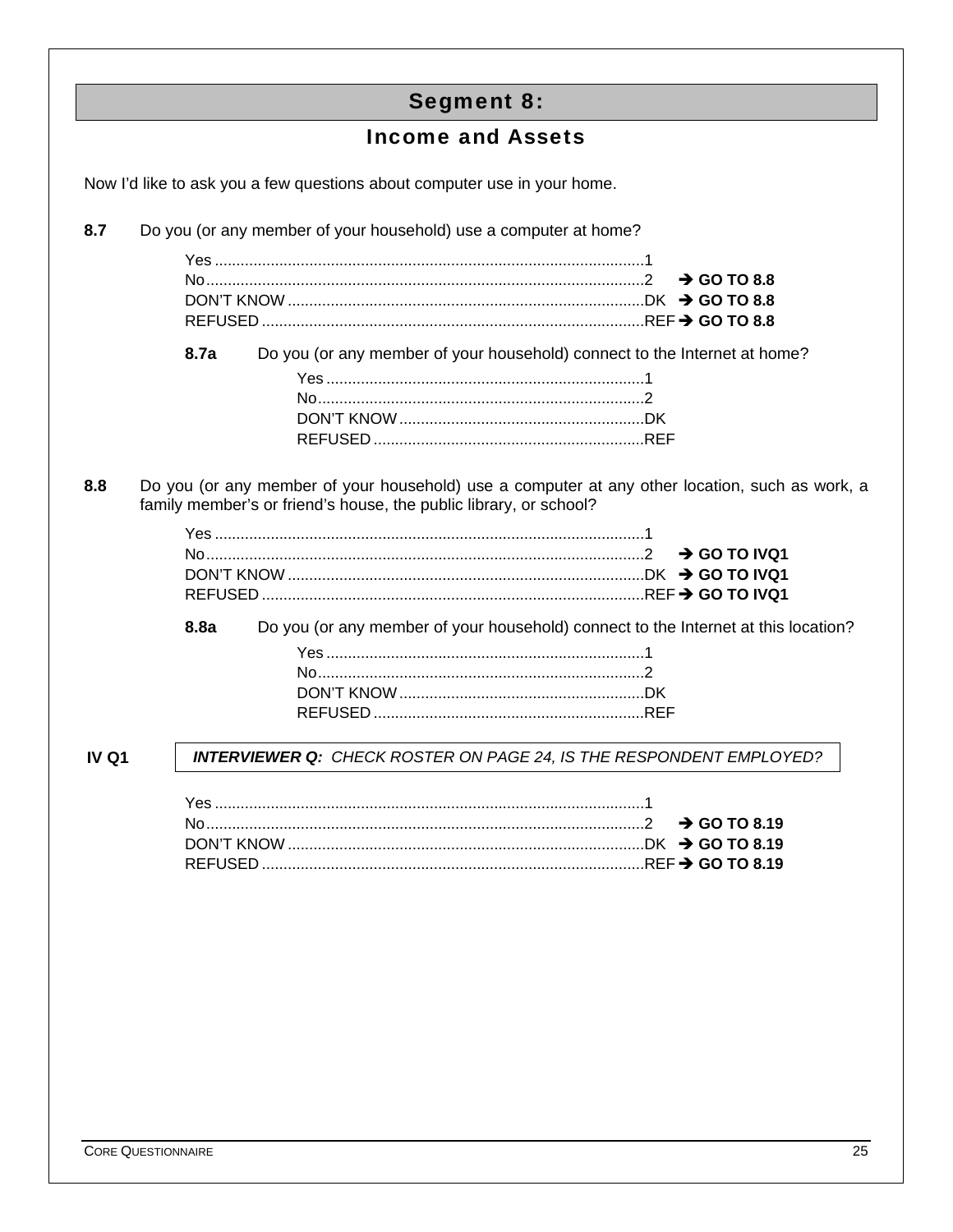| The next series of questions is about you. First I will ask you questions about your employment.                                                                                                             |  |
|--------------------------------------------------------------------------------------------------------------------------------------------------------------------------------------------------------------|--|
| How many jobs do you hold currently?<br>8.9<br>$\Box$ (JOBS)                                                                                                                                                 |  |
| 8.10<br>In the past 12 months, about how many hours per week have you worked in the average week?<br>Count everything, including extra jobs or paid work you do at home.<br>$\Box$   $\Box$   (HRS PER WEEK) |  |
| 8.11<br>About how long does it usually take you to get to work?<br>__________ MINUTES                                                                                                                        |  |
| 8.13<br>How long have you had your main present job?<br>YEARS _____________ MONTHS<br>SKIP: IF MORE THAN SIX MONTHS THEN GO TO 8.15                                                                          |  |
| 8.14<br>Is this job considered permanent or temporary?                                                                                                                                                       |  |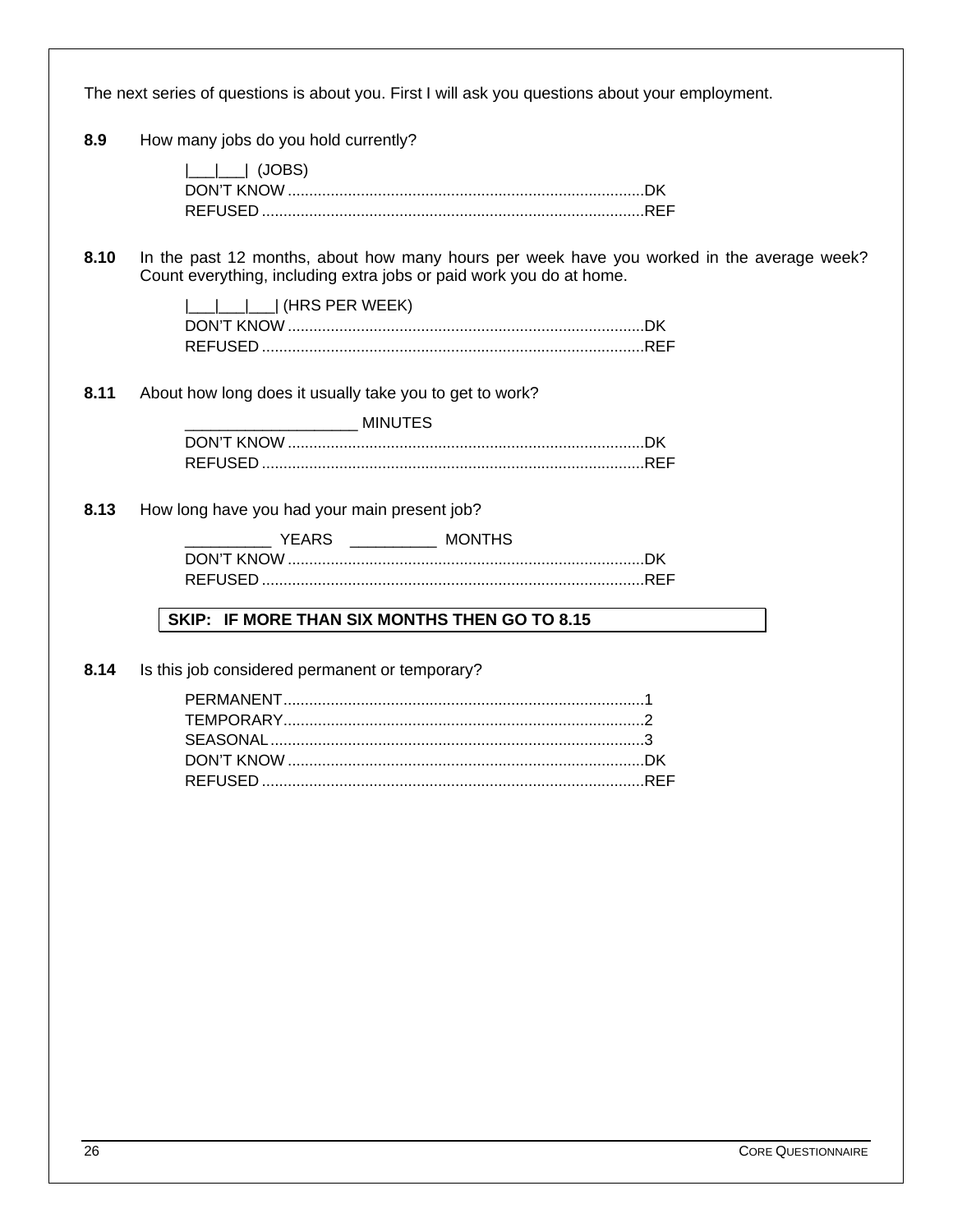During the past 12 months have you received a raise in your rate of pay? 8.15

#### FI INFO:

IF 8.9 IS GREATER THAN 1, PROBE FOR MAIN JOB

Would you say your chances for career advancement in your present job are excellent, good, fair, or 8.16 poor?

8.17 Which of the following benefits do you receive or get from your job?

| CODE ALL THAT APPLY |  |
|---------------------|--|
|                     |  |
|                     |  |
|                     |  |
|                     |  |
|                     |  |
|                     |  |
|                     |  |
|                     |  |
|                     |  |
|                     |  |
|                     |  |
|                     |  |
|                     |  |
|                     |  |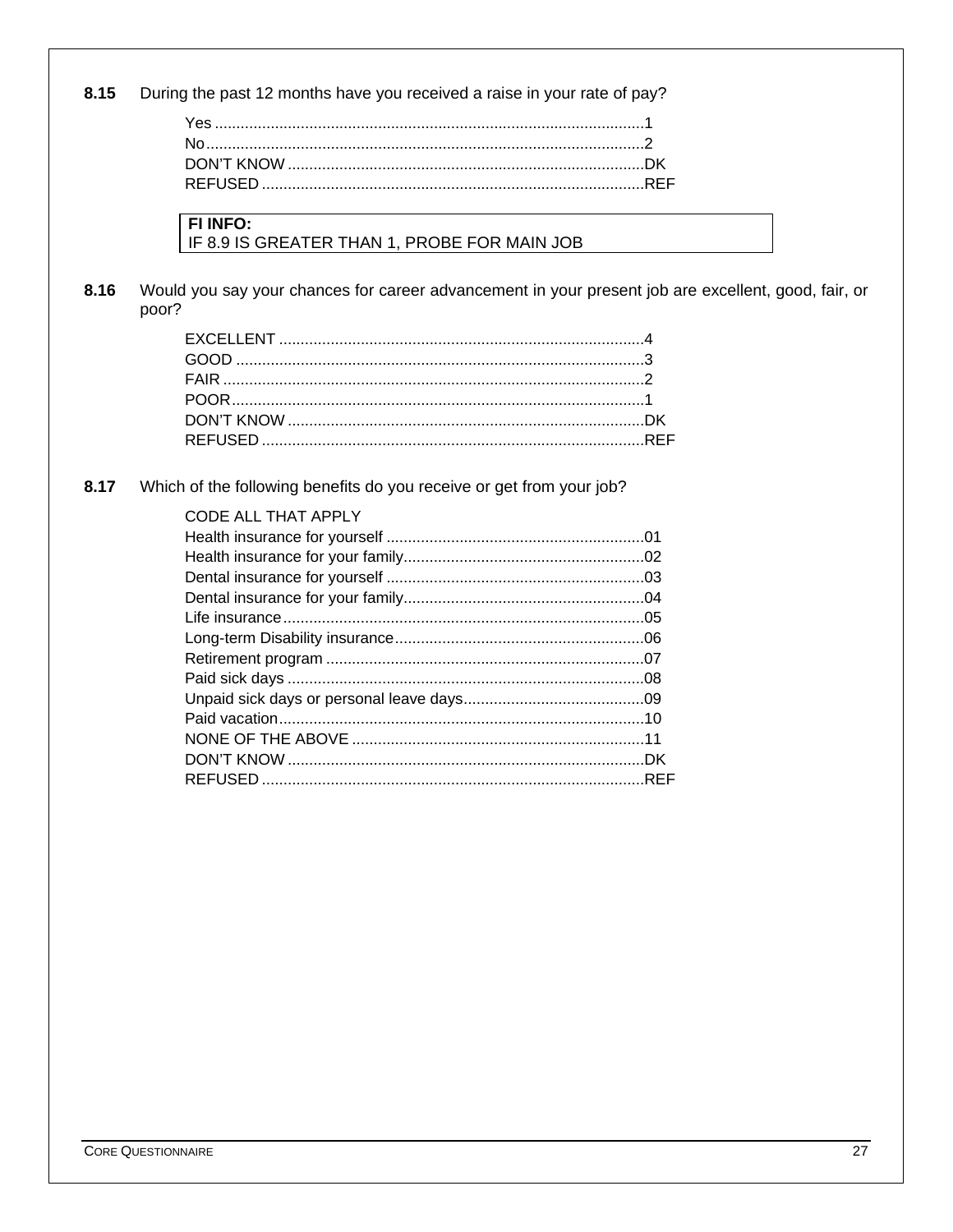| 8.19<br>8.20<br>8.21 | 8.18<br>How did you first learn about your current main job?<br>JOB READINESS, OR OTHER TRAINING PROGRAM  06<br>PRIVATE EMPLOYMENT AGENCY<br>WORK FIRST, WORK EXPERIENCE, OR COMMUNITY<br>CALLED/WENT IN AND ASKED ABOUT | How many weeks during the last 12 months were you without work because of unemployment? |
|----------------------|--------------------------------------------------------------------------------------------------------------------------------------------------------------------------------------------------------------------------|-----------------------------------------------------------------------------------------|
|                      |                                                                                                                                                                                                                          |                                                                                         |
|                      |                                                                                                                                                                                                                          |                                                                                         |
|                      |                                                                                                                                                                                                                          |                                                                                         |
|                      |                                                                                                                                                                                                                          |                                                                                         |
|                      |                                                                                                                                                                                                                          |                                                                                         |
|                      |                                                                                                                                                                                                                          |                                                                                         |
|                      |                                                                                                                                                                                                                          |                                                                                         |
|                      |                                                                                                                                                                                                                          |                                                                                         |
|                      |                                                                                                                                                                                                                          |                                                                                         |
|                      |                                                                                                                                                                                                                          |                                                                                         |
|                      |                                                                                                                                                                                                                          |                                                                                         |
|                      |                                                                                                                                                                                                                          |                                                                                         |
|                      |                                                                                                                                                                                                                          |                                                                                         |
|                      |                                                                                                                                                                                                                          |                                                                                         |
|                      |                                                                                                                                                                                                                          |                                                                                         |
|                      |                                                                                                                                                                                                                          |                                                                                         |
|                      |                                                                                                                                                                                                                          |                                                                                         |
|                      |                                                                                                                                                                                                                          |                                                                                         |
|                      |                                                                                                                                                                                                                          |                                                                                         |
|                      |                                                                                                                                                                                                                          |                                                                                         |
|                      |                                                                                                                                                                                                                          |                                                                                         |
|                      |                                                                                                                                                                                                                          |                                                                                         |
|                      | SKIP: IF R IS EMPLOYED (IF IVQ1 = 1) SKIP TO 8.21                                                                                                                                                                        |                                                                                         |
|                      | When did you last work, even for a few days?                                                                                                                                                                             |                                                                                         |
|                      |                                                                                                                                                                                                                          |                                                                                         |
|                      |                                                                                                                                                                                                                          |                                                                                         |
|                      |                                                                                                                                                                                                                          |                                                                                         |
|                      |                                                                                                                                                                                                                          |                                                                                         |
|                      |                                                                                                                                                                                                                          |                                                                                         |
|                      |                                                                                                                                                                                                                          |                                                                                         |
|                      | In the last 12 months, have you completed any job training classes or education programs (GED<br>classes, courses for college credit, apprentice programs, or other classes)?                                            |                                                                                         |
|                      |                                                                                                                                                                                                                          |                                                                                         |
|                      |                                                                                                                                                                                                                          |                                                                                         |
|                      |                                                                                                                                                                                                                          |                                                                                         |
|                      |                                                                                                                                                                                                                          |                                                                                         |
|                      |                                                                                                                                                                                                                          |                                                                                         |
|                      |                                                                                                                                                                                                                          |                                                                                         |
|                      |                                                                                                                                                                                                                          |                                                                                         |
|                      |                                                                                                                                                                                                                          |                                                                                         |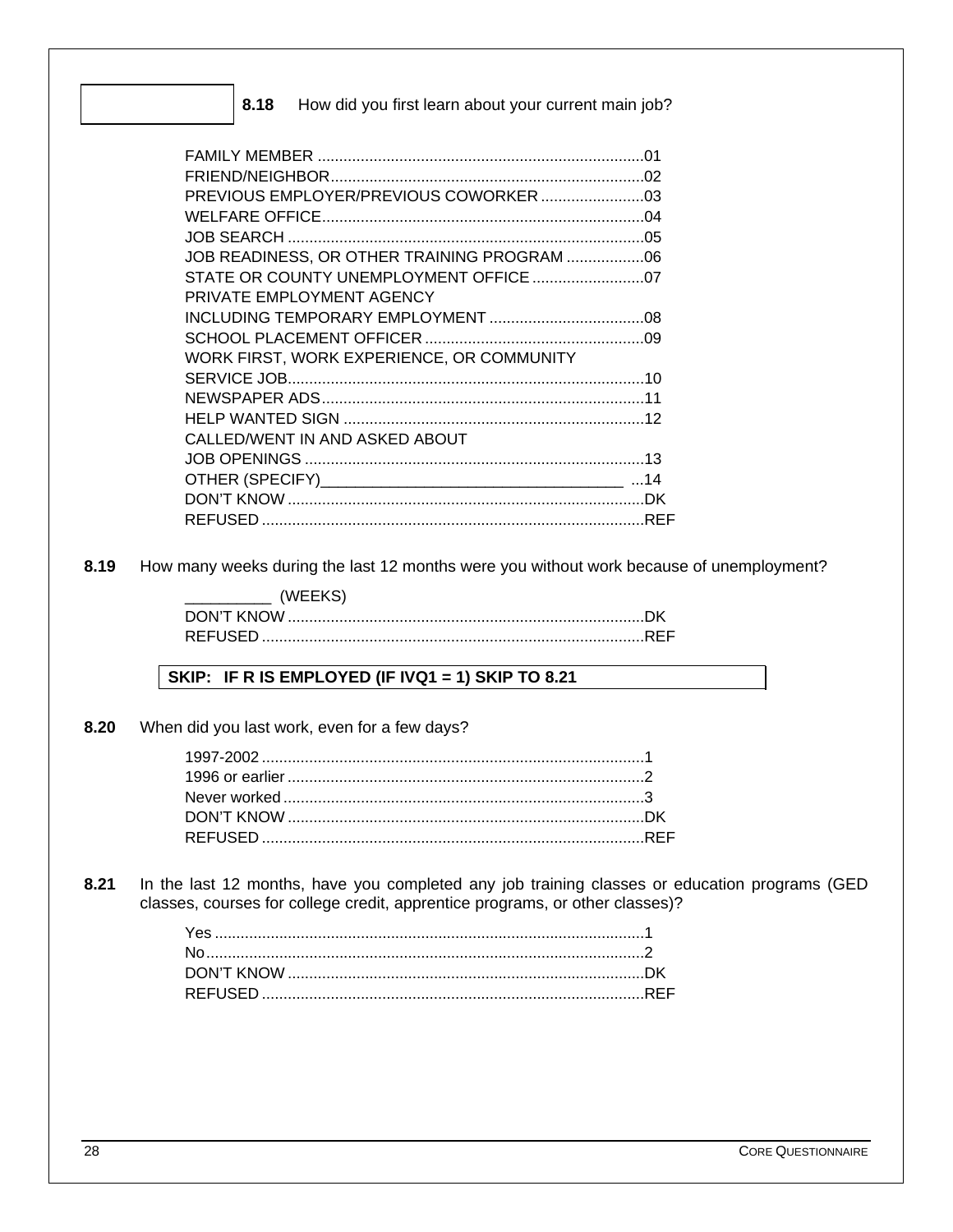| 8.22 | Do you have a spouse or partner that lives in this household? |  |  |  |  |
|------|---------------------------------------------------------------|--|--|--|--|
|------|---------------------------------------------------------------|--|--|--|--|

The next set of questions are about your spouse/partner's employment.

**8.23** How many jobs does your spouse/partner hold currently?

#### **SKIP: IF 8.23=0 THEN SKIP TO 8.26**

**8.24** In the past 12 months, about how many hours per week has your spouse/partner worked in the average week? Count everything, including extra jobs or paid work (he/she) does at home.

| $\lfloor$ $\lfloor$ $\rfloor$ $\lfloor$ (HRS PER WEEK) |  |
|--------------------------------------------------------|--|
|                                                        |  |
|                                                        |  |

**8.25** Which of the following benefits does your spouse/partner get from (his/her) job?

| CODE ALL THAT APPLY |  |
|---------------------|--|
|                     |  |
|                     |  |
|                     |  |
|                     |  |
|                     |  |
|                     |  |
|                     |  |
|                     |  |
|                     |  |
|                     |  |
|                     |  |
|                     |  |
|                     |  |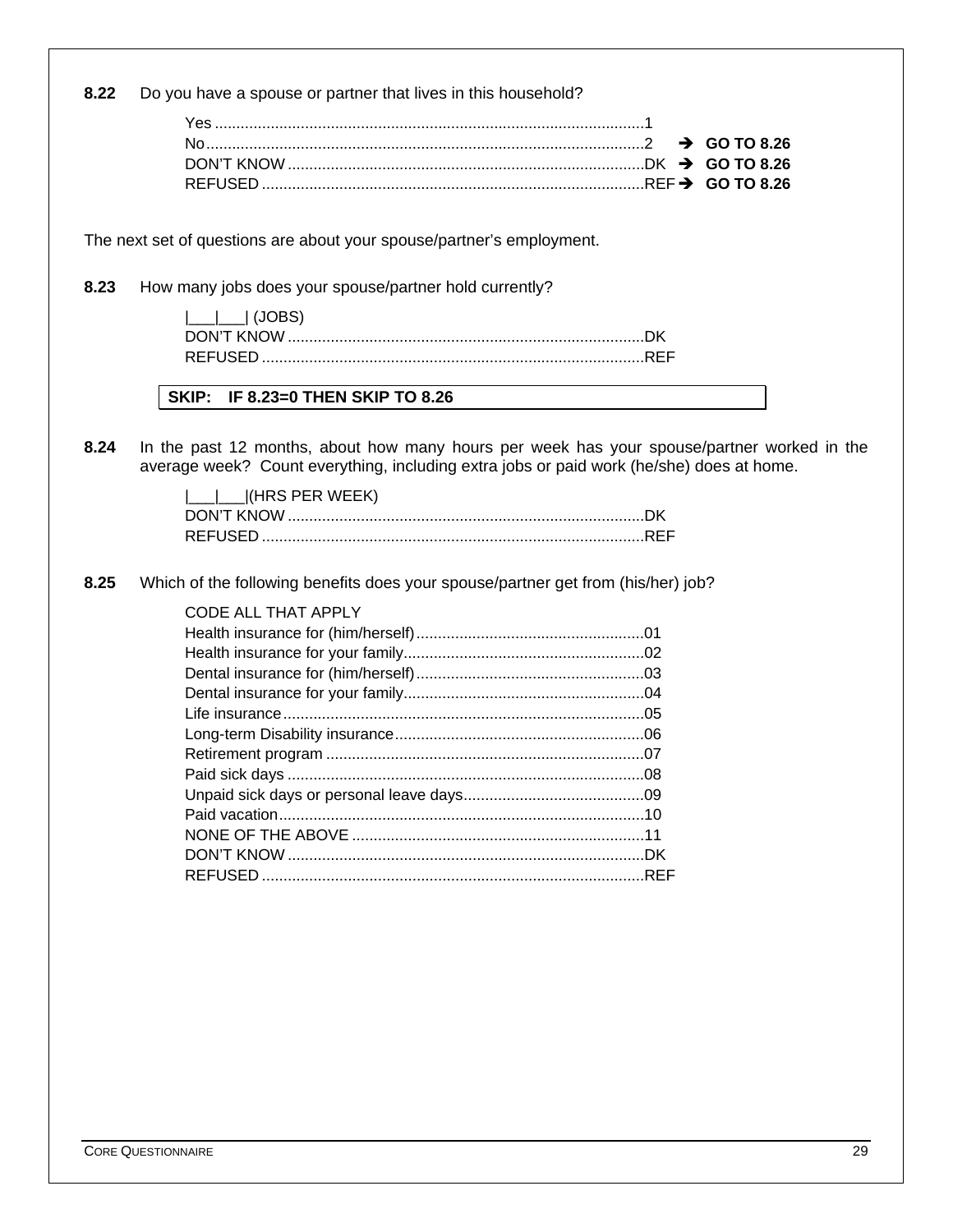**8.26** I am going to be asking you about your household income, but first, I want to ask you about possible sources of that income…

|       | Did you (or anyone in your household) receive any income in the<br>last 12 months from ()?                                                                                                       | <b>Yes</b> | <b>No</b>      | DON'T<br><b>KNOW</b> | <b>REFUSED</b> |
|-------|--------------------------------------------------------------------------------------------------------------------------------------------------------------------------------------------------|------------|----------------|----------------------|----------------|
|       | 8.26a Wages or salary                                                                                                                                                                            | 1          | 2              | <b>DK</b>            | <b>REF</b>     |
|       | 8.26b Commissions, bonuses, or tips                                                                                                                                                              | 1          | 2              | <b>DK</b>            | <b>REF</b>     |
| 8.26c | Self-employment income from a business or farm, including<br>proprietorships and partnerships                                                                                                    | 1          | $\overline{2}$ | DK.                  | <b>REF</b>     |
| 8.26d | Interest payments, dividends, net rental income, royalty<br>income, or income from estates and trusts                                                                                            | 1          | $\overline{2}$ | <b>DK</b>            | <b>REF</b>     |
| 8.26e | Social Security or railroad retirement                                                                                                                                                           | 1          | $\overline{2}$ | <b>DK</b>            | <b>REF</b>     |
| 8.26f | Supplemental security income                                                                                                                                                                     | 1          | $\overline{2}$ | <b>DK</b>            | <b>REF</b>     |
| 8.26g | Public assistance or welfare payments from the state or local<br>welfare office                                                                                                                  | 1          | 2              | <b>DK</b>            | <b>REF</b>     |
|       | 8.26h Retirement, survivor, or disability pensions                                                                                                                                               | 1          | $\overline{2}$ | <b>DK</b>            | <b>REF</b>     |
| 8.261 | Other work that you have not yet told me about that you did<br>inside or outside the home such as child care/babysitting, doing<br>hair, cooking, car repair, carpentry, or other jobs like that | 1          | $\overline{2}$ | <b>DK</b>            | <b>REF</b>     |
| 8.26j | Any other sources of income received regularly such as<br>Veteran's payments,<br>unemployment compensation,<br>child<br>support, or alimony                                                      | 1          | $\overline{2}$ | <b>DK</b>            | <b>REF</b>     |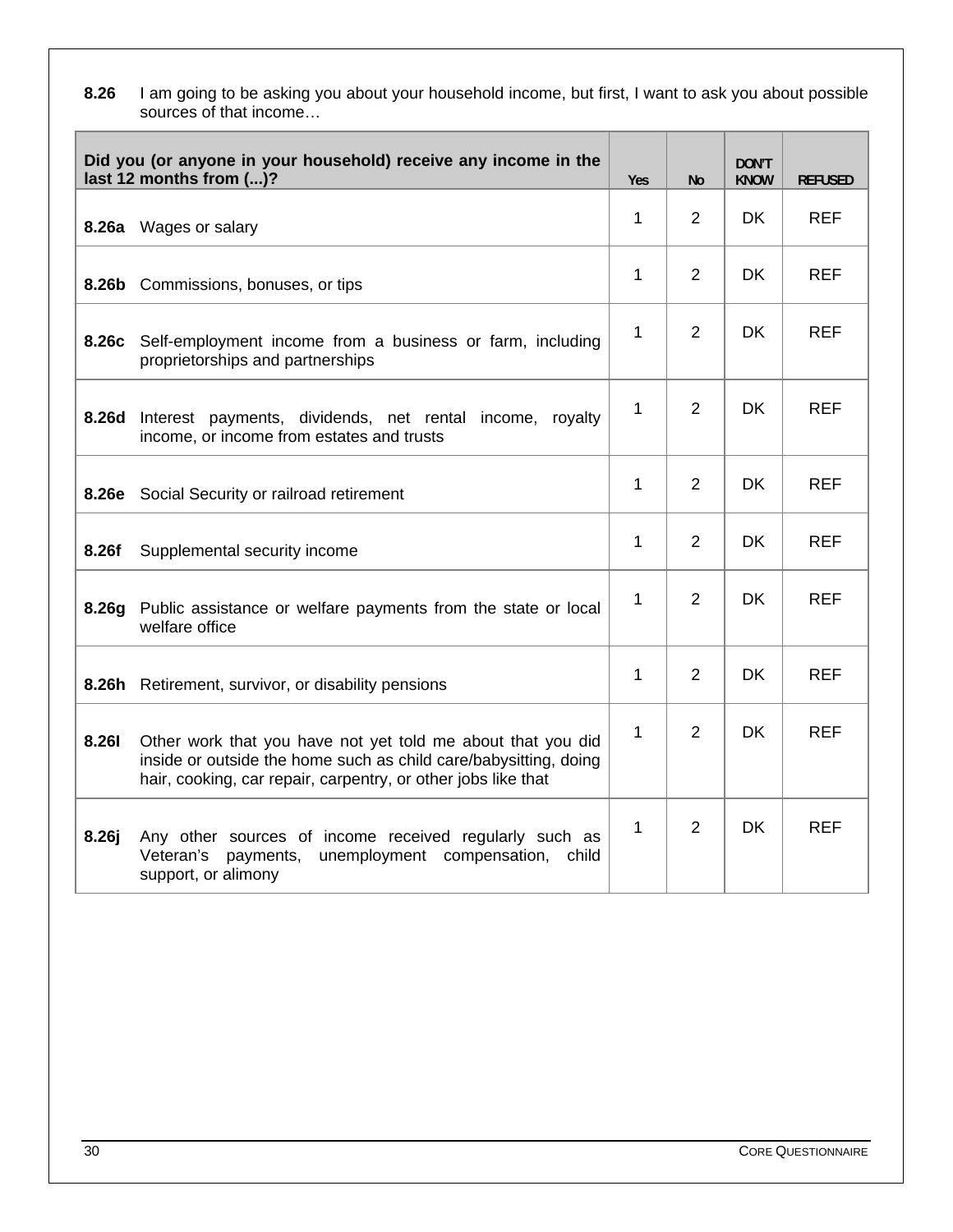| ۰. |
|----|
|----|

What was your total household income from all of these sources for the last 12 months?

#### FI INFO: READ NAMES FROM ROSTER AS A REMINDER OF WHO RESPONDENT SHOULD BE REFERRING TO WHEN ANSWERING THIS QUESTION

| $$5.000 - $9,999 \dots 2$ |  |
|---------------------------|--|
|                           |  |
|                           |  |
|                           |  |
|                           |  |
|                           |  |
|                           |  |
|                           |  |

8.28 In the past 12 months, have you (or anyone in your household) received food stamps?

8.29 Have you received the Earned Income Tax Credit in the last 12 months?

#### 8.30 Have you received the Child Care Tax Credit in the last 12 months?

8.33 Do you (and your spouse or partner) own your house or apartment, rent it, or what?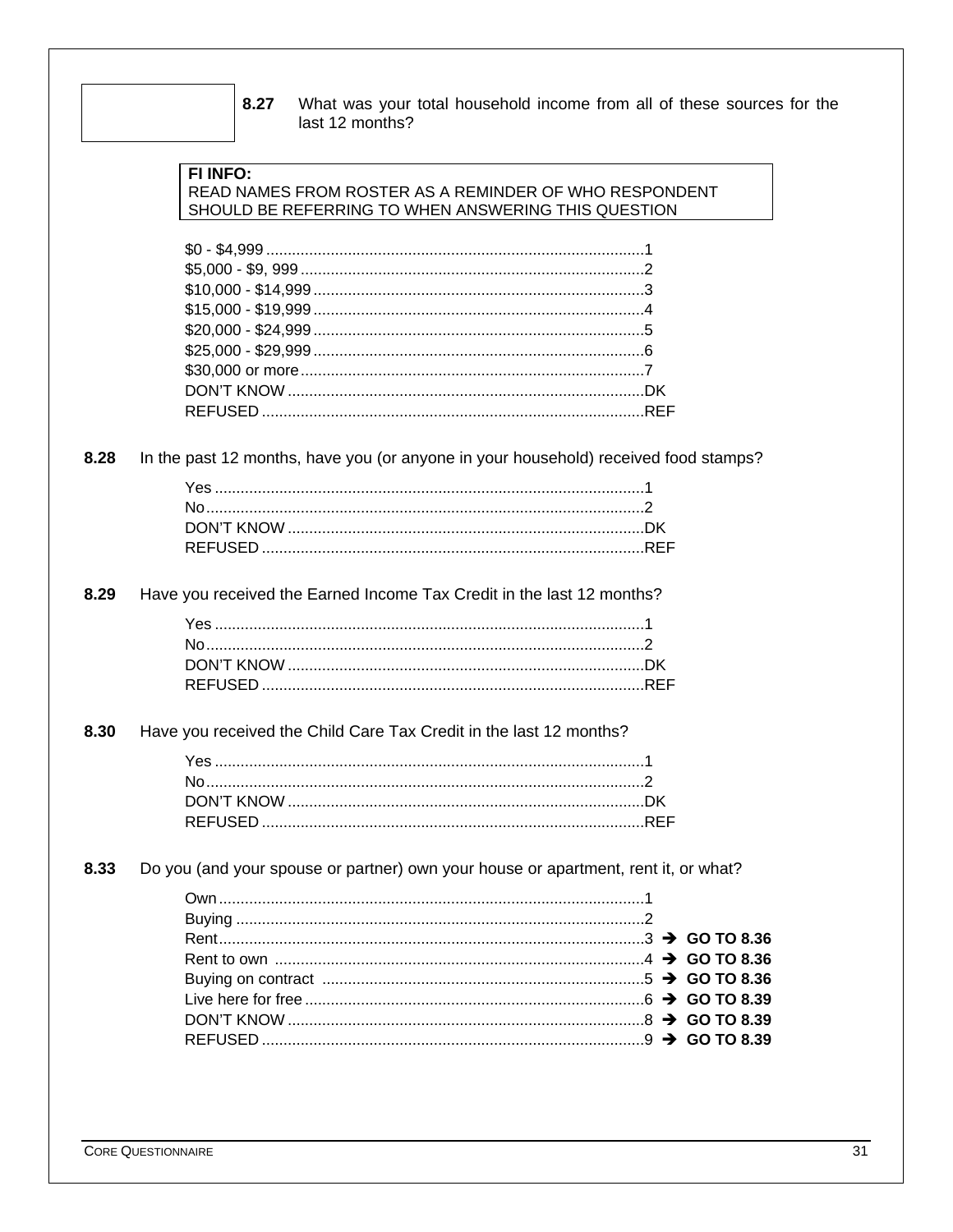|      | What do you think the value of your house is?                                                                                                                                           |  |
|------|-----------------------------------------------------------------------------------------------------------------------------------------------------------------------------------------|--|
|      | \$<br><u> 1986 - Jan Barbarat, martin a</u>                                                                                                                                             |  |
|      |                                                                                                                                                                                         |  |
|      |                                                                                                                                                                                         |  |
| 8.35 | What is the total monthly mortgage on your unit?                                                                                                                                        |  |
|      | PER MONTH \$______________________________                                                                                                                                              |  |
|      |                                                                                                                                                                                         |  |
|      |                                                                                                                                                                                         |  |
|      |                                                                                                                                                                                         |  |
|      | <b>SKIP: GO TO 8.37</b>                                                                                                                                                                 |  |
| 8.36 | What is the total monthly rent on your unit?                                                                                                                                            |  |
|      |                                                                                                                                                                                         |  |
|      | PER MONTH \$______________________________                                                                                                                                              |  |
|      |                                                                                                                                                                                         |  |
|      |                                                                                                                                                                                         |  |
| 8.37 | How much of that do you (and your spouse/partner) pay?                                                                                                                                  |  |
|      | SS.<br><u> 1980 - Jan Samuel Barbara, martin da shekara 1980 - Ang Barbara na Barbara na Barbara na Barbara na Barbara</u>                                                              |  |
|      |                                                                                                                                                                                         |  |
|      |                                                                                                                                                                                         |  |
|      |                                                                                                                                                                                         |  |
|      | SKIP: IF 8.33=1 or 2 GO TO 8.41                                                                                                                                                         |  |
| 8.38 | Are (you/you and your family) paying lower rent because the federal, state or local government is                                                                                       |  |
|      | paying part of the rent?                                                                                                                                                                |  |
|      |                                                                                                                                                                                         |  |
|      |                                                                                                                                                                                         |  |
|      |                                                                                                                                                                                         |  |
|      |                                                                                                                                                                                         |  |
| 8.39 | Is the building owned by a public housing authority?                                                                                                                                    |  |
|      |                                                                                                                                                                                         |  |
|      |                                                                                                                                                                                         |  |
|      |                                                                                                                                                                                         |  |
|      |                                                                                                                                                                                         |  |
|      |                                                                                                                                                                                         |  |
| 8.40 | Did a public housing authority or some similar agency give you (or any member of your household) a<br>section 8 certificate or voucher to help pay the rent for your apartment or home? |  |
|      |                                                                                                                                                                                         |  |
|      |                                                                                                                                                                                         |  |
|      |                                                                                                                                                                                         |  |
|      |                                                                                                                                                                                         |  |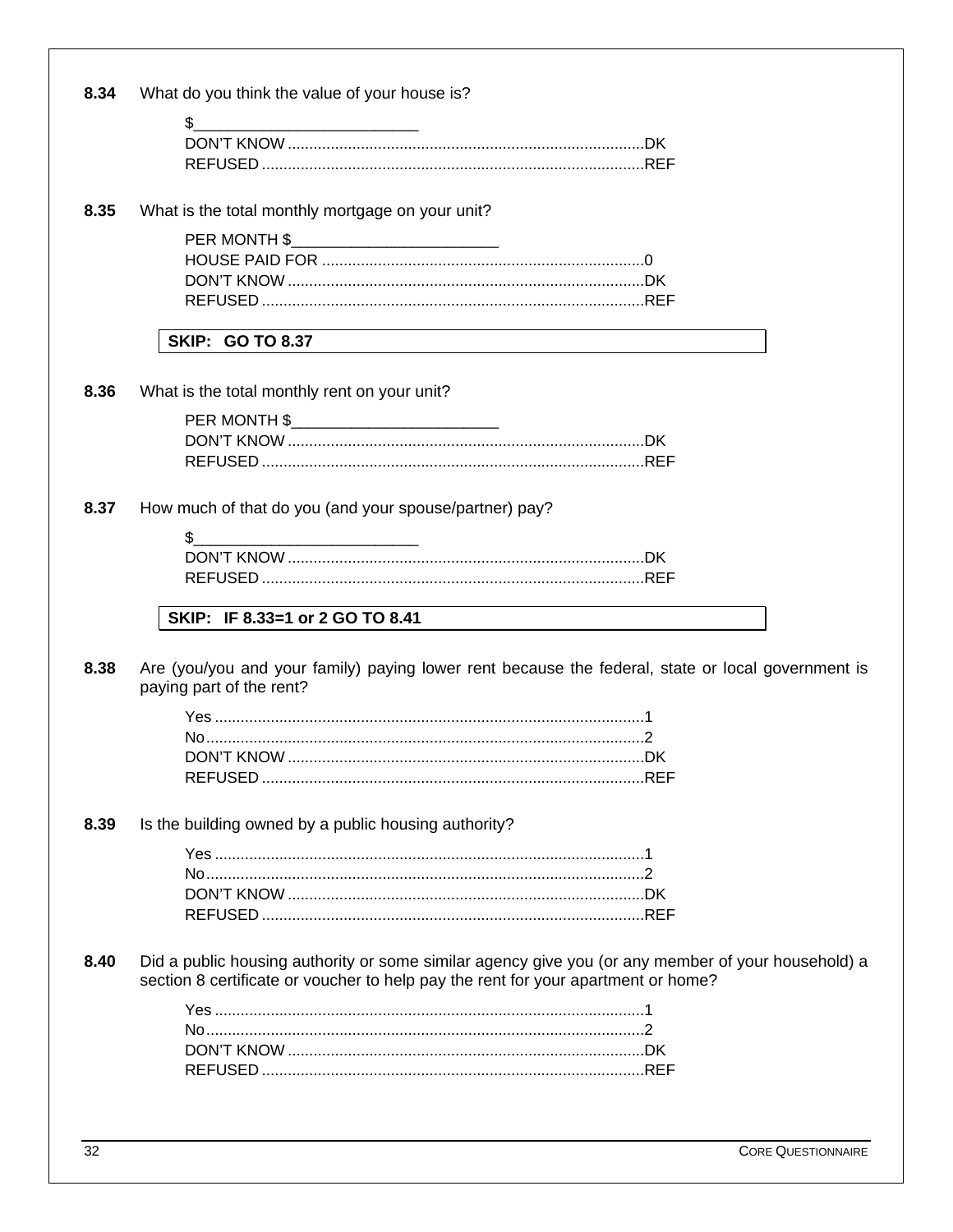8.41 Does anyone in your household own a car, van or truck?  $\rightarrow$  GO TO 8.42 8.41a Is this vehicle dependable? 8.42 Do you currently have a valid driver's license? 8.43 People sometimes borrow money or take out loans. Right now, are you (and/or your spouse/partner) paying back any of the following loans? 8.43a Home mortgage? 8.43b Home improvement loan? 8.43c Home equity loan? 8.43d Car Ioan? 8.43e Student Ioan? 

**CORE QUESTIONNAIRE**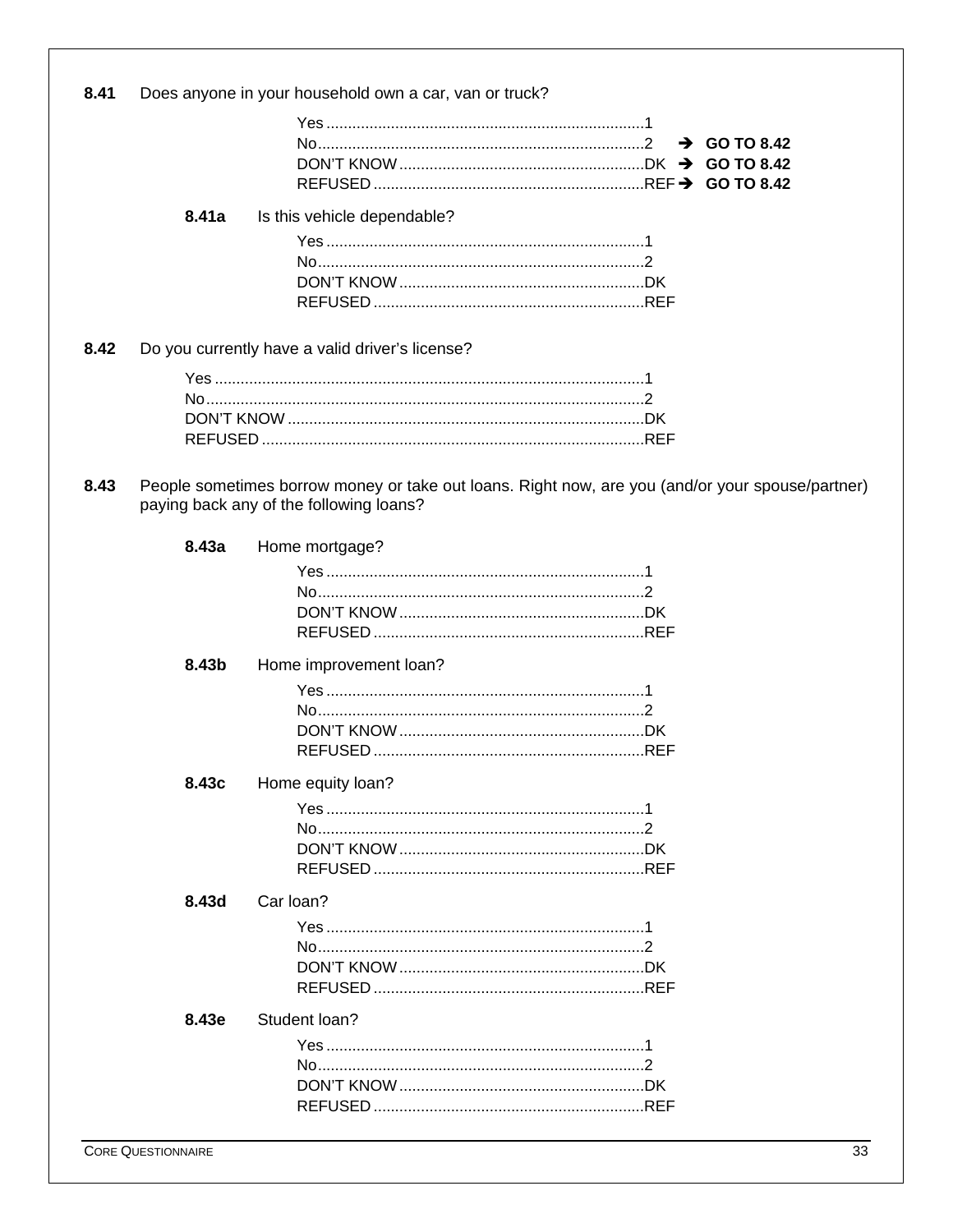| 8.43f | Hospital or medical bill? |  |
|-------|---------------------------|--|
|       |                           |  |
|       |                           |  |
|       |                           |  |
|       |                           |  |
| 8.43g | Credit card balance?      |  |
|       |                           |  |
|       |                           |  |
|       |                           |  |
|       |                           |  |
| 8.43h | Furniture or appliances?  |  |
|       |                           |  |
|       |                           |  |
|       |                           |  |
|       |                           |  |
| 8.431 |                           |  |
|       |                           |  |
|       |                           |  |
|       |                           |  |
|       |                           |  |
|       |                           |  |

# SKIP: IF THERE WAS NOT AT LEAST ONE "1" (YES)<br>RESPONSE TO 8.43a-8.43j SKIP TO 8.45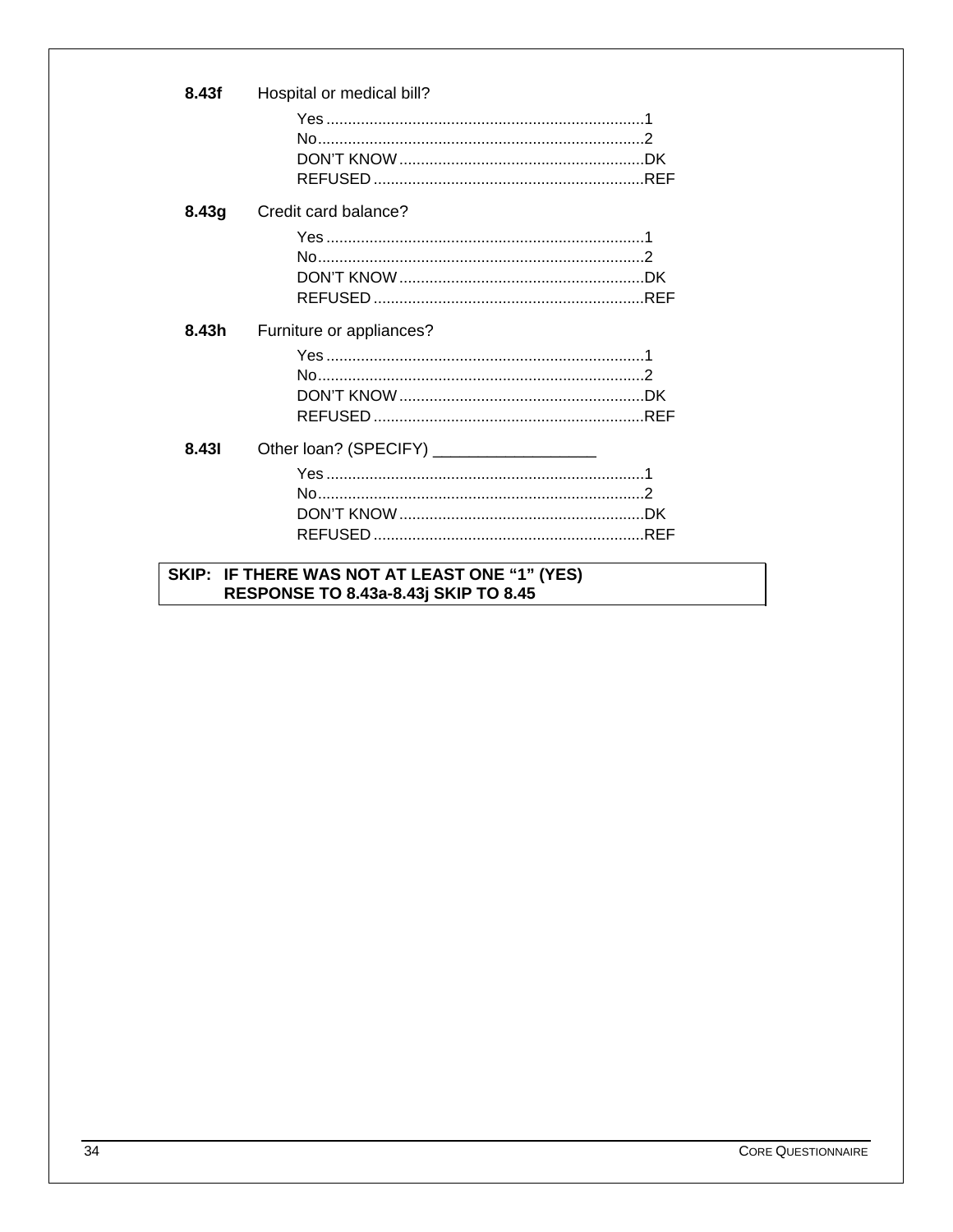8.44

When you think of (that loan/all those loans), what is the total amount you (and your spouse/partner) owe?

|      | $$5,000 - $9,999 \dots 2$               |                                                                                             |
|------|-----------------------------------------|---------------------------------------------------------------------------------------------|
|      |                                         |                                                                                             |
|      |                                         |                                                                                             |
|      |                                         |                                                                                             |
|      |                                         |                                                                                             |
|      |                                         |                                                                                             |
|      |                                         |                                                                                             |
|      |                                         |                                                                                             |
| 8.45 | saving for any of the following things: | People sometimes save money for the future. Right now, are you (and/or your spouse/partner) |
|      | 8.45a<br>To buy a house?                |                                                                                             |

|       | To buy a nouse?                         |
|-------|-----------------------------------------|
|       |                                         |
|       |                                         |
|       |                                         |
|       |                                         |
|       |                                         |
| 8.45b | For school or college?                  |
|       |                                         |
|       |                                         |
|       |                                         |
|       |                                         |
| 8.45c | For a car?                              |
|       |                                         |
|       |                                         |
|       |                                         |
|       |                                         |
|       |                                         |
| 8.45d | For retirement?                         |
|       |                                         |
|       |                                         |
|       |                                         |
|       |                                         |
|       |                                         |
| 8.45e | For emergencies?                        |
|       |                                         |
|       |                                         |
|       |                                         |
|       |                                         |
|       |                                         |
| 8.45f | Other savings? (SPECIFY)_______________ |
|       |                                         |
|       |                                         |
|       |                                         |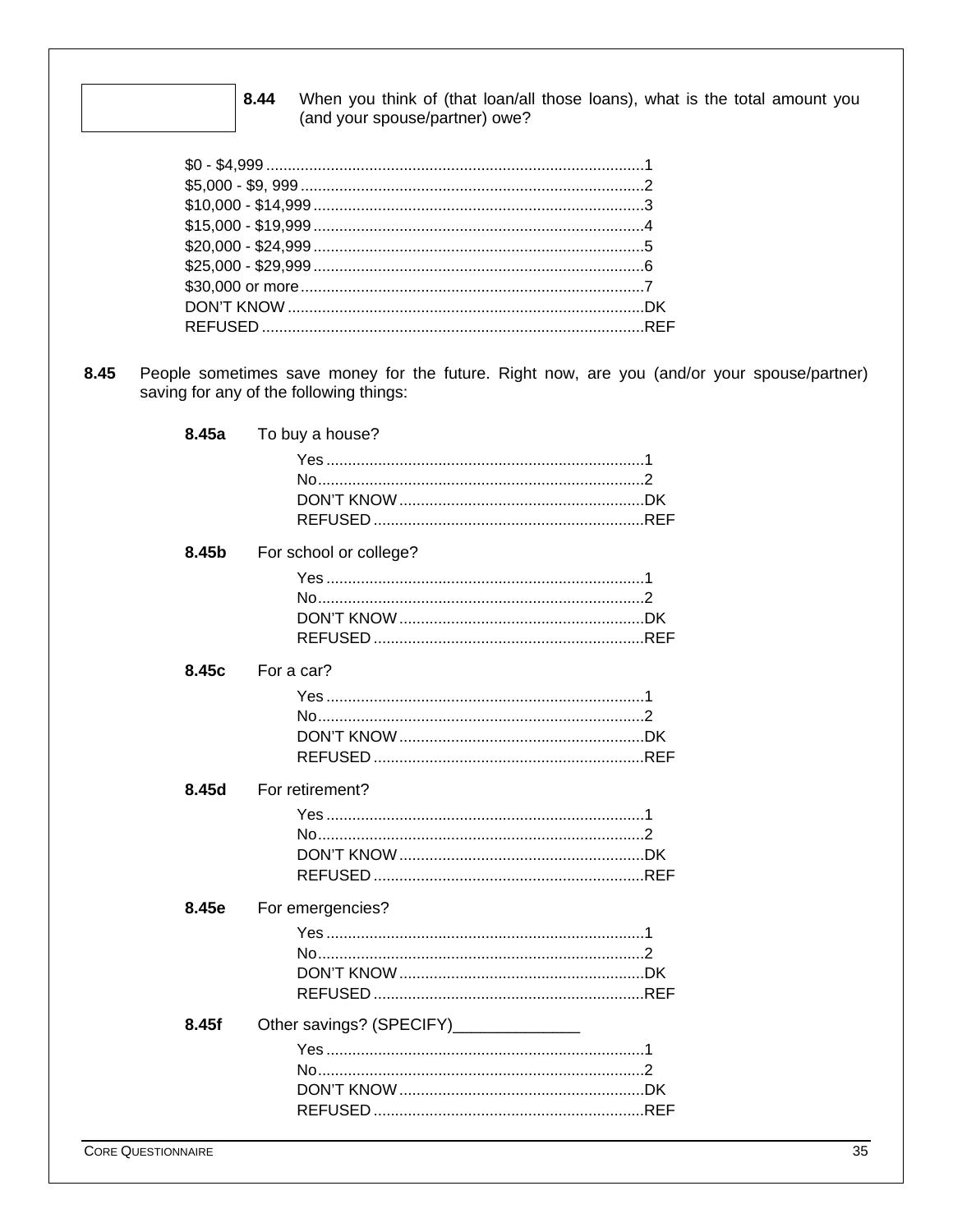| 8.46 | Do you have a checking account? |                                                                                                                                                        |
|------|---------------------------------|--------------------------------------------------------------------------------------------------------------------------------------------------------|
|      |                                 |                                                                                                                                                        |
|      |                                 |                                                                                                                                                        |
|      |                                 |                                                                                                                                                        |
|      |                                 |                                                                                                                                                        |
| 8.47 | Do you have a savings account?  |                                                                                                                                                        |
|      |                                 |                                                                                                                                                        |
|      |                                 |                                                                                                                                                        |
|      |                                 |                                                                                                                                                        |
|      |                                 |                                                                                                                                                        |
| 8.48 | Do you have a credit card?      |                                                                                                                                                        |
|      |                                 |                                                                                                                                                        |
|      |                                 |                                                                                                                                                        |
|      |                                 |                                                                                                                                                        |
|      |                                 |                                                                                                                                                        |
|      | 8.49                            | Now we're interested in how people might cope with emergencies. What if<br>you had an unexpected bill that was half of your monthly income and you had |
|      | would work for you?             | to pay the bill in two weeks. There are many different ways people might<br>handle this kind of situation. Please tell me which of the following ways  |
|      |                                 |                                                                                                                                                        |
|      | CODE ALL THAT APPLY.            |                                                                                                                                                        |
|      |                                 |                                                                                                                                                        |
|      | 8.49b<br>8.49c                  |                                                                                                                                                        |
|      |                                 |                                                                                                                                                        |
|      |                                 |                                                                                                                                                        |
|      | 8.49f                           |                                                                                                                                                        |
|      |                                 |                                                                                                                                                        |
|      |                                 |                                                                                                                                                        |
|      | 8.491                           | BORROW FROM CONSUMER FINANCE ENTERPRISE 9                                                                                                              |
|      | 8.49j                           |                                                                                                                                                        |
|      | 8.49k                           |                                                                                                                                                        |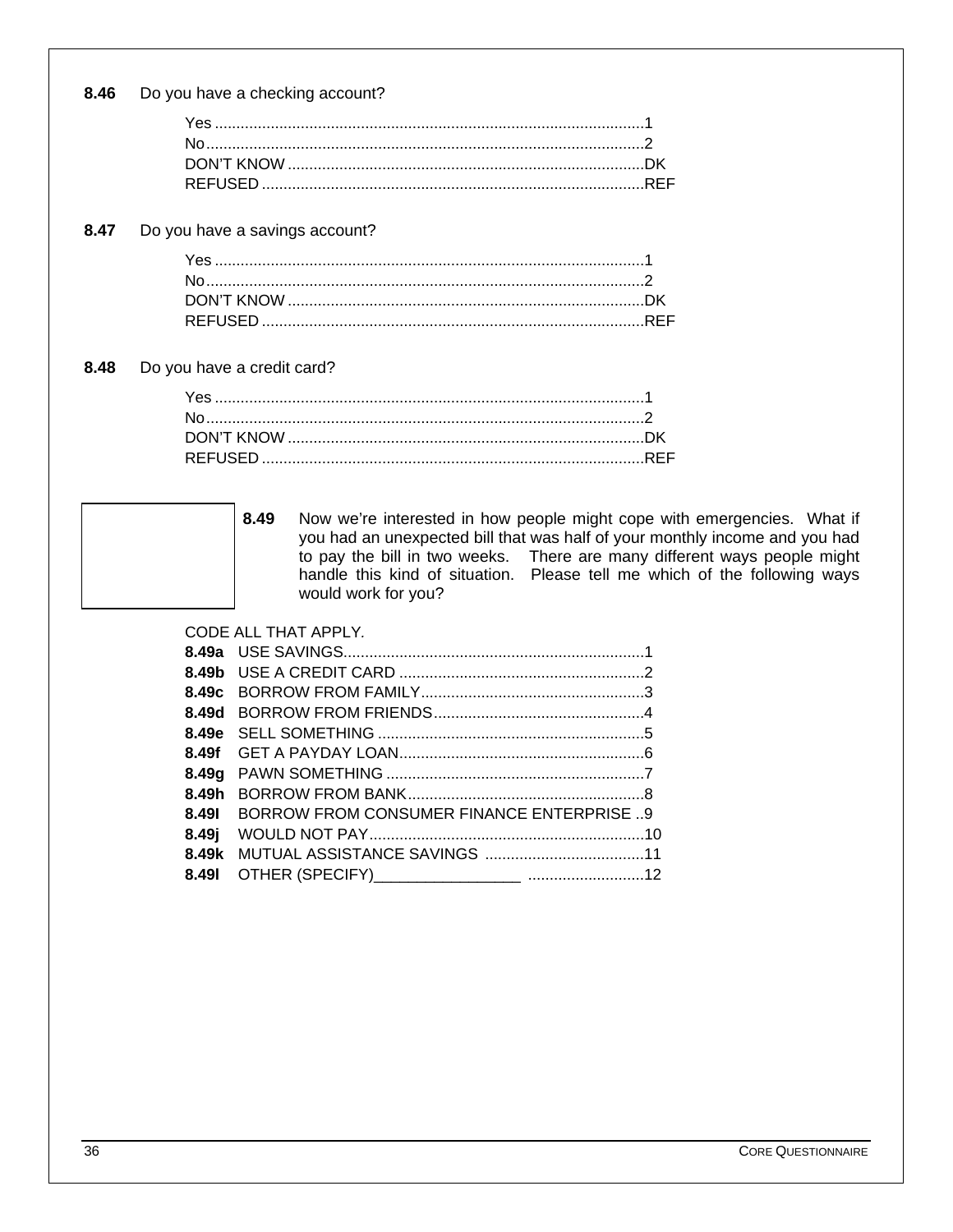## Segment 9:

## **Demographics**

Now I have a few more questions about you. Your answers to the following questions will be used in combination with the answers you have already provided to help us understand your neighborhood.

- **9.1** Do you consider yourself to be of Hispanic, Latino, or Spanish Origin or descent?
	- **PROMPT:** This group includes people of Mexican, Puerto Rican, Cuban, Central and South American, and any other Spanish background.

**9.2** What race do you consider yourself?

**PROMPT:** You can choose more than one of these categories.

#### **9.3** In what country were you born?

## **9.3a** In what year did you come to live in the United States?

| YFAR |
|------|
|      |
|      |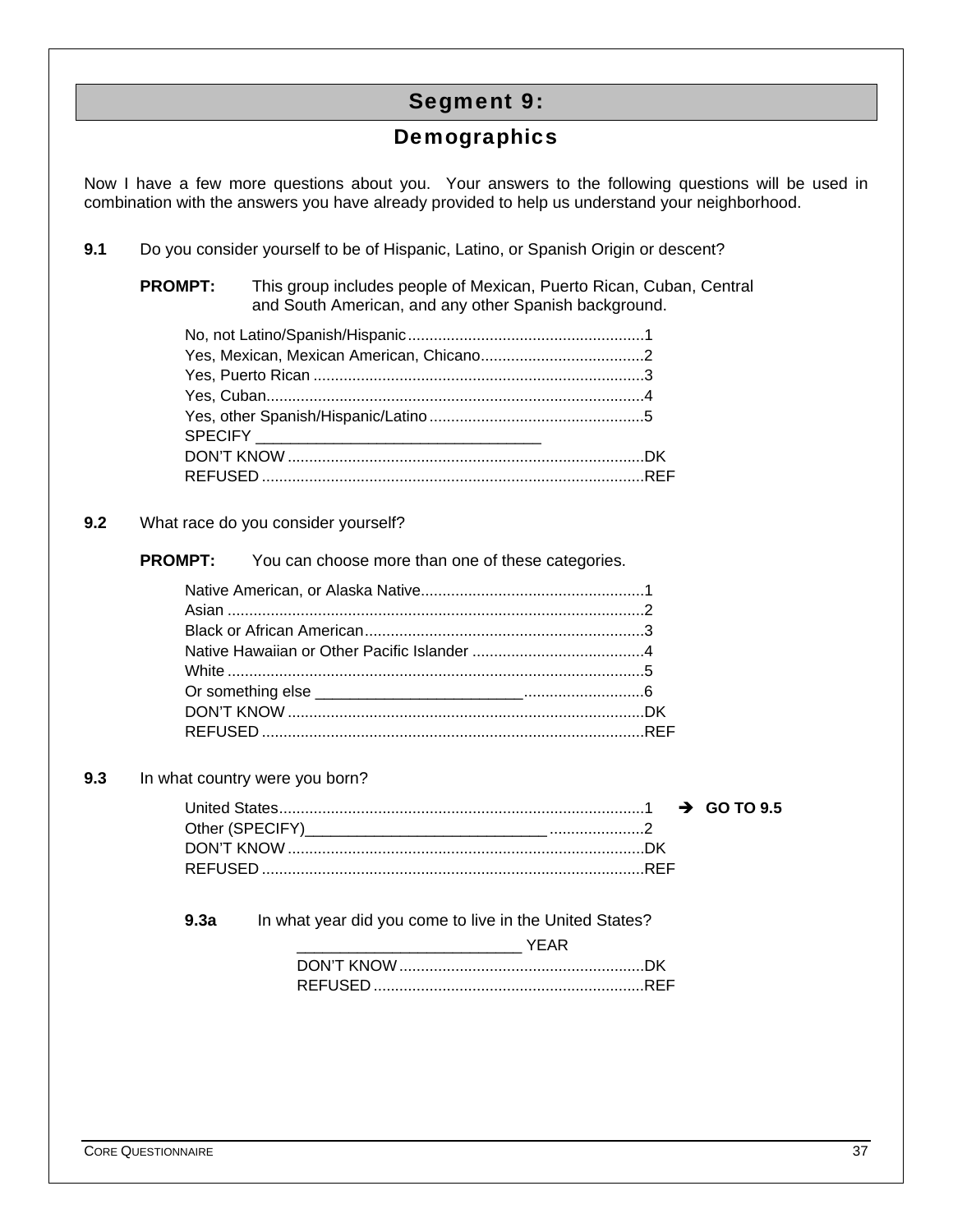|           | Are you a citizen of the United States?                                                           |  |  |                           |  |  |  |
|-----------|---------------------------------------------------------------------------------------------------|--|--|---------------------------|--|--|--|
|           |                                                                                                   |  |  |                           |  |  |  |
|           |                                                                                                   |  |  |                           |  |  |  |
|           |                                                                                                   |  |  |                           |  |  |  |
|           |                                                                                                   |  |  |                           |  |  |  |
| 9.5       | What is the highest level of education you have completed?                                        |  |  |                           |  |  |  |
|           |                                                                                                   |  |  | $\rightarrow$ GO TO 9.8_1 |  |  |  |
|           | BEYOND EIGHTH GRADE BUT NOT                                                                       |  |  |                           |  |  |  |
|           |                                                                                                   |  |  | $\rightarrow$ GO TO 9.8 1 |  |  |  |
|           |                                                                                                   |  |  | $\rightarrow$ GO TO 9.8_1 |  |  |  |
|           |                                                                                                   |  |  | $\rightarrow$ GO TO 9.8_1 |  |  |  |
|           |                                                                                                   |  |  | $\rightarrow$ GO TO 9.8 1 |  |  |  |
|           |                                                                                                   |  |  | $\rightarrow$ GO TO 9.8 1 |  |  |  |
|           |                                                                                                   |  |  | $\rightarrow$ GO TO 9.8_1 |  |  |  |
|           |                                                                                                   |  |  | $\rightarrow$ GO TO 9.8_1 |  |  |  |
|           |                                                                                                   |  |  | $\rightarrow$ GO TO 9.8 1 |  |  |  |
|           |                                                                                                   |  |  |                           |  |  |  |
|           |                                                                                                   |  |  |                           |  |  |  |
|           |                                                                                                   |  |  |                           |  |  |  |
| 9.6       | In what country were you educated?                                                                |  |  |                           |  |  |  |
|           |                                                                                                   |  |  |                           |  |  |  |
|           |                                                                                                   |  |  |                           |  |  |  |
|           |                                                                                                   |  |  |                           |  |  |  |
|           |                                                                                                   |  |  |                           |  |  |  |
|           |                                                                                                   |  |  |                           |  |  |  |
| 9.7       | What was your age when you completed your highest level of education?                             |  |  |                           |  |  |  |
|           | (AGE)                                                                                             |  |  |                           |  |  |  |
|           |                                                                                                   |  |  |                           |  |  |  |
|           |                                                                                                   |  |  |                           |  |  |  |
|           |                                                                                                   |  |  |                           |  |  |  |
|           | These next questions will help make sure that households are correctly represented in our sample. |  |  |                           |  |  |  |
|           | Other than [NUMBER], is there another phone number used in this household?                        |  |  |                           |  |  |  |
| $9.8 - 1$ |                                                                                                   |  |  |                           |  |  |  |
|           |                                                                                                   |  |  | $\rightarrow$ GO TO END   |  |  |  |
|           |                                                                                                   |  |  |                           |  |  |  |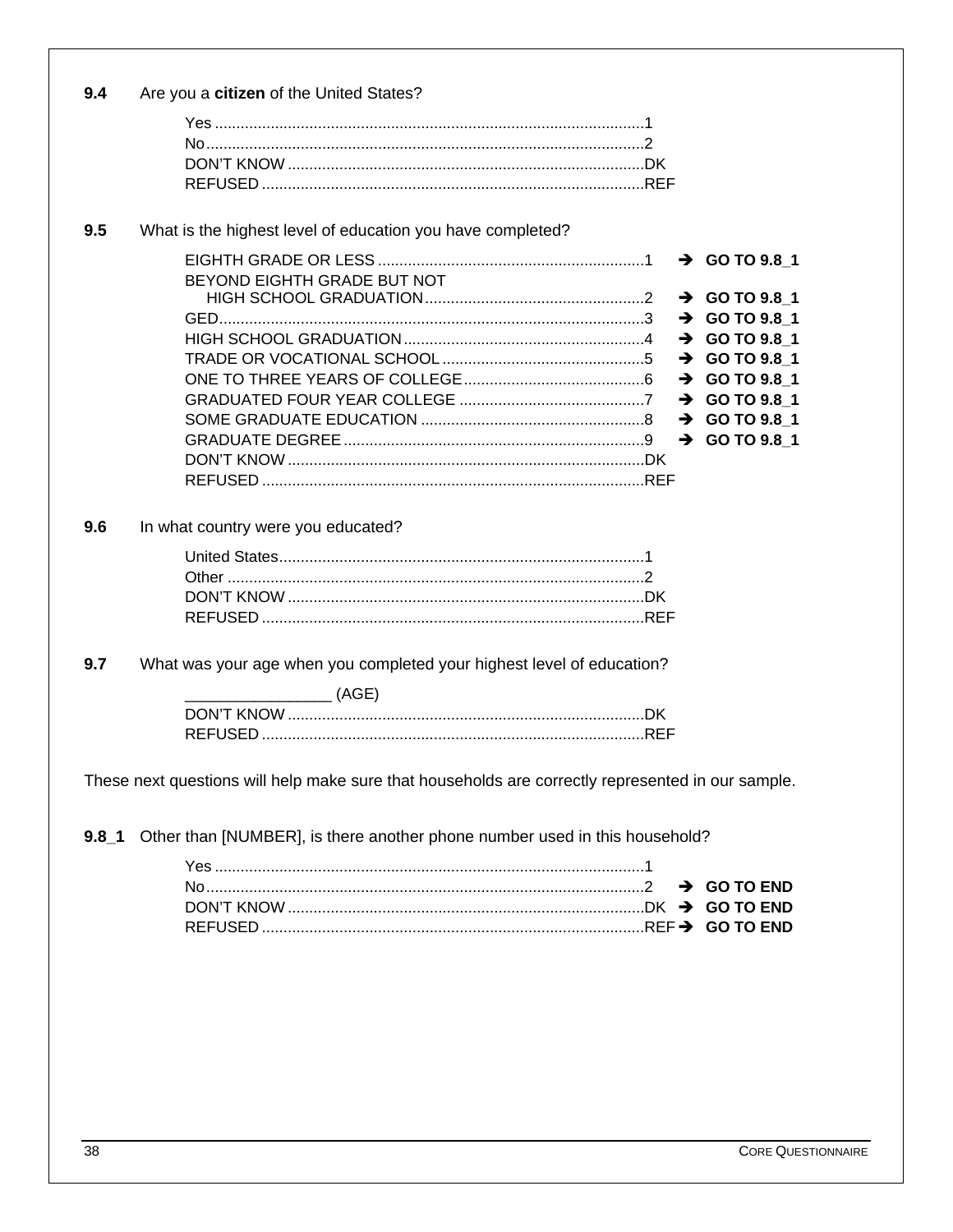|            | 9.8_2 How many other phone lines are there?                                                                            |                                                                                                                                                                                                                                                                                                                                                                                                                      |  |                                                        |  |  |
|------------|------------------------------------------------------------------------------------------------------------------------|----------------------------------------------------------------------------------------------------------------------------------------------------------------------------------------------------------------------------------------------------------------------------------------------------------------------------------------------------------------------------------------------------------------------|--|--------------------------------------------------------|--|--|
|            |                                                                                                                        |                                                                                                                                                                                                                                                                                                                                                                                                                      |  | $\rightarrow$ GO TO 9.8 4                              |  |  |
|            |                                                                                                                        |                                                                                                                                                                                                                                                                                                                                                                                                                      |  | $\rightarrow$ GO TO 9.8 4<br>$\rightarrow$ GO TO 9.8 4 |  |  |
|            |                                                                                                                        |                                                                                                                                                                                                                                                                                                                                                                                                                      |  |                                                        |  |  |
|            |                                                                                                                        |                                                                                                                                                                                                                                                                                                                                                                                                                      |  |                                                        |  |  |
|            |                                                                                                                        |                                                                                                                                                                                                                                                                                                                                                                                                                      |  |                                                        |  |  |
|            | 9.8_3 Is that number used for business purposes only?                                                                  |                                                                                                                                                                                                                                                                                                                                                                                                                      |  |                                                        |  |  |
|            |                                                                                                                        |                                                                                                                                                                                                                                                                                                                                                                                                                      |  |                                                        |  |  |
|            |                                                                                                                        |                                                                                                                                                                                                                                                                                                                                                                                                                      |  |                                                        |  |  |
|            |                                                                                                                        |                                                                                                                                                                                                                                                                                                                                                                                                                      |  |                                                        |  |  |
|            |                                                                                                                        |                                                                                                                                                                                                                                                                                                                                                                                                                      |  |                                                        |  |  |
|            | 9.8_4 How many of these lines are used for business purposes only?                                                     |                                                                                                                                                                                                                                                                                                                                                                                                                      |  |                                                        |  |  |
|            |                                                                                                                        |                                                                                                                                                                                                                                                                                                                                                                                                                      |  |                                                        |  |  |
|            |                                                                                                                        |                                                                                                                                                                                                                                                                                                                                                                                                                      |  |                                                        |  |  |
|            |                                                                                                                        |                                                                                                                                                                                                                                                                                                                                                                                                                      |  |                                                        |  |  |
| <b>END</b> | That's all the questions I have for you. We are now finished with the questionnaire.                                   |                                                                                                                                                                                                                                                                                                                                                                                                                      |  |                                                        |  |  |
|            | team, thank you for helping us answer these important questions.                                                       | Thank you very much for your time and cooperation. I understand that some of these questions may<br>have been difficult, and I really appreciate you taking the time to complete this interview. Again, let<br>me assure you that all your answers will be kept confidential. Your answers will help us better<br>understand your neighborhood as a place for adults and children to live. On behalf of the research |  |                                                        |  |  |
|            | If you have any questions about this study or Making Connections work in your community please<br>call (800) 577-1486. |                                                                                                                                                                                                                                                                                                                                                                                                                      |  |                                                        |  |  |
|            |                                                                                                                        |                                                                                                                                                                                                                                                                                                                                                                                                                      |  |                                                        |  |  |
|            |                                                                                                                        |                                                                                                                                                                                                                                                                                                                                                                                                                      |  |                                                        |  |  |
|            |                                                                                                                        |                                                                                                                                                                                                                                                                                                                                                                                                                      |  |                                                        |  |  |
|            |                                                                                                                        |                                                                                                                                                                                                                                                                                                                                                                                                                      |  |                                                        |  |  |
|            |                                                                                                                        |                                                                                                                                                                                                                                                                                                                                                                                                                      |  |                                                        |  |  |
|            |                                                                                                                        |                                                                                                                                                                                                                                                                                                                                                                                                                      |  |                                                        |  |  |
|            |                                                                                                                        |                                                                                                                                                                                                                                                                                                                                                                                                                      |  |                                                        |  |  |
|            |                                                                                                                        |                                                                                                                                                                                                                                                                                                                                                                                                                      |  |                                                        |  |  |
|            |                                                                                                                        |                                                                                                                                                                                                                                                                                                                                                                                                                      |  |                                                        |  |  |
|            |                                                                                                                        |                                                                                                                                                                                                                                                                                                                                                                                                                      |  |                                                        |  |  |
|            |                                                                                                                        |                                                                                                                                                                                                                                                                                                                                                                                                                      |  |                                                        |  |  |
|            |                                                                                                                        |                                                                                                                                                                                                                                                                                                                                                                                                                      |  |                                                        |  |  |
|            |                                                                                                                        |                                                                                                                                                                                                                                                                                                                                                                                                                      |  |                                                        |  |  |
|            |                                                                                                                        |                                                                                                                                                                                                                                                                                                                                                                                                                      |  |                                                        |  |  |